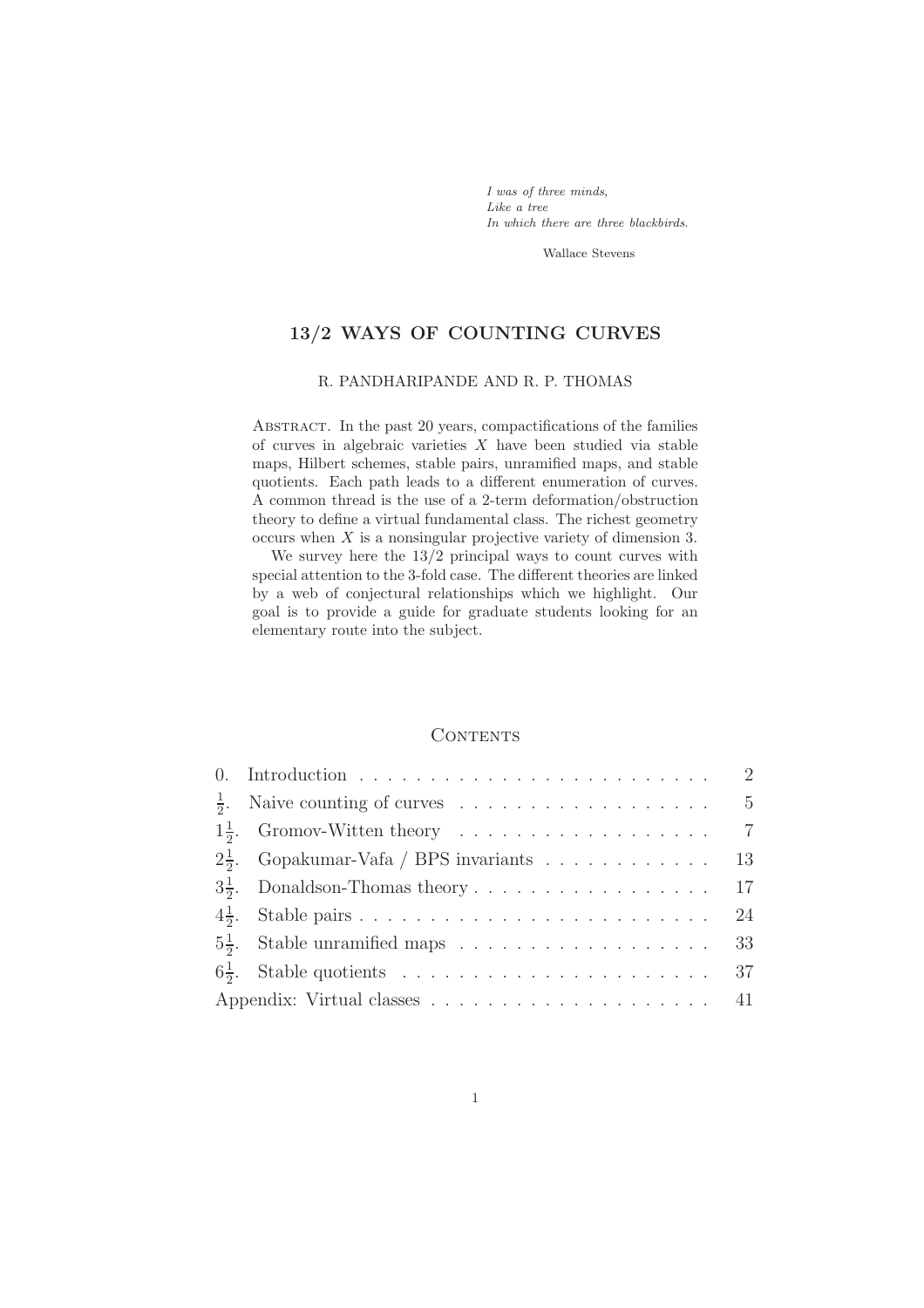### 0. INTRODUCTION

**§Counting.** Let X be a nonsingular projective variety (over  $\mathbb{C}$ ), and let  $\beta \in H_2(X,\mathbb{Z})$  be a homology class. We are interested here in counting the algebraic curves of X in class  $\beta$ . For example, how many twisted cubics in  $\mathbb{P}^3$  meet 12 given lines? Mathematicians such as Hurwitz, Schubert, and Zeuthen have considered such questions since the  $19^{th}$  century. Towards the end of the  $20^{th}$  century and continuing to the present, the subject has been greatly enriched by new insights from symplectic geometry and topological string theory.

Under appropriate genericity conditions, counting solutions in algebraic geometry often yields deformation invariant answers. A simple example is provided by Bezout's Theorem concerning the intersections of plane curves. Two generic algebraic curves in  $\mathbb{C}^2$  of degrees  $d_1$  and  $d_2$ intersect transversally in finitely many points. Counting these points yields the topological intersection number  $d_1 d_2$ . But in nongeneric situations, we can find fewer solutions or an infinite number. The curves may intersect with tangencies in a smaller number of points (remedied by counting intersection points with multiplicities). If the curves intersect "at infinity", we will again find fewer intersection points in  $\mathbb{C}^2$ whose total we do not consider to be a "sensible" answer. Instead, we compactify  $\mathbb{C}^2$  by  $\mathbb{P}^2$  and count there. Finally, the curves may intersect in an entire component. The technique of excess intersection theory is required then to obtain the correct answer. Compactification and transversality already play a important role in the geometry of Bezout's Theorem.

Having deformation invariant answers for the enumerative geometry of curves in  $X$  is desirable for several reasons. The most basic is the possibility of deforming  $X$  to a more convenient space. To achieve deformation invariance, two main issues must be considered:

- (i) compactification of the moduli space  $\mathcal{M}(X,\beta)$  of curves
	- $C \subset X$  of class  $\beta$ ,
- (ii) transversality of the solutions.

What we mean by the moduli space  $\mathcal{M}(X,\beta)$  is to be explained and will differ in each of the sections below. Transversality concerns both the possible excess dimension of  $\mathcal{M}(X,\beta)$  and the transversality of the constraints.

§Compactness. For Bezout's Theorem, we compactify the geometry so intersection points running to infinity do not escape our counting. The result is a deformation invariant answer.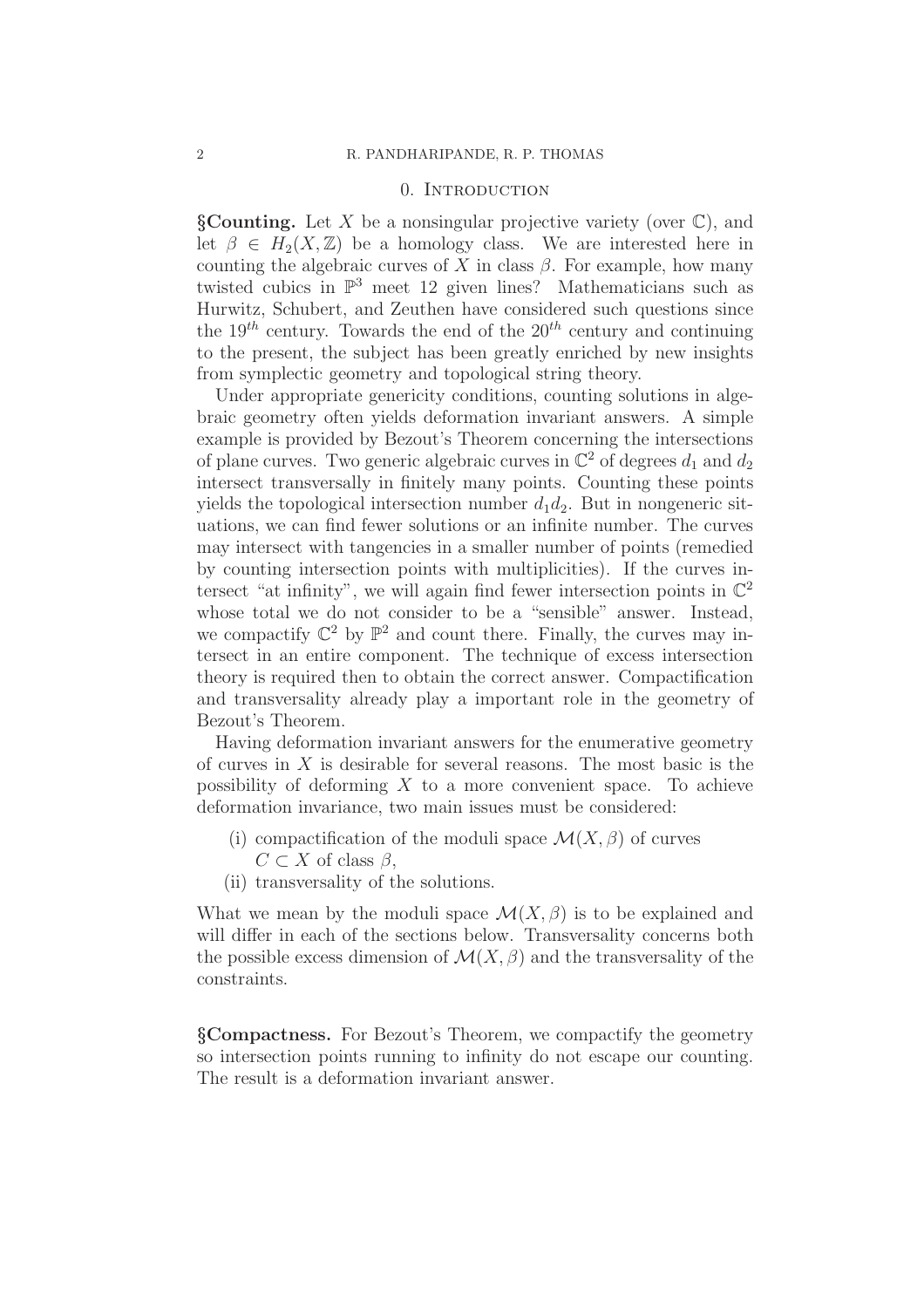A compact space  $\mathcal{M}(X,\beta)$  which parameterises all nonsingular embedded curves in class  $\beta$  will usually have to contain singular curves of some sort. Strictly speaking, the compact moduli spaces  $\mathcal{M}(X,\beta)$ will often not be compactifications of the spaces of nonsingular embedded curves — the latter need not be dense in  $\mathcal{M}(X,\beta)$ . For instance  $\mathcal{M}(X,\beta)$  might be nonempty when there are no nonsingular embedded curves. The singular strata are important for deformation invariance. As we deform X, curves can "wander off to infinity" in  $\mathcal{M}(X,\beta)$  by becoming singular.

§Transversality. A simple question to consider is the number of elliptic cubics in  $\mathbb{P}^2$  passing through 9 points  $p_1, \ldots, p_9 \in \mathbb{P}^2$ . The linear system

$$
\mathbb{P}(H^0(\mathbb{P}^2,\mathcal{O}_{\mathbb{P}^2}(3))) \cong \mathbb{P}^9
$$

provides a natural compactification of the moduli space. Each  $p_i$  imposes a single linear condition which determines a hyperplane

$$
\mathbb{P}^8_i \subset \mathbb{P}^9,
$$

of curves passing through  $p_i$ . For general  $p_i$ , these 9 hyperplanes are transverse and intersect in a single point. Hence, we expect our count to be 1. But if the  $p_i$  are the 9 intersection points of two cubics, then we obtain an entire pencil of solutions given by the linear combinations of the two cubics.

An alternative way of looking at the same enumerative question is the following. Let

$$
\epsilon: S \to \mathbb{P}^2
$$

be the blow-up of  $\mathbb{P}^2$  at 9 points  $p_i$  and consider curves in the class

$$
\beta=3H-E_1-E_2-\ldots-E_9
$$

where H is the  $\epsilon$  pull-back of the hyperplane class and the  $E_i$  are the exceptional divisors. In general there will be a unique elliptic curve embedded in class  $\beta$ . But if the 9 points are the intersection of two cubics, then S is a rational elliptic surface via the pencil

$$
\pi: S \to \mathbb{P}^1.
$$

How to sensibly "count" the pencil of elliptic fibres on  $S$  is not obvious.

A temptation based on the above discussion is to define the enumeration of curves by counting after taking a generic perturbation of the geometry. Unfortunately, we often do not have enough perturbations to make the situation fully transverse. A basic rigid example is given by counting the intersection points of a  $(-1)$ -curve with itself on a surface. Though we cannot algebraically move the curve to be transverse to itself, we know another way to get the "sensible" answer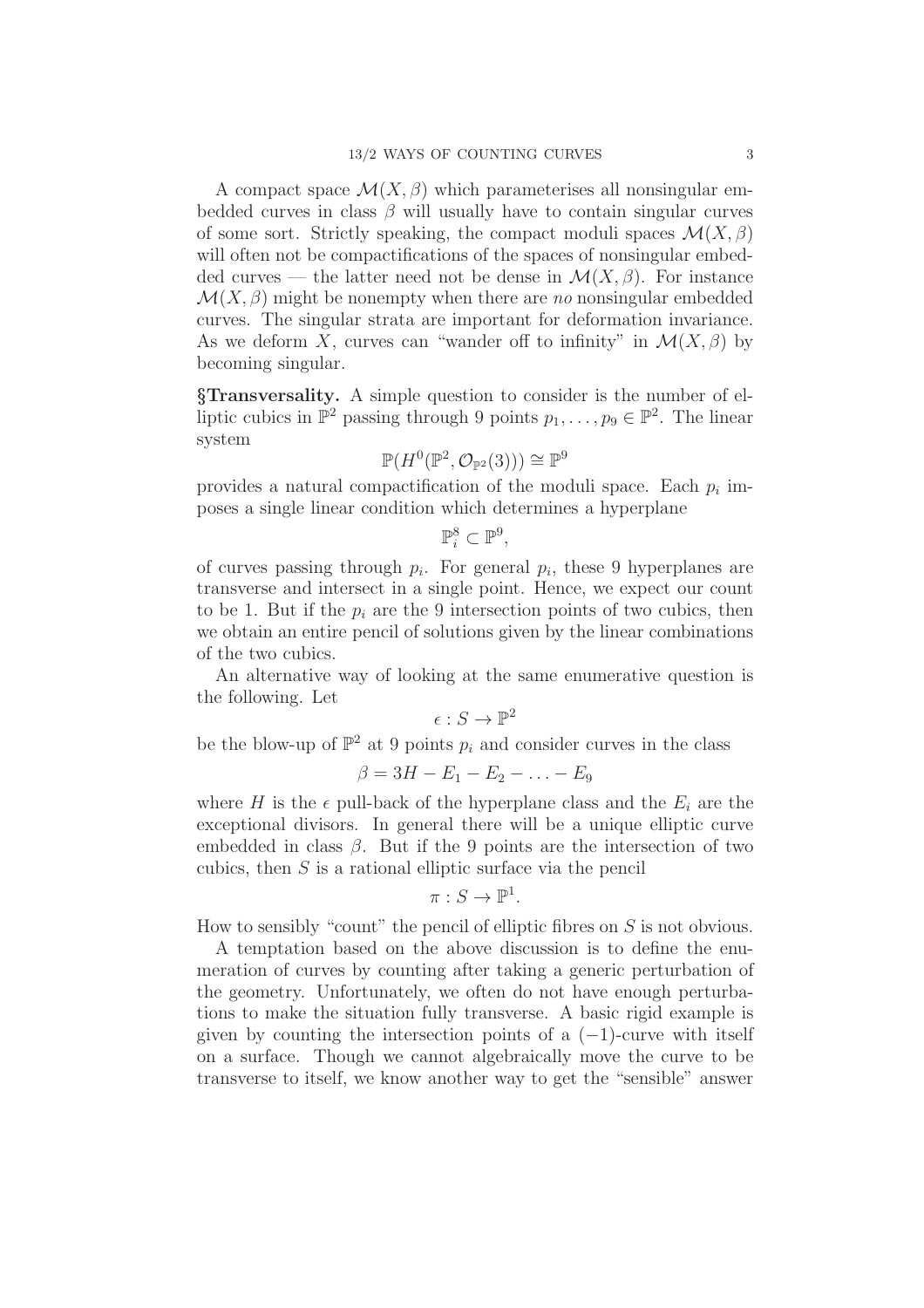of topology: take the Euler number −1 of the normal bundle. In curve counting, there is a similar excess intersection theory approach to getting a sensible, deformation invariant answer using virtual fundamental classes.

For the rational elliptic surface S, the base  $\mathbb{P}^1$  is a natural compact moduli space parameterising the elliptic curves in the pencil. The count of elliptic fibres is the Euler class of the obstruction bundle over the pencil  $\mathbb{P}^1$ . Calculating the obstruction bundle to be  $\mathcal{O}_{\mathbb{P}^1}(1)$ , we recover the answer 1 expected from deformation invariance.

Why is the obstruction bundle  $\mathcal{O}_{\mathbb{P}^1}(1)$ ? In Section  $1\frac{1}{2}$ , a short introduction to the deformation theory of maps is presented. Let  $E \subset S$  be the fibre of  $\pi$  over  $[E] \in \mathbb{P}^1$ . Let  $\nu_E$  be the normal bundle of E in S. The obstruction space at  $[E] \in \mathbb{P}^1$  is

$$
H^1(E,\nu_E)=H^1(E,\mathcal{O}_E)\otimes\mathcal{O}_{\mathbb{P}^1}(2)|_{[E]}.
$$

The term  $H^1(E, \mathcal{O}_E)$  yields the dual of the Hodge bundle as E varies and is isomorphic to  $\mathcal{O}_{\mathbb{P}^1}(-1)$ . Hence, we find the obstruction bundle to be  $\mathcal{O}_{\mathbb{P}^1}(1)$ .

We will discuss virtual classes in the Appendix. We should think loosely of  $\mathcal{M}(X,\beta)$  as being cut out of a nonsingular ambient space by a set of equations. The expected, or *virtual*, dimension of  $\mathcal{M}(X,\beta)$ is the dimension of the ambient space minus the number of equations. If the derivatives of the equations are not linearly independent along the common zero locus  $\mathcal{M}(X,\beta)$ , then  $\mathcal{M}(X,\beta)$  will be singular or have dimension higher than expected. In practice,  $\mathcal{M}(X,\beta)$  is very rarely nonsingular of the expected dimension. We should think of the virtual class as representing the fundamental cycle of the "correct" moduli space (of dimension *equal* to the virtual dimension) inside the actual moduli space. The virtual class may be considered to give the result of perturbing the setup to a transverse geometry, even when such perturbations do not actually exist.

§Overview. A nonsingular embedded curve  $C \subset X$  can be described in two fundamentally different ways:

- (i) as an algebraic map  $C \to X$
- (ii) as the zero locus of an ideal of algebraic functions on  $X$ .

In other words, C can be seen as a *parameterised* curve with a map or an unparameterised curve with an embedding. Both realisations arise naturally in physics — the first as the worldsheet of a string moving in X, the second as a D-brane or boundary condition embedded in X.

Associated to the two basic ways of thinking of curves, there are two natural paths for compactifications. The first allows the map f to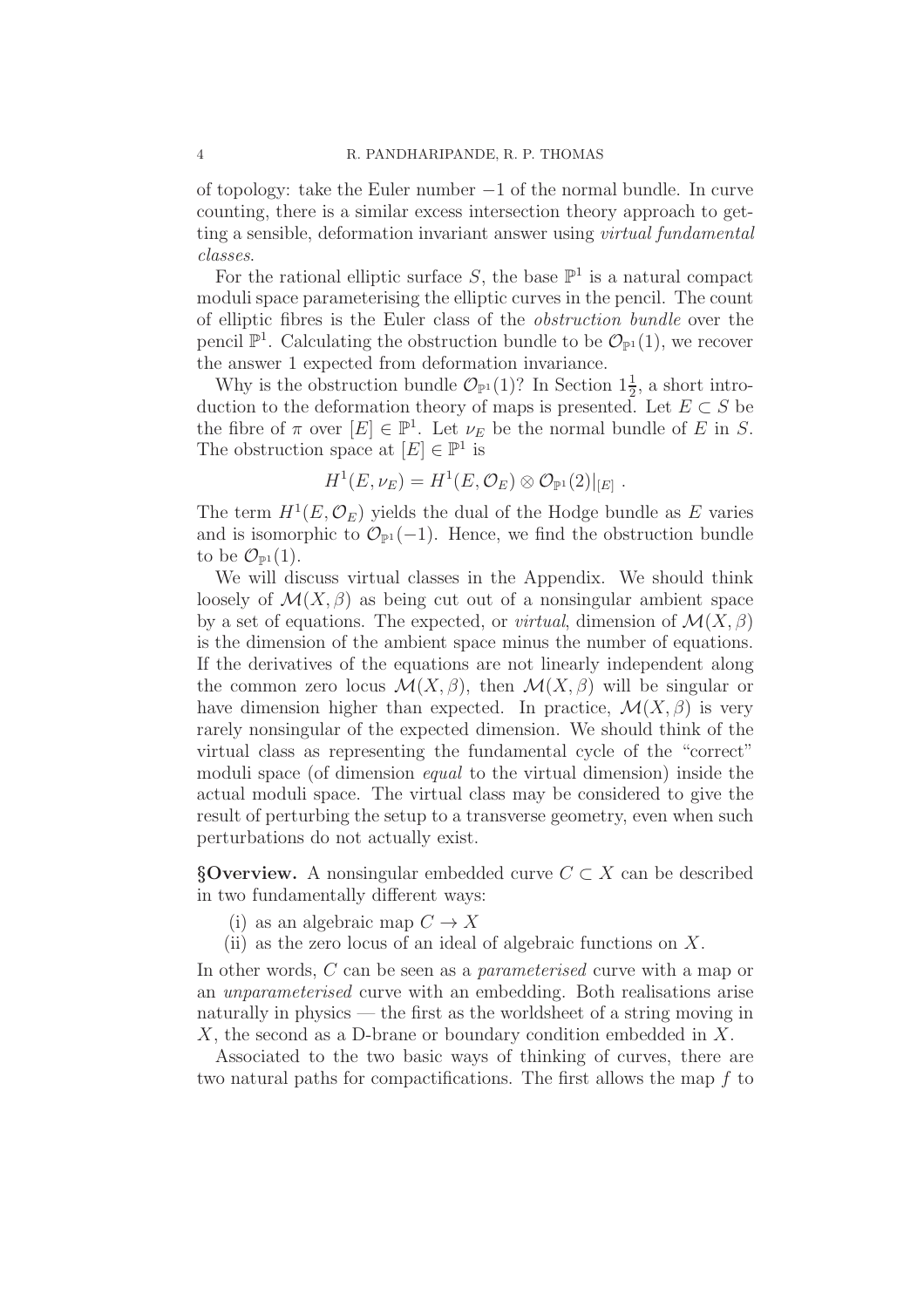degenerate badly while keeping the domain curve as nice as possible. The second keeps the map as an embedding but allows the curve to degenerate arbitrarily.

We describe here  $6\frac{1}{2}$  methods for defining curve counts in algebraic geometry. We start in Section  $\frac{1}{2}$  with a discussion of the successes and limitations of the naive counts pursued by the  $19^{th}$  century geometers (and followed for more than 100 years). Since such counting is not always well-defined and has many drawbacks, we view the naive approach as only  $\frac{1}{2}$  a method.

In Sections  $1\frac{1}{2} - 6\frac{1}{2}$ , six approaches to deformation invariant curve counting are presented. Two (stable maps and unramified maps) fall in class (i), three (BPS invariants, ideal sheaves, stable pairs) in class (ii), and one (stable quotients) straddles both classes (i-ii). The compactifications and virtual class constructions are dealt with differently in the six cases. Of course, each of the six has advantages and drawbacks.

There are several excellent references covering different aspects of the material surveyed here in much greater depth, see for instance [23, 43, 64, 78, 100]. Also, there are many beautiful directions which we do not cover at all. For example, mirror symmetry, integrable hierarchies, descendent invariants, 3-dimensional partitions, and holomorphic symplectic geometry all play significant roles in the subject. Though orbifold and relative geometries have been very important for the development of the ideas presented here, we have chosen to omit a discussion. Our goal is to describe the  $6\frac{1}{2}$  counting theories as simply as possible and to present the web of relationships amongst them.

§Acknowledgments. We thank our students, collaborators, and colleagues for their contributions to our understanding of the subjects presented here. Special thanks are due to L. Brambila-Paz, J. Bryan, Y. Cooper, S. Katz, A. Kresch, A. MacPherson, P. Newstead and H.-H. Tseng for their specific comments and suggestions about the paper.

R.P. was partially supported by NSF grant DMS-1001154, a Marie Curie fellowship at IST Lisbon, and a grant from the Gulbenkian foundation. R.T. was partially supported by an EPSRC programme grant. We would both like to thank the Isaac Newton Institute, Cambridge for support and a great research environment.

#### 1  $\frac{1}{2}$ . Naive counting of curves

Let X be a nonsingular projective variety, and let  $\beta \in H_2(X, \mathbb{Z})$  be a homology class. Let  $C \subset X$  be a nonsingular embedded (or immersed) curve of genus q and class  $\beta$ . The expected dimension of the family of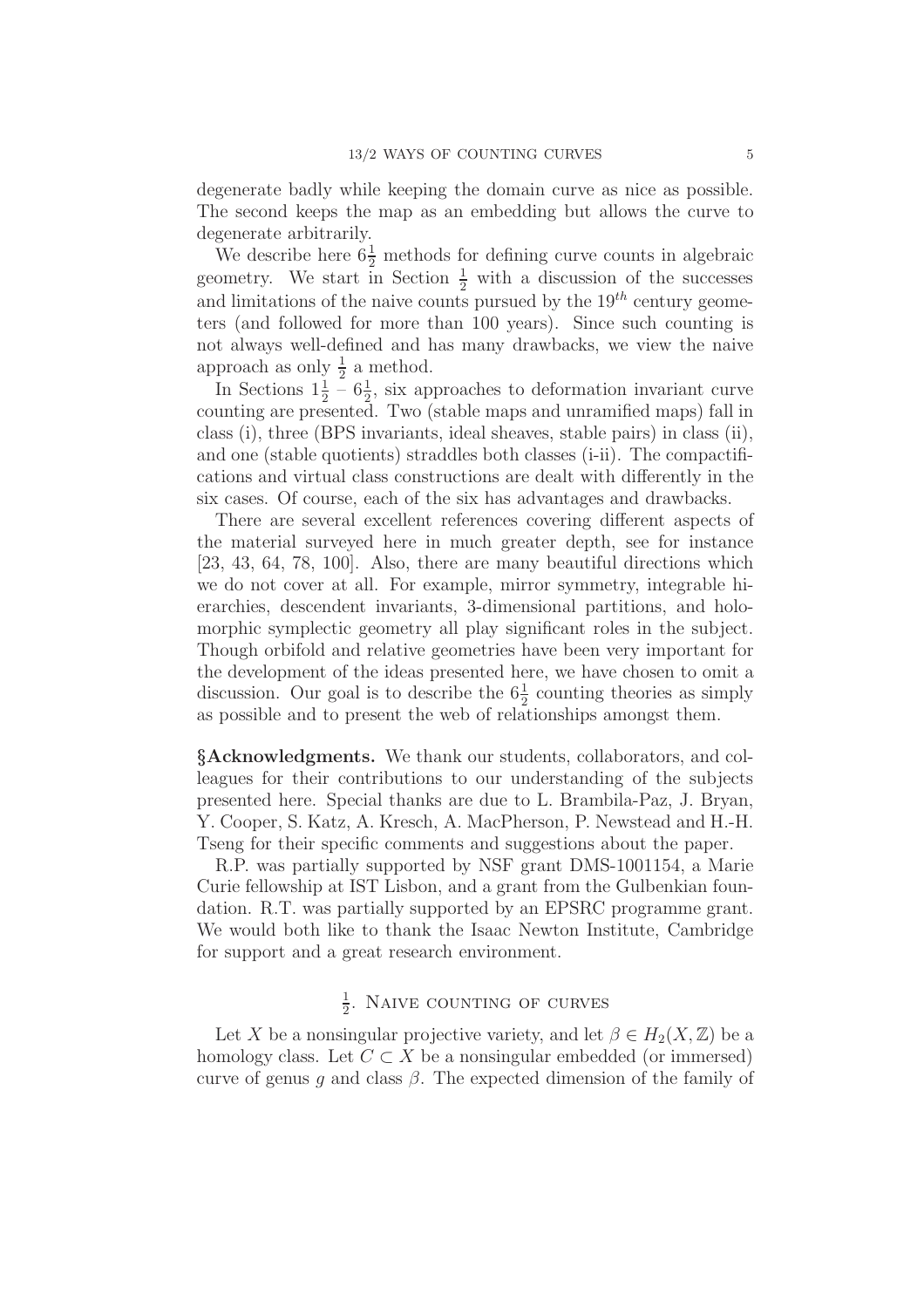genus q and class  $\beta$  curves containing C is

(1.1) 
$$
3g - 3 + \chi(T_X|_C) = \int_C c_1(X) + (\dim_{\mathbb{C}} X - 3)(1 - g).
$$

The first term on the left comes from the complex moduli of the genus g curve,

$$
\dim_{\mathbb{C}} \overline{\mathcal{M}}_g = 3g - 3.
$$

The second term arises from infinitesimal deformations of C which do not change the complex structure of C. More precisely,

$$
\chi(T_X|_C) = h^0(C, T_X|_C) - h^1(C, T_X|_C)
$$

where  $H^0(C, T_X|_C)$  is the space of such deformations (at least when C has no continuous families of automorphisms). The "expectation" amounts to the vanishing of  $H^1(C, T_X|_C)$ . Indeed if  $H^1(C, T_X|_C)$  vanishes, the family of curves is nonsingular of expected dimension at  $C$ , see [54]. We will return to this deformation theory in Section  $1\frac{1}{2}$ .

If the open family of embedded (or immersed) curves of genus  $q$  and class  $\beta$  is of pure expected dimension (1.1), then naive classical curve counting is sensible to undertake. We can attempt to count the actual numbers of embedded (or immersed) curves of genus q and class  $\beta$  in X subject to incidence conditions.

The main classical<sup>1</sup> examples where naive curve counting with simple incidence is reasonable to consider constitute a rather short list:

- (i) Counting Hurwitz coverings of  $\mathbb{P}^1$  and curves of higher genus,
- (ii) Severi degrees in  $\mathbb{P}^2$  and  $\mathbb{P}^1 \times \mathbb{P}^1$  in all genera,
- (iii) Counting genus 0 curves in general blow-ups of  $\mathbb{P}^2$ ,
- (iv) Counting genus 0 curves in homogeneous spaces such as  $\mathbb{P}^n$ , Grassmannians, and flag varieties,
- (v) Counting lines on complete intersections in  $\mathbb{P}^n$ ,
- (vi) Counting curves of genus 1 and 2 in  $\mathbb{P}^3$ .

The Hurwitz covers of  $\mathbb{P}^1$  (or higher genus curves),

$$
C\to \mathbb{P}^1,
$$

are neither embeddings nor immersions, but rather are counts of ramified maps, see [74] for an introduction. Nevertheless (i) fits naturally in the list of classical examples. The Severi degrees (ii) are the numbers of immersed curves of genus q and class  $\beta$  passing through the expected number of points on a surface. Particularly for the case of

<sup>1</sup>We do not attempt here to give a complete classical bibliography. Rather, the references we list, for the most part, are modern treatments.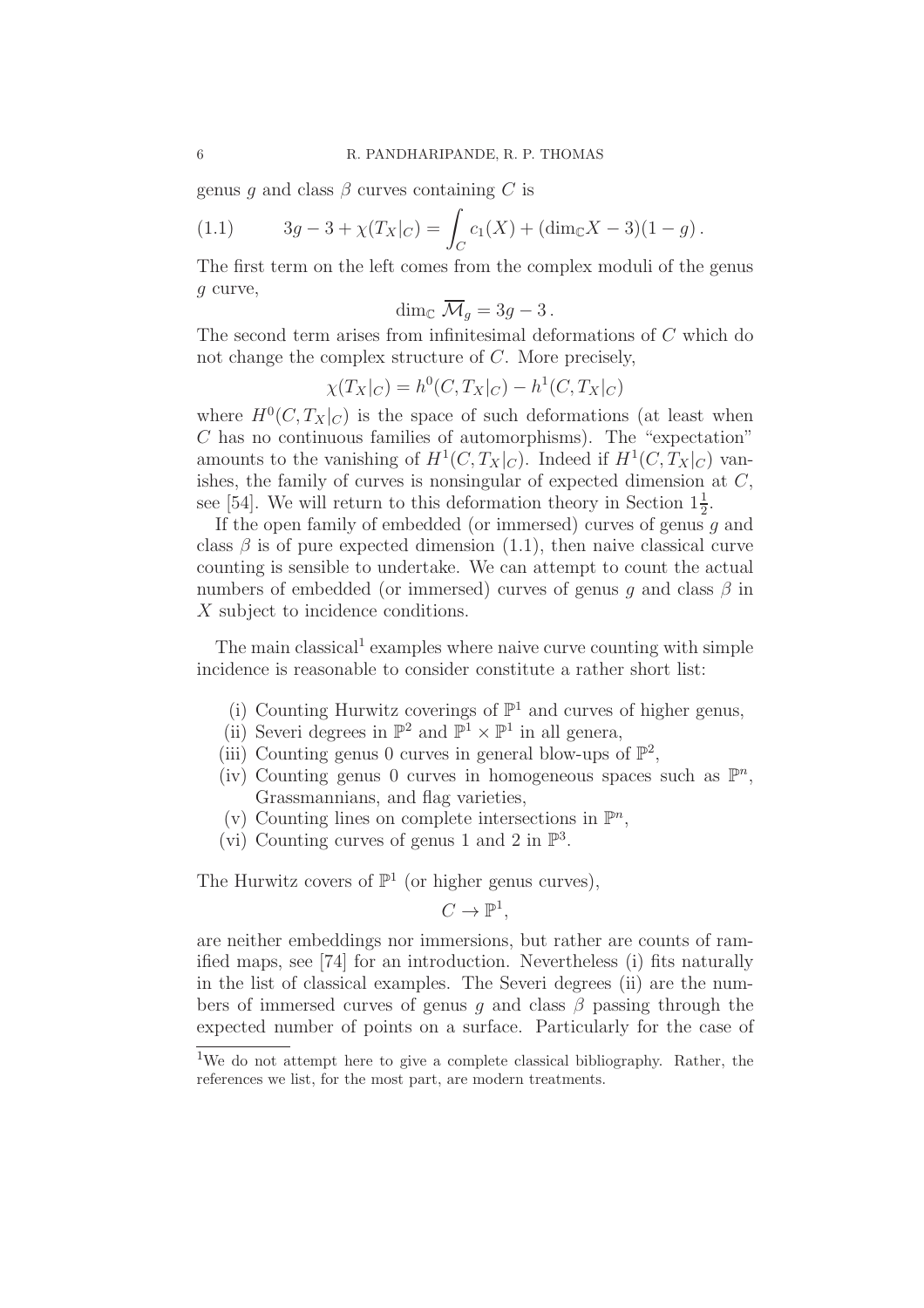$\mathbb{P}^2$ , the study of Severi degrees has a long history [16, 37, 87]. Counting genus 0 curves on blow-ups (iii) is equivalent to imposing multiple point singularities for plane curves, see [38] for a treatment. Genus 0 curves behave very well in homogeneous spaces, so the questions (iv) have been considered since Schubert and Zeuthen [90, 107]. Examples of (v) include the famous 27 lines on a cubic surface and the 2875 lines on a quintic 3-fold, see [23]. The genus 1 and 2 enumerative geometry of space curves was much less studied by the classical geometers, but still can be viewed in terms of naive counting.

For particular genera and classes on other varieties  $X$ , the families of curves might be pure of expected dimension. The above list addresses the cases of more uniform behavior. Until new ideas from symplectic geometry and topological string theory were introduced in the 1980s and 90s, the classical cases (i-vi) were the main topics of study in enumerative geometry. The subject was an important area, especially for the development of intersection theory in algebraic geometry. See [30] for a historical survey. However, because of the restrictions, we treat naive counting as only  $\frac{1}{2}$  of an enumerative theory here.

New approaches to enumerative geometry by tropical methods have been developed extensively in recent years [46, 73]. However, the lack of a virtual fundamental class in tropical geometry restricts the direct<sup>2</sup> applications at the moment to the classical cases.

The counting of rational curves on algebraic K3 surfaces is almost a classical question. A K3 surface with Picard number 1 has finitely many rational curves in the primitive class (even though the expected dimension of the family of rational curves is  $-1$  by  $(1.1)$ ). As proved in [18], for a general  $K3$  of Picard number 1, all the primitive rational curves are nodal. A proposal for the count was made by Yau and Zaslow [106] in terms of modular forms. The proofs by Beauville [2] and Bryan-Leung [11] certainly use modern methods. The counting of rational curves in all (including imprimitive) classes on K3 surfaces shows the fully non-classical nature of the question [52].

#### $1\frac{1}{2}$  $\frac{1}{2}$ . GROMOV-WITTEN THEORY

§Moduli. Gromov-Witten theory provided the first modern approach to curve counting which dealt successfully with the issues of compactification and transversality. The subject has origins in Gromov's work on pseudo-holomorphic curves in symplectic geometry [39] and papers

<sup>2</sup>Tropical methods do interact in an intricate way with virtual curve counts on Calabi-Yau 3-folds in the program of Gross and Siebert [40, 41, 42] to study mirror symmetry.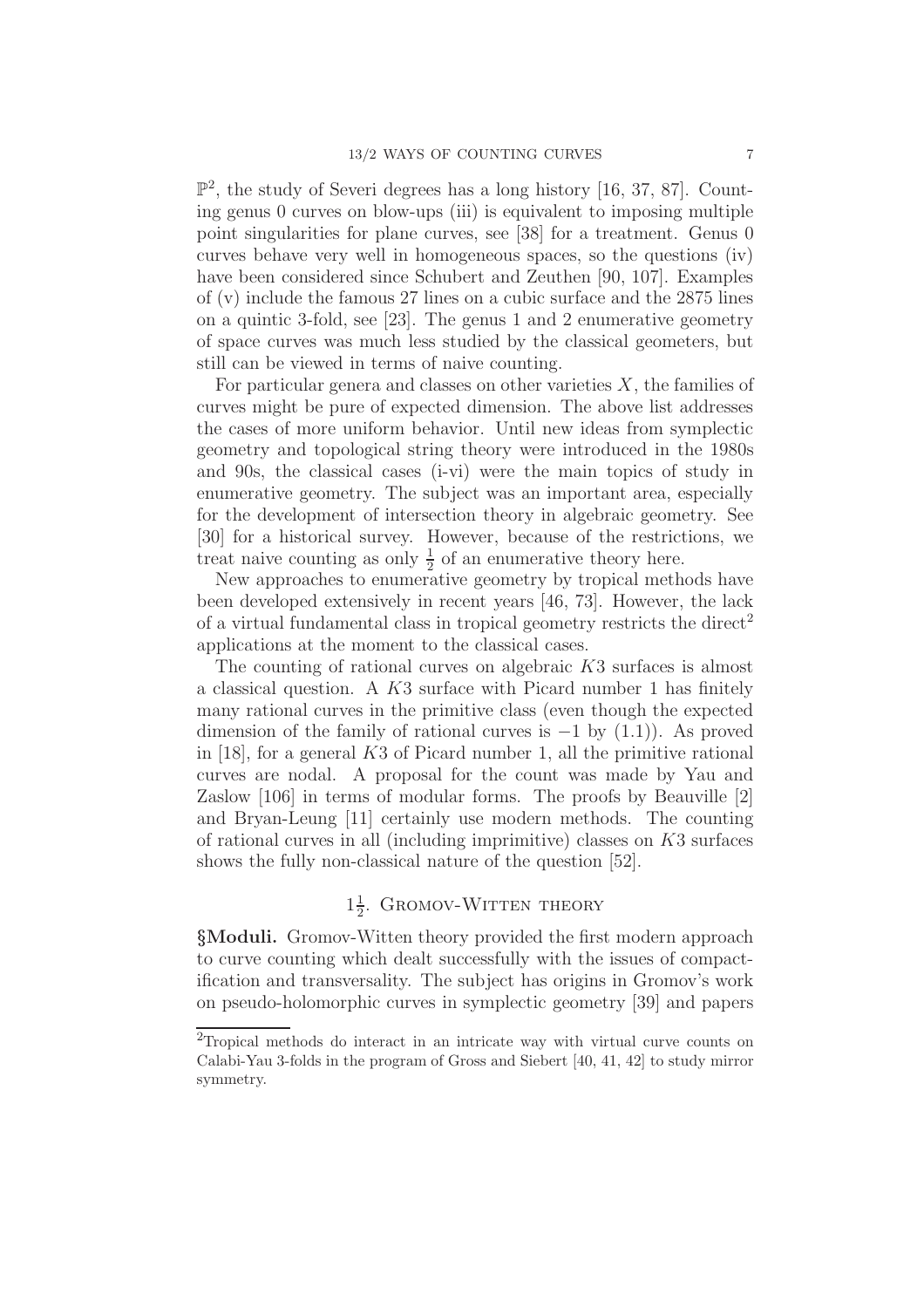of Witten on topological strings [104]. Contributions by Kontsevich, Manin, Ruan, and Tian [56, 57, 88, 89] played an important role in the early development.

In Gromov-Witten theory, curves are viewed as parameterised with an algebraic map

 $C \to X$ .

The compactification strategy is to admit only nodal singularities in the domain while allowing the map to become rather degenerate. More precisely, define  $\overline{\mathcal{M}}_q(X,\beta)$  to be the moduli space of stable maps:

$$
\left\{ f: C \to X \middle| \begin{array}{c} C \text{ a nodal curve of arithmetic genus } g, \\ f_*[C] = \beta, \text{ and Aut}(f) \text{ finite} \end{array} \right\}.
$$

The map f is invariant under an automorphism  $\phi$  of the domain C if

$$
f = f \circ \phi.
$$

By definition,  $Aut(f) \subset Aut(C)$  is the subgroup of elements for which f is invariant. The finite automorphism condition for a stable map implies the moduli space  $\overline{\mathcal{M}}_q(X,\beta)$  is naturally a Deligne-Mumford stack.

The compactness of  $\mathcal{M}_q(X,\beta)$  is not immediate. A proof can be found in [32] using standard properties of semistable reduction for curves. In Section  $3\frac{1}{2}$  below, we will discuss nontrivial limits in the space of stable maps, see for instance  $(3.1)$  and  $(3.3)$ .

§Deformation theory. We return now to the deformation theory for embedded curves briefly discussed in Section  $\frac{1}{2}$ . The deformation theory for arbitrary stable maps is very similar.

Let  $C \subset X$  be a nonsingular embedded curve with normal bundle  $\nu_C$ . The Zariski tangent space to the moduli space  $\mathcal{M}_g(X,\beta)$  at the point  $[C \to X]$  is given by  $H^0(C, \nu_C)$ . Locally, we can lift a section of  $\nu_C$  to a section of  $T_X|_C$  and deform C along the lift to first order. Since globally  $\nu_C$  is not usually a summand of  $T_X|_C$  but only a quotient, the lifts will differ over overlaps by vector fields along C. The deformed curve will have a complex structure whose transition functions differ by these vector fields. In other words, from

$$
0 \to T_C \to T_X|_C \to \nu_C \to 0,
$$

we obtain the sequence

$$
(1.1) \quad 0 \to H^0(C, T_C) \to H^0(C, T_X|_C) \to H^0(C, \nu_C) \to H^1(C, T_C)
$$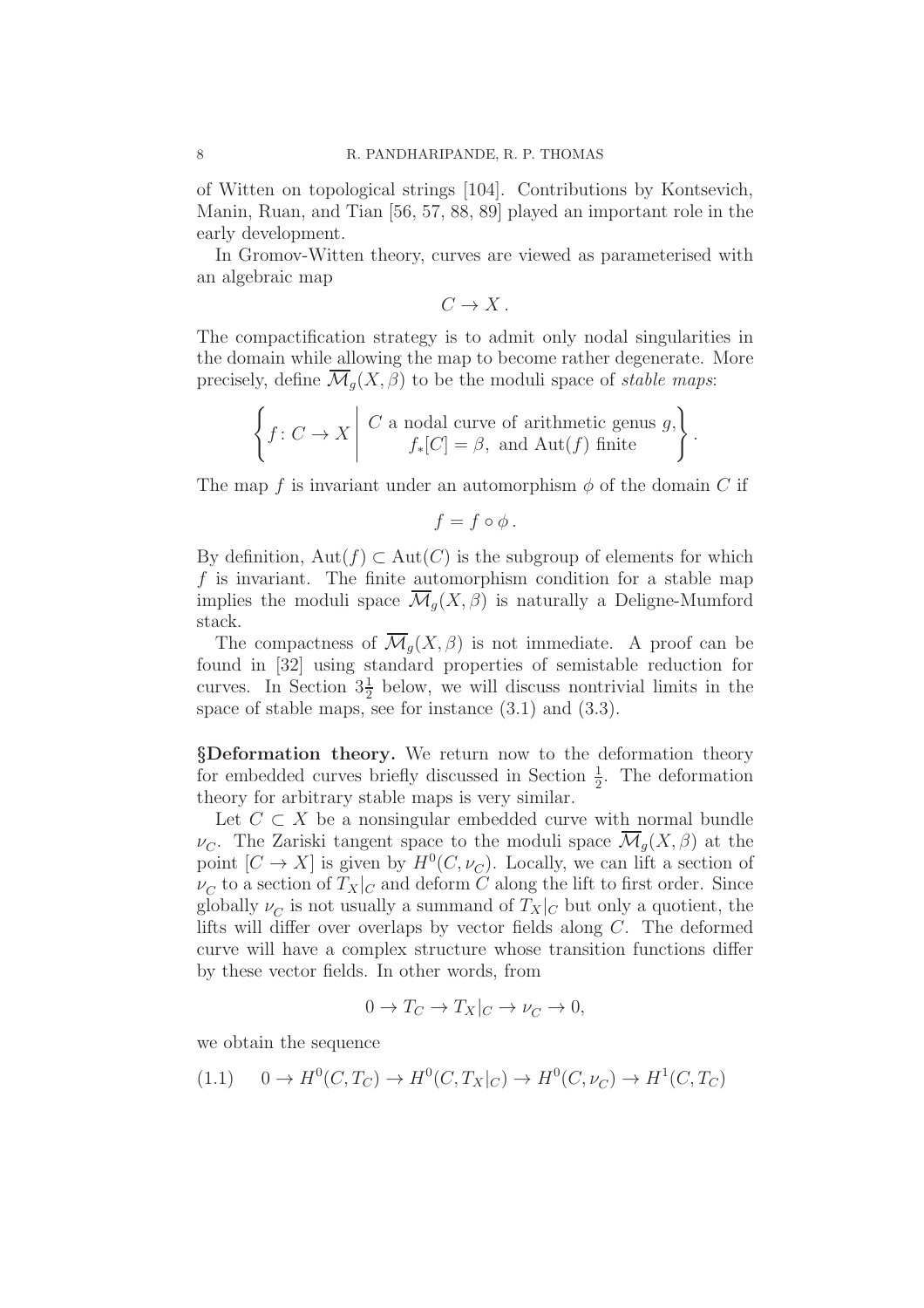which expresses how deformations in  $H^0(C, \nu_C)$  change the complex structure on C through the boundary map to  $H^1(C, T_C)$ . The kernel

$$
H^0(C, T_X|_C)/H^0(C, T_C)
$$

consists of the deformations given by moving C along vector fields in  $X$ , thus preserving the complex structure of  $C$ , modulo infinitesimal automorphisms of C. Similarly, obstructions to deformations lie in  $H^1(C, \nu_C)$ .

The expected dimension  $\chi(\nu_C) = h^0(\nu_C) - h^1(\nu_C)$  of the moduli space is given by the calculation

(1.2) 
$$
\chi(\nu_C) = \int_C c_1(X) + (\dim_{\mathbb{C}} X - 3)(1 - g)
$$

obtained from sequence (1.1). If  $H^1(C, T_X|_C)$  vanishes, so does the obstruction space  $H^1(C, \nu_C)$ . Formula (1.2) then computes the actual dimension of the Zariski tangent space.

For arbitrary stable maps  $f: C \to X$ , we replace the dual of  $\nu_C$  by the complex

$$
(1.3) \t\t \{f^*\Omega_X \to \Omega_C\}
$$

on C. If C is nonsingular and f is an embedding, the complex  $(1.3)$  is quasi-isomorphic to its kernel  $\nu_C^*$ . The deformations/obstructions of  $f$ are governed by

(1.4) 
$$
\operatorname{Ext}^i\left(\{f^*\Omega_X\to\Omega_C\},\mathcal{O}_C\right)
$$

for  $i = 0, 1$ . Similarly the deformations/obstructions of f with the curve C fixed are governed by  $\mathrm{Ext}^i(f^*\Omega_X, \mathcal{O}_C) = H^i(f^*T_X).$ 

Since the Ext groups (1.4) vanish for  $i \neq 0, 1$ , the deformation/obstruction theory is 2-term. The moduli space admits a virtual fundamental class<sup>3</sup>

$$
[\overline{\mathcal{M}}_g(X,\beta)]^{vir} \in H_*(\overline{\mathcal{M}}_g(X,\beta),\mathbb{Q})
$$

of complex dimension equal to the virtual dimension

(1.5) 
$$
\operatorname{ext}^0 - \operatorname{ext}^1 = \int_{\beta} c_1(X) + (\dim_{\mathbb{C}} X - 3)(1 - g).
$$

An introduction to the virtual fundamental class is provided in the Appendix.

<sup>3</sup>The virtual fundamental class is algebraic, so should be more naturally considered in the Chow group  $A_*(\overline{\mathcal{M}}_q(X,\beta),\overline{\mathbb{Q}})$ .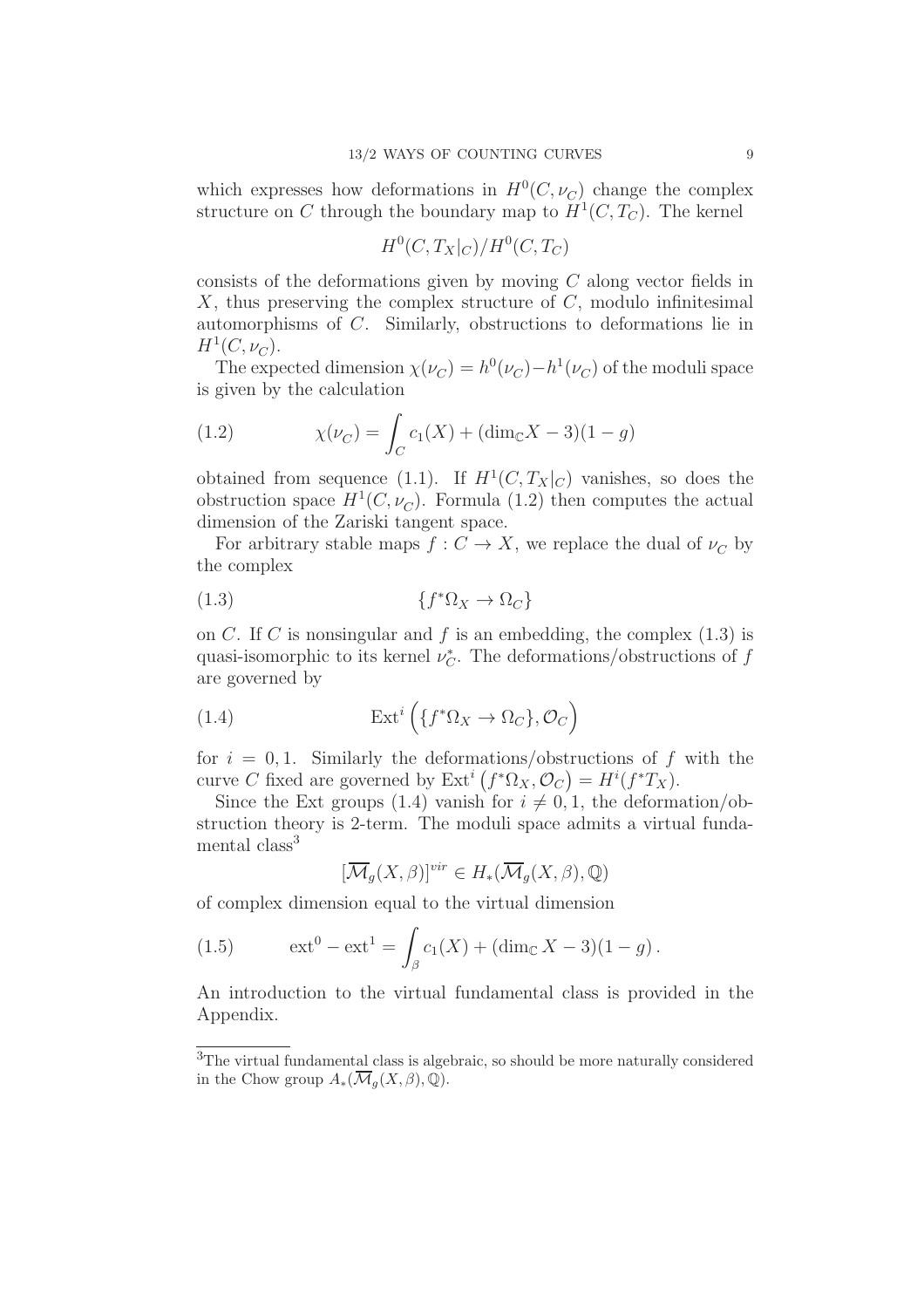§Invariants. To obtain numerical invariants, we must cut the virtual class from dimension (1.5) to zero. The simplest way is by imposing incidence conditions: we count only those curves which pass though fixed cycles in  $X$ . Let

$$
\mathcal{C} \to X \times \overline{\mathcal{M}}_g(X,\beta)
$$

be the universal curve. We would like to intersect  $\mathcal C$  with a cycle  $\alpha$ pulled back from  $X$ . Transversality issues again arise here, so we use Poincaré dual cocyles.<sup>4</sup> Let

$$
f: \mathcal{C} \to X
$$
 and  $\pi: \mathcal{C} \to \overline{\mathcal{M}}_g(X, \beta)$ 

be the universal map and the projection to  $\overline{\mathcal{M}}_q(X,\beta)$  respectively. Let

$$
\widetilde{\alpha} = \pi_* \big( f^* \mathrm{PD}(\alpha) \big) \in H^* (\overline{\mathcal{M}}_g(X, \beta)).
$$

If  $\alpha$  is a cycle of real codimension a, then  $\tilde{\alpha}$  is a cohomology class<sup>5</sup> in degree  $a - 2$ . When transversality is satisfied,  $\tilde{\alpha}$  is Poincaré dual to the locus of curves in  $\overline{\mathcal{M}}_q(X,\beta)$  which intersect  $\alpha$ . After imposing sufficiently many incidence conditions to cut the virtual dimension to zero, we define the Gromov-Witten invariant

$$
N_{g,\beta}^{\mathsf{GW}}(\alpha_1,\ldots,\alpha_k)=\int_{[\overline{\mathcal{M}}_g(X,\beta)]^{vir}} \widetilde{\alpha}_1\wedge\ldots\wedge \widetilde{\alpha}_k \in \mathbb{Q}.
$$

We view the Gromov-Witten invariant<sup>6</sup>  $N_{q,\beta}$  as counting the curves in X which pass through the cycles  $\alpha_i$ . The deformation invariance of  $N_{a,\beta}$  follows from construction of the virtual class. We are free to deform X and the cycles  $\alpha_i$  in order to compute  $N_{g,\beta}$ .

The projective variety  $X$  may be viewed as a symplectic manifold with symplectic form obtained from the projective embedding. In fact,  $N_{a,\beta}$  can be defined on any symplectic manifold X by picking a compatible almost complex structure and using pseudo-holomorphic maps of curves. The resulting invariants do not depend on the choice of compatible almost complex structure, so define invariants of the symplectic structure.<sup>7</sup>

 ${}^{4}$ Even if two submanifolds do not intersect transversally, the integral of the Poincaré dual cohomology class of one over the other still gives the correct topological intersection.

<sup>&</sup>lt;sup>5</sup>The cohomological push-forward here uses the fact that  $\pi$  is an lci morphism. Alternatively flatness can be used [28].

<sup>6</sup>We drop the superscript GW when clear from context.

<sup>7</sup>The role of the symplectic structure in the definition of the invariants is well hidden. Via Gromov's results, the symplectic structure is crucial for the compactness of the moduli space of stable maps.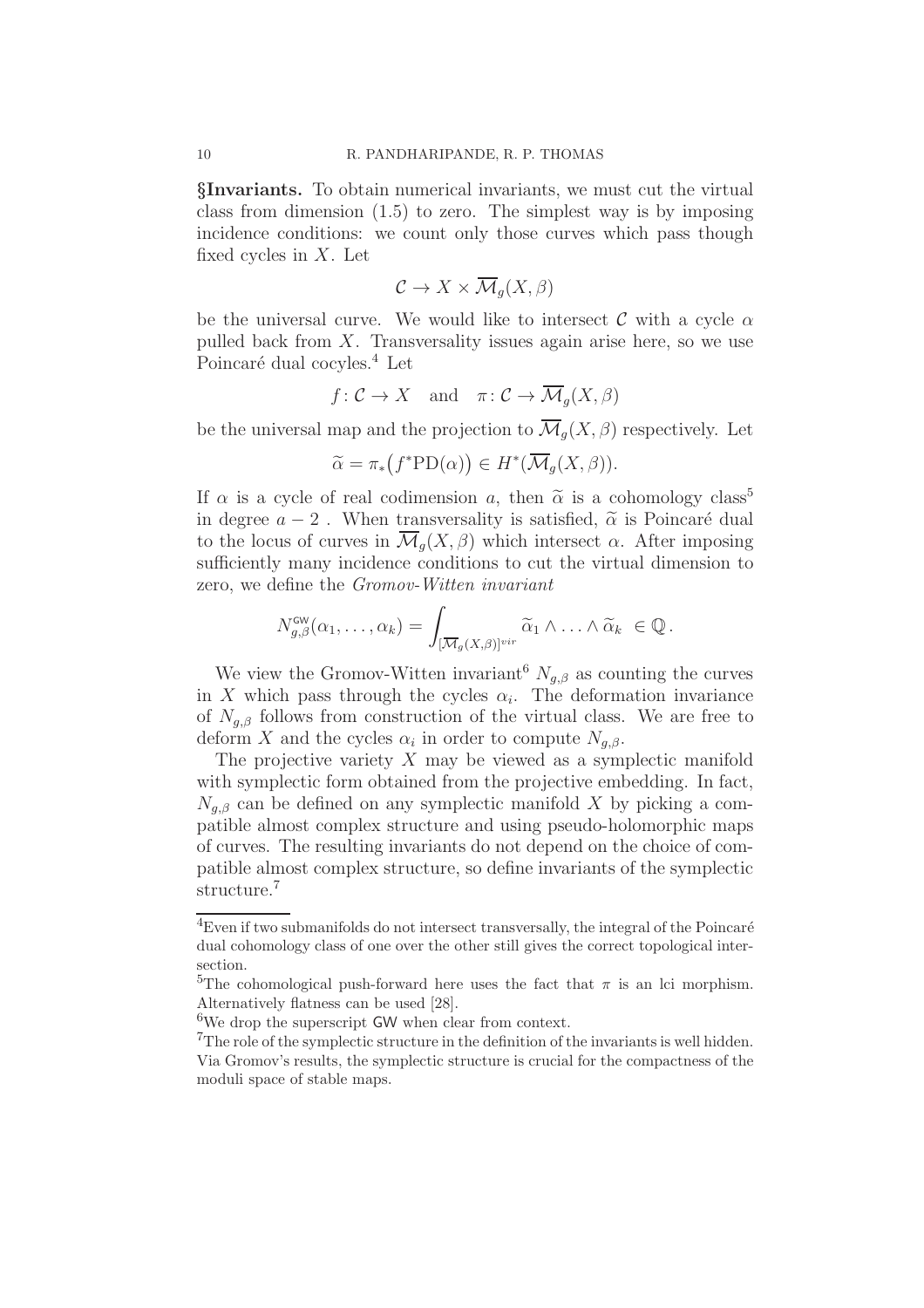We can try to perturb the almost complex structures to make the moduli space transverse of the correct dimension. But even when embedded pseudo-holomorphic curves in  $X$  are well-behaved, their multiple covers invariably are not. Even within symplectic geometry, the correct treatment of Gromov-Witten theory currently involves virtual classes.

§Advantages. Gromov-Witten theory is defined for spaces X of all dimensions and has been proved to be a symplectic invariant (unlike most of the theories we will describe below). As the first deformation invariant theory constructed, Gromov-Witten theory has been intensively studied for more than 20 years  $-$  by now there are many exact calculations and significant structural results related to integrable hierarchies and mirror symmetry.

Since the moduli space of stable maps  $\overline{\mathcal{M}}_q(X,\beta)$  lies over the moduli space  $\overline{\mathcal{M}}_g$  of stable curves, Gromov-Witten theory is intertwined with the geometry of  $\overline{\mathcal{M}}_q$ . Relations in the cohomology of  $\overline{\mathcal{M}}_{q,n}$  yield universal differential equations for the generating functions of Gromov-Witten invariants. The most famous case is the WDVV equation [26, 103] obtained by the linear equivalence of the boundary strata of  $\mathcal{M}_{0,4}$ . The WDVV equation implies the associativity of the quantum cohomology ring of X defined via the genus 0 Gromov-Witten invariants. For example, associativity for  $\mathbb{P}^3$  implies 80160 twisted cubics meet 12 general lines [25, 32]. Higher genus relations such as Getzler's [33] in genus 1 and the BP equation [8] in genus 2 also exist.

Gromov-Witten theory has links in many directions. When  $X$  is a curve, Gromov-Witten theory is related to counts of Hurwitz covers [75]. For the Severi degrees of curves in  $\mathbb{P}^2$  and  $\mathbb{P}^1 \times \mathbb{P}^1$ , Gromov-Witten theory agrees with naive counts (when the latter are sensible). For surfaces of general type, Gromov-Witten theory links beautifully with Seiberg-Witten theory [95]. For 3-folds, there is a subtle and surprising relationship between Gromov-Witten theory and the sheaf counting theories discussed here in later sections. The relation with mirror symmetry [15, 34, 66] is a high point of the subject.

§Drawbacks. The theory is extremely hard to compute: even the Gromov-Witten theories of varieties of dimensions 0 and 1 are very complicated. The theory of a point is related to the KdV hierarchy [104], and the theory of  $\mathbb{P}^1$  is related to the Toda hierarchy [75]. While such connections are beautiful, using Gromov-Witten theory to actually count curves is difficult, essentially due to the nonlinearity of maps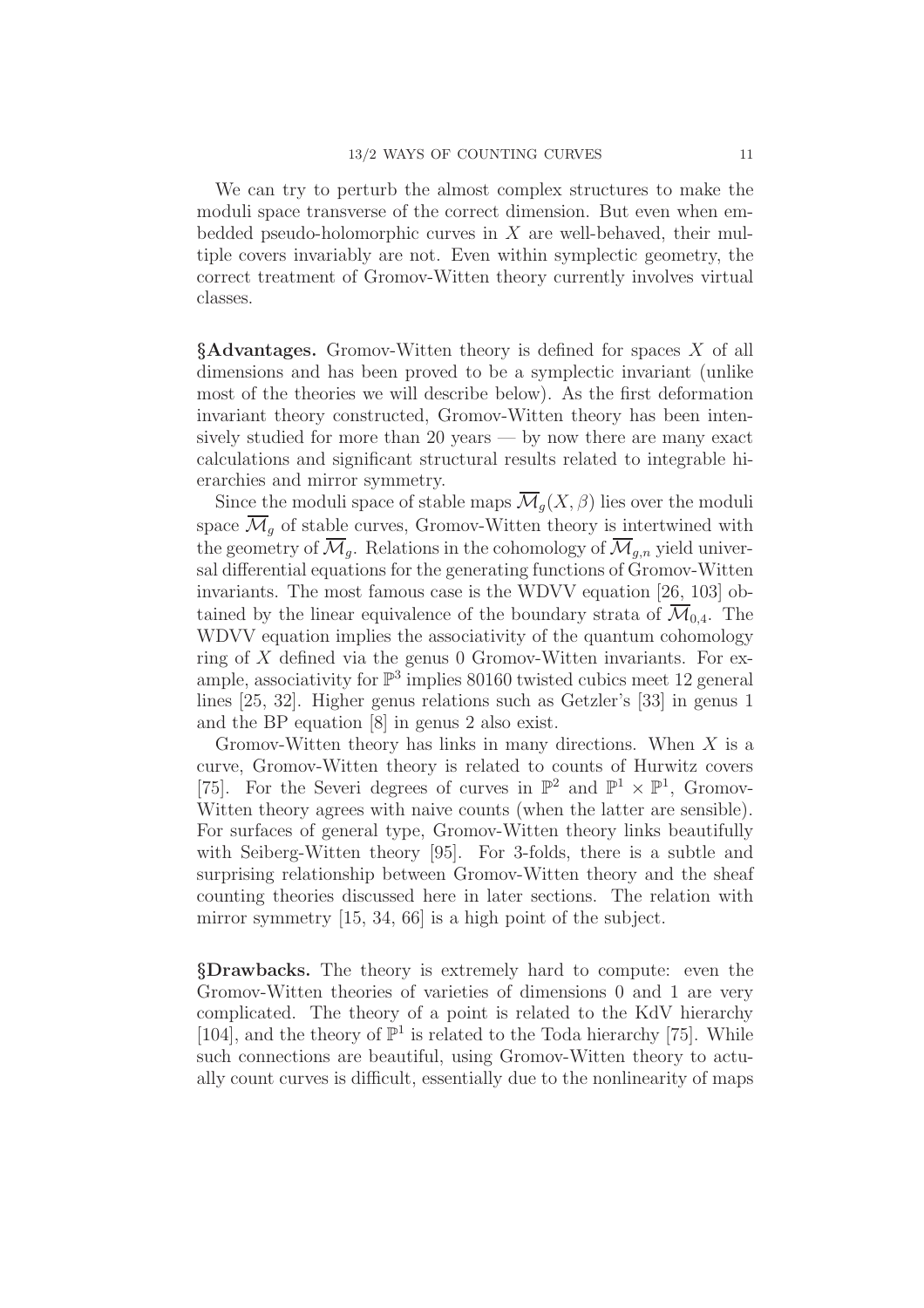from curves to varieties. The sheaf theories considered in the next sections concern more linear objects.

Because of the finite automorphisms of stable maps, Gromov-Witten invariants are typically rational numbers. An old idea in Gromov-Witten theory is that underlying the rational Gromov-Witten invariants should be integer-valued curve counts. For instance, consider a stable map  $f \in \mathcal{M}_q(X,\beta)$  double covering an image curve  $C \subset X$ in class  $\beta/2$ . Suppose, for simplicity, f and C are rigid and unobstructed. Then,  $f$  counts  $1/2$  towards the Gromov-Witten invariant  $N_{a,\beta}(X)$  because of its  $\mathbb{Z}/2$ -stabiliser. Underlying this rational number is an integer 1 counting the embedded curve C in class  $\beta/2$ .

§Serious difficulties. For the case of 3-folds, Gromov-Witten theory is *not* enumerative in the naive sense in genus  $q > 0$  due to degenerate contributions. The departure from naive counting happens already in positive genus for  $\mathbb{P}^3$ .

Let  $X$  be a 3-fold. The formula for the expected dimension of the moduli space of stable maps (1.5) is not genus dependent. Consider a nonsingular embedded rigid rational curve

$$
(1.6) \t\t\t \mathbb{P}^1 \subset X
$$

in homology class  $\beta$ . The curve not only contributes 1 to  $N_{0,\beta}$ , but also contributes in a complicated way to  $N_{g\geq 1,\beta}$ . By attaching to the  $\mathbb{P}^1$  any stable curve  $C$  at a nonsingular point, we obtain a stable map in the same class  $\beta$  which collapses C to a point. The contribution of (1.6) to the Gromov-Witten invariants  $N_{g\geq 1,\beta}$  of X must be computed via integrals over the moduli spaces of stable curves. The latter integrals are hard to motivate from the point of view of curve counting.

A rather detailed study of the Hodge integrals over the moduli spaces of curves which arise in such degenerate contributions in Gromov-Witten theory has been pursued [29, 76]. A main outcome has been an understanding of the relationship of Gromov-Witten theory to naive curve counting on 3-folds in the Calabi-Yau and Fano cases. The conclusion is a precise conjecture expressing integer counts in terms of Gromov-Witten invariants (see the BPS conjecture in the next section). The sheaf counting theories developed later are now viewed as a more direct path to the integers underlying Gromov-Witten theory in dimension 3.

What happens in higher dimensions? Results of  $[53, 85]$  for spaces X of dimensions 4 and 5 show a similar underlying integer structure for Gromov-Witten theory. However, a direct interpretation of the integer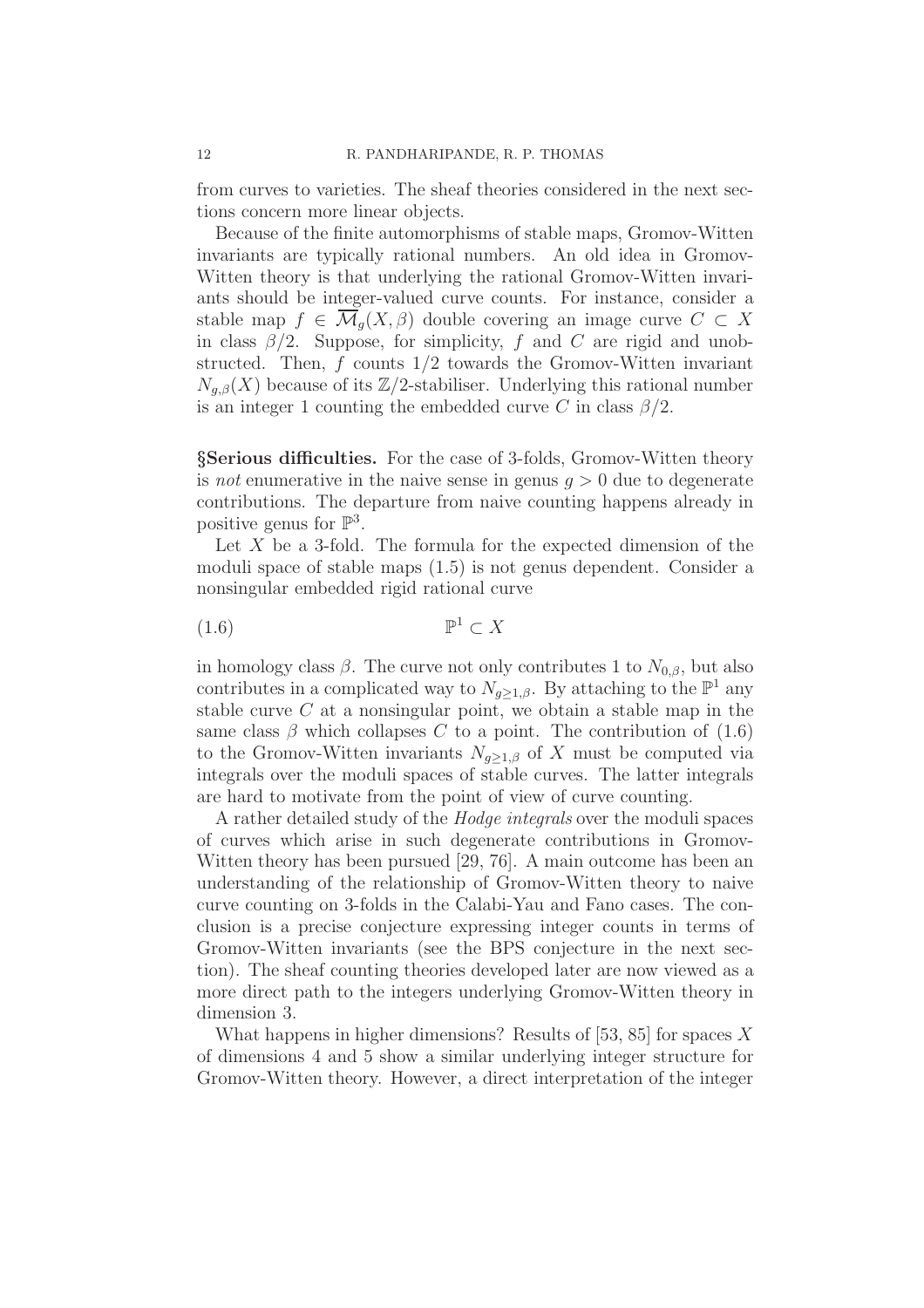counts (in terms of sheaves or other structures) in dimensions higher than 3 awaits discovery.

#### $2\frac{1}{2}$  $\frac{1}{2}$ . Gopakumar-Vafa / BPS invariants

§Invariants. BPS invariants were introduced for Calabi-Yau 3-folds by Gopakumar-Vafa in [35, 36] using an M-theoretic construction. The multiple cover calculations [29, 76] in Gromov-Witten theory provided basic motivation. The definitions and conjectures related to BPS states were generalised to arbitrary 3-folds in [76, 77]. While the original approach to the subject is not yet on a rigorous footing, the hope is to define curve counting invariants which avoid the multiple cover and degenerate contributions of Gromov-Witten theory. The BPS counts should be the integers underlying the rational Gromov-Witten invariants of 3-folds.

To simplify the discussion here, let  $X$  be a Calabi-Yau 3-fold. Gopakumar and Vafa consider a moduli space  $\mathcal M$  of D-branes supported on curves in class  $\beta$ . While the precise mathematical definition is not clear, for a nonsingular embedded curve  $C \subset X$  of genus g and class

$$
[C] = \beta \in H_2(X, \mathbb{Z}),
$$

the D-branes are believed to be (the pushforward to  $X$  of) line bundles on C of a fixed degree, with moduli space a Jacobian torus diffeomorphic to  $T^{2g}$ . For singular curves, the D-brane moduli space should be a type of relative compactified Jacobian over the "space" of curves of class  $\beta$ .

Mathematicians have tended to interpret  $\mathcal M$  as a moduli space of stable sheaves with 1-dimensional support in class  $\beta$  and holomorphic Euler characteristic  $\chi = 1$ . The latter condition is a technical device to rule out strictly semistable sheaves. Over nonsingular curves C, the moduli space is simply  $Pic_a(C)$ . For singular curves, more exotic sheaves in the compactified Picard scheme arise. For nonreduced curves, we can find higher rank sheaves supported on the underlying reduced curve. The support map  $\mathcal{M} \to B$ , taking such a sheaf to the underlying support curve, is also required for the geometric path to the BPS invariants. Here,  $B$  is an appropriate (unspecified) parameter space of curves in  $X$ . For instance, there is certainly such a support map to the Chow variety of 1-cycles in  $X$ .

Let us now imagine that we are in the ideal situation where the parameter space  $B = \coprod_i B_i$  is a disjoint union of connected components over which the map  $\mathcal{M} \to B$  is a product,

$$
\mathcal{M} = \coprod \mathcal{M}_i \quad \text{and} \quad \mathcal{M}_i = B_i \times F_i
$$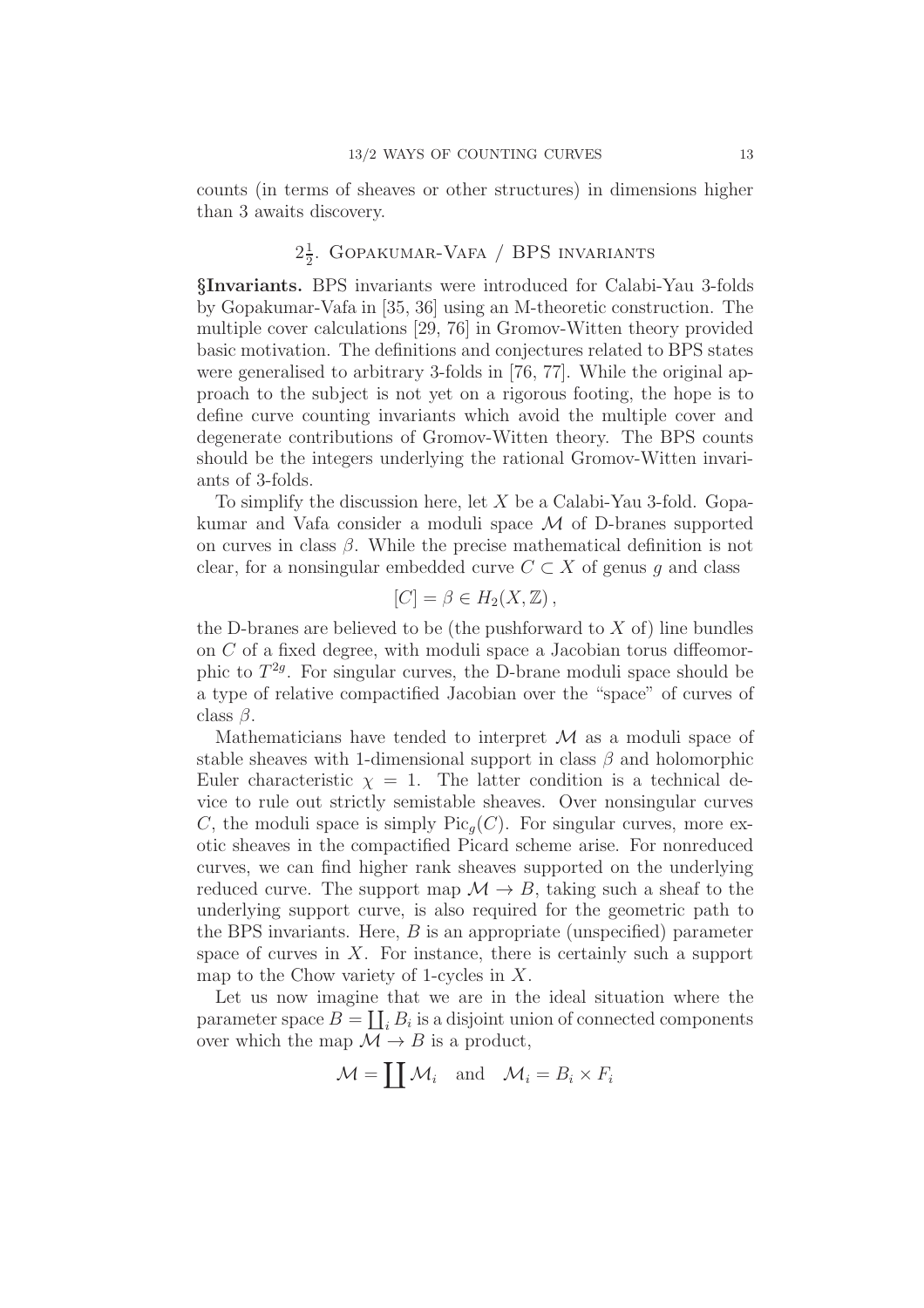with fibres  $F_i$ . The supposition is not ridiculous: the virtual dimension of curves in a Calabi-Yau 3-fold is  $0$ , so we might hope that  $B$  is a finite set of points. Then,

(2.1) 
$$
H^*(\mathcal{M}) = \bigoplus_i H^*(B_i) \otimes H^*(F_i).
$$

When each  $B_i$  parameterises nonsingular curves of genus  $q_i$  only,

$$
H^*(F_i) = H^*(T^{2g_i}) = (H^*(S^1))^{\otimes 2g_i}
$$

has normalised Poincaré polynomial

$$
P_y(F_i) = y^{-g_i}(1+y)^{2g_i}.
$$

Here, we normalise by shifting cohomological degrees by  $-\dim_{\mathbb{C}}(F_i)$  to make  $P_{\nu}(F_i)$  symmetric about degree 0. Then,  $P_{\nu}(F_i)$  is a palindromic Laurent polynomial invariant under  $y \leftrightarrow y^{-1}$  by Poincaré duality.

For more general  $F_i$ , the normalised Poincaré polynomial  $P_y(F_i)$  is again invariant under  $y \leftrightarrow y^{-1}$  if  $H^*(F_i)$  satisfies even dimensional Poincaré duality. Therefore,  $P_y(F_i)$  may be written as a finite integral combination of terms  $y^{-r}(1+y)^{2r}$ , since the latter form a basis for the palindromic Laurent polynomials. Thus we can express  $H^*(F_i)$  as a virtual combination of cohomologies of even dimensional tori. For instance, a cuspidal elliptic curve is topologically  $S^2$  with

$$
P_y = y^{-1}(1 + y^2) = (y^{-1} + 2 + y) - 2 = P_y(T^2) - 2P_y(T^0).
$$

Cohomologically, we interpret the cuspidal elliptic curve as 1 Jacobian of a genus 1 curve minus 2 Jacobians of genus 0 curves.

To tease the "number of genus r curves" in class  $\beta$  from (2.1), Gopakumar-Vafa write

(2.2) 
$$
\sum_{i} (-1)^{\dim B_i} e(B_i) P_y(F_i) \text{ as } \sum_{r} n_r(\beta) y^{-r} (1+y)^{2r}
$$

and define the integers  $n_r(\beta)$  to be the BPS invariants counting genus r curves in class  $\beta$ . In Section  $3\frac{1}{2}$ , we will see that when B is nonsingular and can be broken up into a finite number of points by a generic deformation, that number of points is  $(-1)^{\dim B}e(B)$ , see for instance (3.8). In other words, the virtual class of B consists of  $(-1)^{\dim B}e(B)$ points, explaining the first term in (2.2).

The Künneth decomposition (2.1) does not hold for general  $\mathcal{M} \to B$ , but can be replaced by the associated Leray spectral sequence. According to [44], the perverse Leray spectral sequence on intersection cohomology is preferable since it collapses and its terms satisfy the Hard Lefschetz theorem (which replaces the Poincaré duality used above).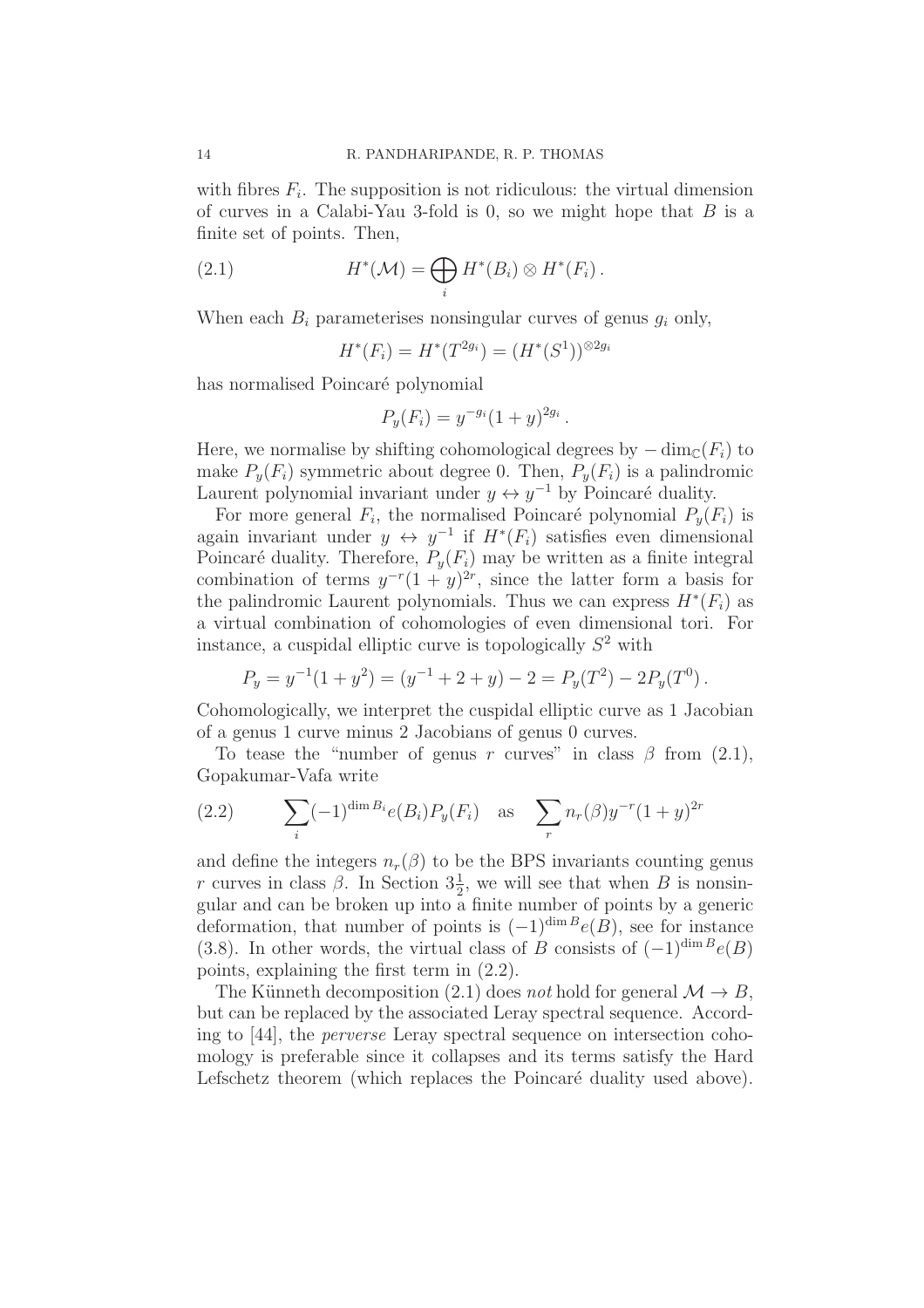At least when  $B$  is nonsingular,  $\mathcal M$  is reduced with sufficiently mild singularities, and

$$
\pi: \mathcal{M} \to B
$$

is equidimensional of fibre dimension  $f = \dim \mathcal{M} - \dim B$ , we can take

(2.3) 
$$
y^{-f} \sum_{j} (-1)^{\dim B} e(PR^j \pi_* \mathcal{IC}(\underline{\mathbb{C}})) y^j = \sum_{r} n_r(\beta) y^{-r} (1+y)^{2r}
$$

as the Hosono-Saito-Takahashi definition<sup>8</sup> of the BPS invariants  $n_r(\beta)$ .

The entire preceding discussion of BPS invariants is only motivational. We have not been precise about the definition of the moduli space B. Moreover, the hypotheses imposed in the above constructions are rarely met (and when the hypotheses fail, the constructions are usually unreasonable or just wrong). Nevertheless, there should exists BPS invariants  $n_{q,\beta} \in \mathbb{Z}$  "counting" curves of genus g and class  $\beta$  in X.

In addition to the M-theoretic construction, Gopakumar and Vafa have made a beautiful prediction of the relationship of the BPS counts to Gromov-Witten theory. For Calabi-Yau 3-folds, the conjectural formula is

(2.4) 
$$
\sum_{g\geq 0, \ \beta \neq 0} N_{g,\beta}^{\mathsf{cw}} u^{2g-2} v^{\beta} = \sum_{g\geq 0, \ \beta \neq 0} n_{g,\beta} u^{2g-2} \sum_{d>0} \frac{1}{d} \left( \frac{\sin(du/2)}{u/2} \right)^{2g-2} v^{d\beta}.
$$

The trigonometric terms on the right are motivated by multiple cover formulas in Gromov-Witten theory [29, 76]. The entire geometric discussion can be bypassed by defining the BPS invariants via Gromov-Witten theory by equation (2.4). A precise conjecture [12] then arises.

**BPS** conjecture I. For the  $n_{q,\beta}$  defined via Gromov-Witten theory and formula (2.4), the following properties hold:

(i)  $n_{q,\beta} \in \mathbb{Z}$ , (ii) for fixed  $\beta$ , the n<sub>a,β</sub> vanish except for finitely many  $q \ge 0$ .

<sup>&</sup>lt;sup>8</sup>The original sources [35, 36, 44] make a great deal of use of  $\mathfrak{sl}_2 \times \mathfrak{sl}_2$ -actions on the cohomology of  $M$ , but the end result is equivalent to the above intuitive description: decompose the fibrewise cohomology of  $M$  into the cohomologies of Jacobian tori, then take signed Euler characteristics in the base direction.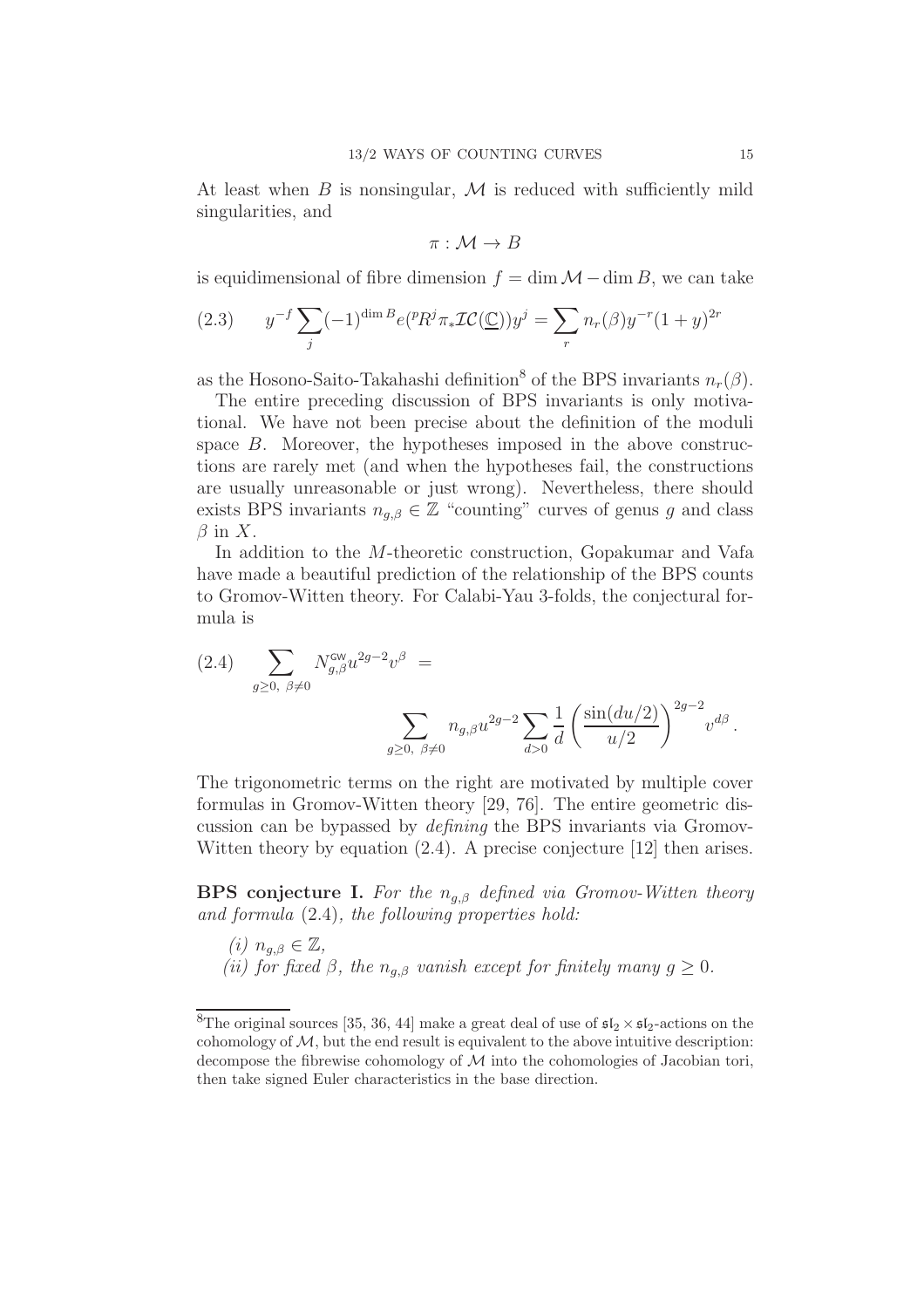For other 3-folds  $X$ , when the virtual dimension is positive

$$
\int_{\beta} c_1(X) > 0,
$$

incidence conditions to cut down the virtual dimension to 0 must be included. This case will be discussed in Section  $5\frac{1}{2}$  below. The conjectural formula for the BPS counts is similar, see  $(5.2)$ .

§Advantages. For 3-folds, BPS invariants should be the ideal curve counts. The BPS invariants are integer valued and coincide with naive counts in many cases where the latter make sense. For example, the BPS counts (defined via Gromov-Witten theory) agree with naive curve counting in  $\mathbb{P}^3$  in genus 0, 1, and 2. The definition via Gromov-Witten theory shows  $n_{q,\beta}$  is a symplectic invariant.

For Calabi-Yau 3-folds  $X$ , the BPS counts do not always agree with naive counting. A trivial example is the slightly different treatment of an embedded super-rigid elliptic curve  $E \subset X$ , see [76]. Such an E contributes a single BPS count to each multiple degree  $n[E]$ . A much more subtle BPS contribution is given by a super-rigid genus 2 curve C in class  $2\mathbb{C}$  [13, 14]. We view BPS counting now as more fundamental than naive curve counting (and equivalent to, but not always equal to, naive counting).

§Drawbacks. The main drawback is the murky foundation of the geometric construction of the BPS invariants. For nonreduced curves, the contributions of the higher rank moduli spaces of sheaves on the underlying support curves remain mysterious. The real strength of the theory will only be realised after the foundations are clarified. For example, properties (i) and (ii) of the BPS conjecture should be immediate from a geometric construction. The definition via Gromov-Witten theory is far from adequate.

A significant limitation of the BPS counts is the restriction to 3-folds. However, calculations [53, 85] show some hope of parallel structures in higher dimensions, see also [47].

§Serious difficulties. The geometric foundations appear very hard to establish. There is no likely path in sight (except in genus 0 where Katz has made a rigorous proposal [49], see Section  $4\frac{1}{2}$ ). The Hosono-Saito-Takahashi approach does not incorporate the virtual class (the term  $(-1)^{\dim B}e(B)$  is a crude approximation for the virtual class of the base  $B$ ) and fails in general.

Developments concerning motivic invariants [48, 58] and the categorification of invariants with cohomology theories instead of Euler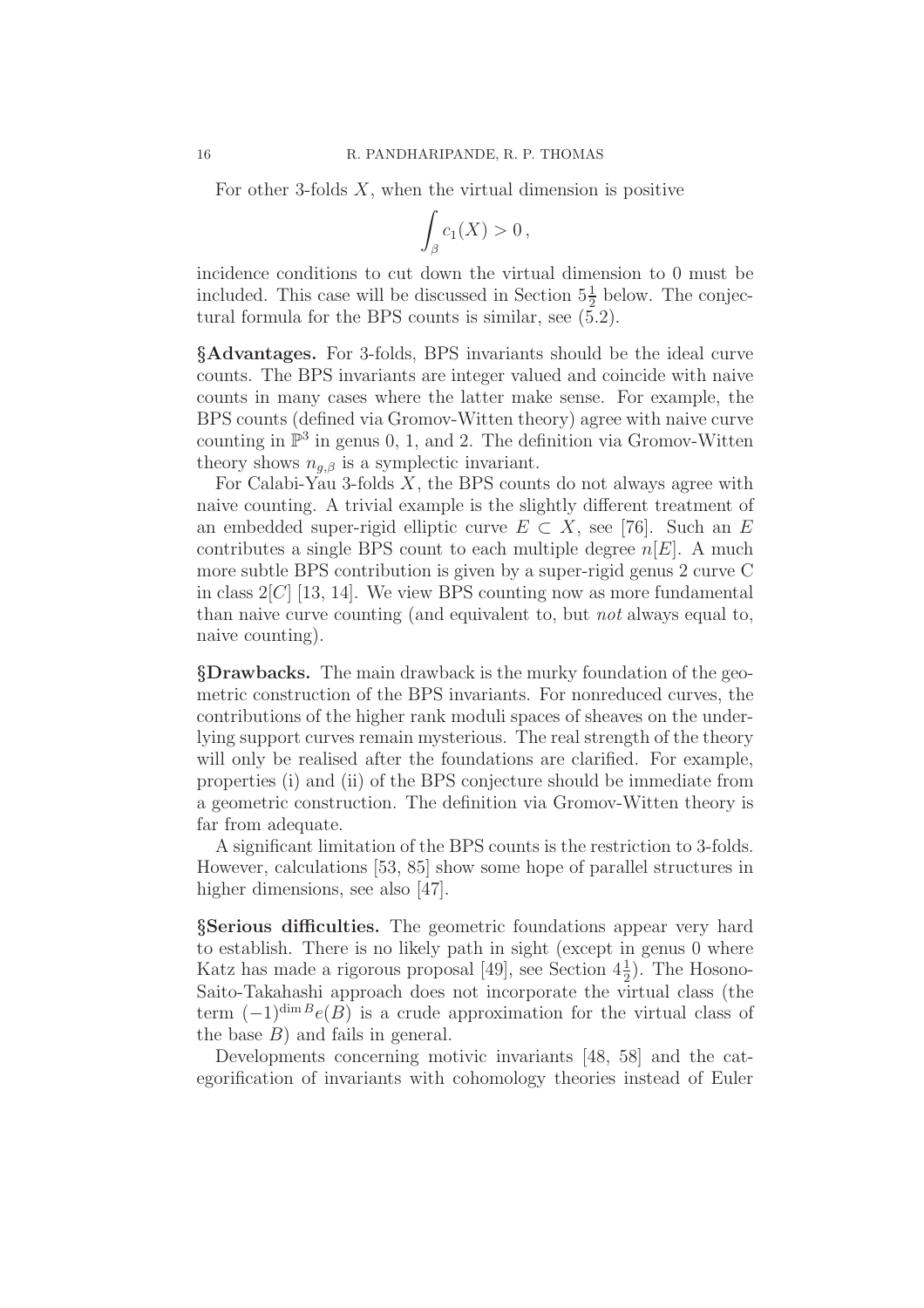characteristics appear somewhat closer to the methods required in the Calabi-Yau 3-fold case. For instance, Behrend has been working to categorify his constructible function [3] to give a perverse sheaf that could replace  $\mathcal{IC}(\mathbb{C})$  in the HST definition, perhaps yielding a deformation invariant theory. Even then, why formula (2.4) should hold is a mystery.

An approach to BPS invariants via stable pairs (instead of Gromov-Witten theory) will be discussed in Section  $4\frac{1}{2}$  below. The BPS invariants  $n_{a,\beta}$  are there again defined by a formula similar to (2.4). The stable pairs perspective is better than the Gromov-Witten approach and has led to substantial recent progress [19, 71, 72, 92, 97]. Nevertheless, the hole in the subject left by the lack of a direct geometric construction is not yet filled.

#### $3\frac{1}{2}$  $\frac{1}{2}$ . DONALDSON-THOMAS THEORY

 $\mathcal{S}_{\mathcal{A}}$  Moduli. Instead of considering maps of curves into X, we can instead study embedded curves. Let a *subcurve*  $Z \subset X$  be a subscheme of dimension 1. The *Hilbert scheme* compactifies embedded curves by allowing them to degenerate to arbitrary subschemes. Let  $I_n(X, \beta)$  be the Hilbert scheme parameterising subcurves  $Z \subset X$  with

$$
\chi(\mathcal{O}_Z) = n \in \mathbb{Z}
$$
 and  $[Z] = \beta \in H_2(X)$ .

Here,  $\chi$  denotes the holomorphic Euler characteristic and [Z] denotes the class of the subcurve (involving only the 1-dimensional components). By the above conditions,  $I_n(X, \beta)$  parameterises subschemes which are unions of possibly nonreduced curves and points in X.

We give a few examples to show how the Hilbert scheme differs from the space of stable maps. First, consider a family of nonsingular conics

(3.1) 
$$
C_{t\neq 0} = \{x^2 + ty = 0\} \subset \mathbb{C}^2
$$

as a local model which can, of course, be further embedded in any higher dimension. The natural limit as  $t \to 0$ ,

(3.2) 
$$
C_0 = \{x^2 = 0\} \subset \mathbb{C}^2,
$$

is indeed the limit in the Hilbert scheme. The limit  $(3.2)$  is the y-axis with multiplicity two thickened in the x-direction.

In the stable map case, the limit of the family (3.1) is very different. There we take the limit of the associated map from  $\mathbb C$  to  $C_t$  given by

$$
\xi \mapsto (-t^{1/2}\xi, \xi^2).
$$

<sup>&</sup>lt;sup>9</sup>The formula gives a well-defined map only modulo automorphisms of the curve specifically the automorphism  $\xi \mapsto -\xi$ .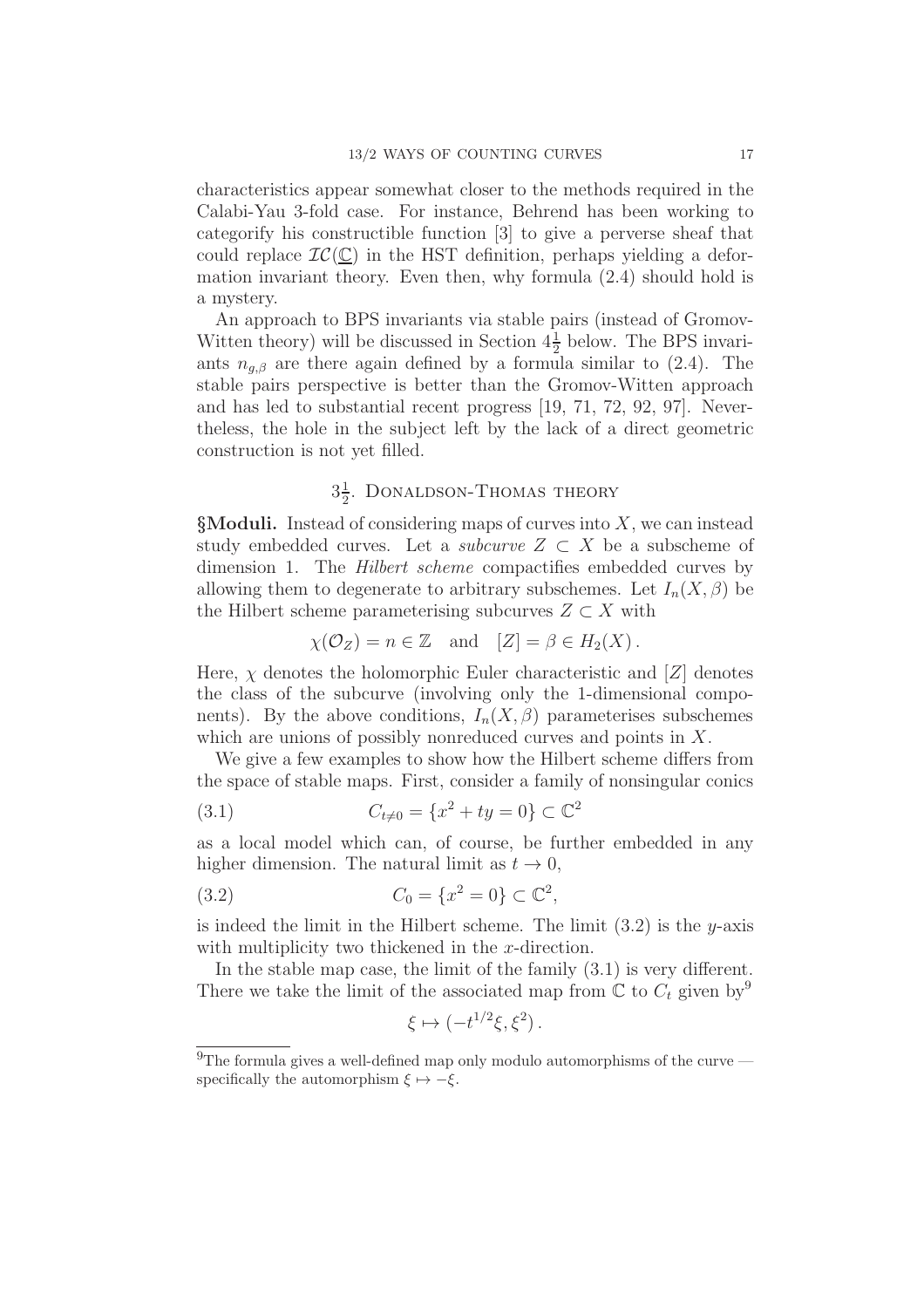

FIGURE 1. The degeneration  $(3.1)$  with the limiting stable map double covering  $x = 0$ .



FIGURE 2. The family  $(3.3)$  with the subscheme limit below and the stable map limit above. On the right is a deformation of the limit subscheme with a free point breaking off.

The result is the *double cover*  $\xi \mapsto (0, \xi^2)$  of the y-axis. So the thickened scheme in the Hilbert scheme is replaced by the double cover. The latter is an orbifold point in the space of stable maps with  $\mathbb{Z}/2$ -stabiliser given by  $\xi \mapsto -\xi$ .

In the next example, we illustrate the phenomenon of genus change which occurs only in dimension at least 3. A global model is given by a twisted rational cubic in  $\mathbb{P}^3$  degenerating to a plane cubic of genus 1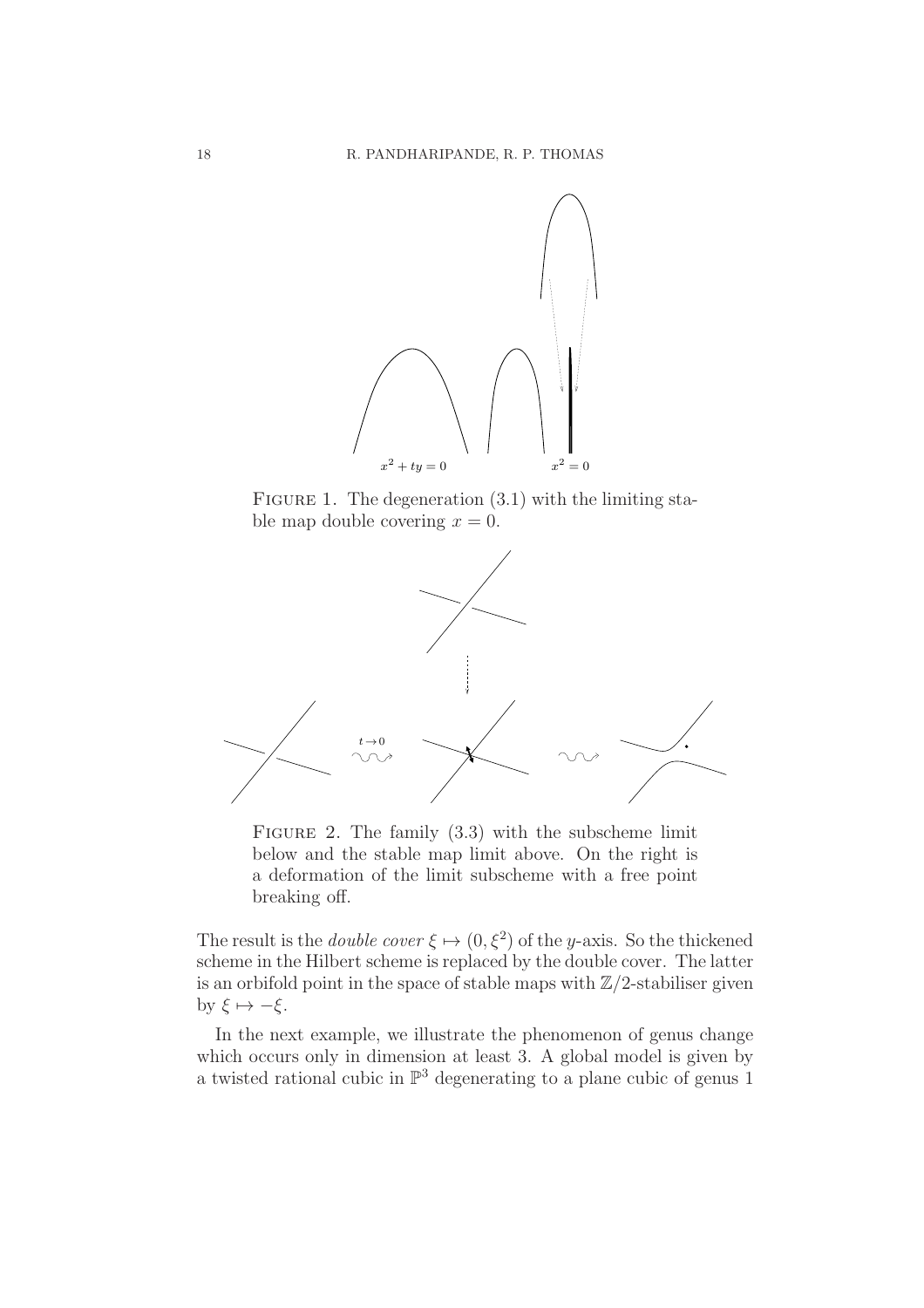[86]. An easier local model  $C_t \subset \mathbb{C}^3$  has 2 components: the x-axis in the plane  $z = 0$ , and the y-axis moved up into the plane  $z = t$ ,

(3.3) 
$$
C_t = \{x = 0 = z\} \sqcup \{y = 0 = z - t\} \subset \mathbb{C}^3,
$$

see Figure 2. As a stable map, we take the associated inclusion of two copies of the affine line  $\mathbb{C}$ . The stable map limit at  $t = 0$  takes the same domain  $\mathbb{C} \sqcup \mathbb{C}$  onto the x- and y- axes, an embedding away from the origin where the map is 2:1. In other words, the limit stable map<sup>10</sup> is the normalisation of the image

$$
(3.4) \t\t\t \{xy = 0 = z\} \subset \mathbb{C}^3.
$$

In the Hilbert scheme, the limit of the family (3.3) is rather worse. The ideal of  $C_t$  is

$$
(x,z)\cdot (y,z-t) ~=~ \big(xy,x(z-t),yz,z(z-t)\big){\,}.
$$

We take the limit as  $t \to 0$ . The flat limit here happens to be the ideal generated by the limit of the above generators. The limit ideal does not contain z:

$$
(3.5) \t\t (xy, xz, yz, z^2) \subsetneq (xy, z).
$$

However, after multiplying  $z$  by any element of the maximal ideal  $(x, y, z)$  of the origin, we land inside the limit ideal. Therefore, the limit curve is given by  $\{xy = 0 = z\}$  with a scheme-theoretic embedded point added at the origin pointing along the  $z$ -axis  $-$  in the direction along which the two components came together. The embedded point "makes up for" the point lost in the intersection and ensures that the family of curves is flat over  $t = 0$ .

In a further flat family, the embedded point can break off, and the curve can be smoothed  $\{xy = \epsilon, z = 0\}$  to a curve of higher genus. In the Hilbert scheme, we have all 1-dimensional subschemes made up of curves and points, with curves of different genus balanced by extra free points. The constant n in  $I_n(X, \beta)$  is  $1 - q + k$  for a reduced curve of arithmetic genus q with  $k$  free and embedded points added, so we can increase q at the expense of increasing  $k$  by the same amount.

§Deformation theory. Hilbert schemes of curves can have arbitrary dimensional components and terrible singularities. Worse still, the natural deformation/obstruction theory of the Hilbert scheme does not lead to a virtual class. However, if we restrict attention to 3-folds  $X$ 

<sup>&</sup>lt;sup>10</sup>There is another stable map given by the embedding of the image  $(3.4)$ . In a compact global model, the latter would be a map from a nodal stable curve of genus one larger so would not feature in the compactification of the family we are considering.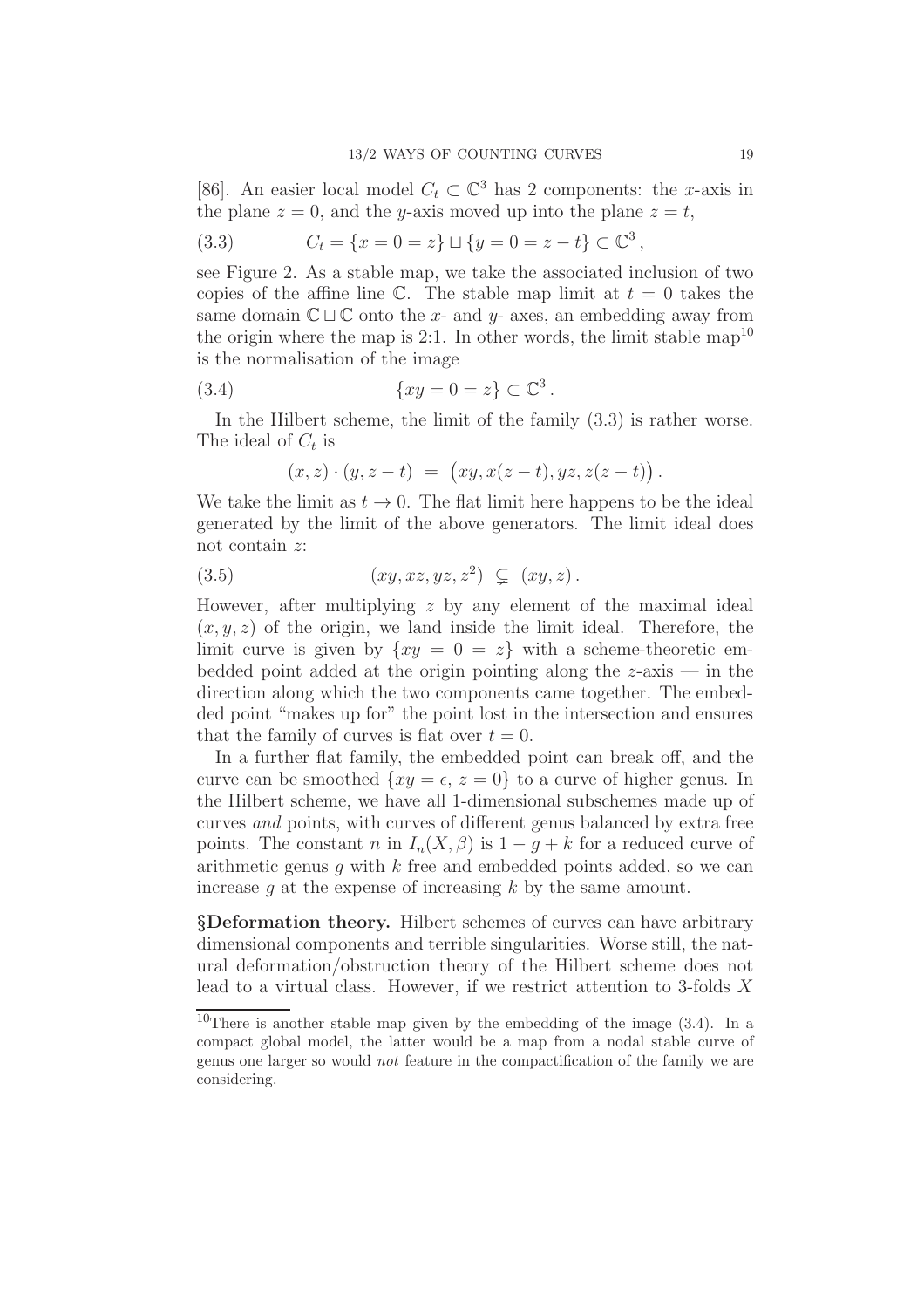and view  $I_n(X, \beta)$  as a moduli space of *sheaves*, then we obtain a different obstruction theory which does admit a virtual class. The latter observation is the starting point of Donaldson-Thomas theory.

Given a 1-dimensional subscheme  $Z \subset X$ , the associated ideal sheaf  $\mathscr{I}_Z$  is a stable sheaf with Chern character

$$
(1,0,-\beta,-n) \in H^0 \oplus H^2 \oplus H^4 \oplus H^6
$$

and trivial determinant. Conversely, all such stable sheaves with trivial determinant can be shown to embed in their double duals  $\mathcal{O}_X$  and thus are all ideal sheaves. Hence,  $I_n(X, \beta)$  is a moduli space of sheaves, at least set theoretically. With more work, an isomorphism of schemes can be established, see [82, Theorem 2.7].

The moduli space of sheaves  $I_n(X,\beta)$  also admits a virtual class [96, 68]. The main point is that deformations and obstructions are governed by

(3.6) 
$$
\operatorname{Ext}^1(\mathscr{I}_Z, \mathscr{I}_Z)_0 \quad \text{and} \quad \operatorname{Ext}^2(\mathscr{I}_Z, \mathscr{I}_Z)_0
$$

respectively, where the subscript 0 denotes the trace-free part governing deformations with *fixed determinant*. Since  $Hom(\mathscr{I}_Z, \mathscr{I}_Z) = \mathbb{C}$  consists of only the scalars, the trace-free part vanishes. By Serre duality,

$$
\text{Ext}^3(\mathscr{I}_Z,\mathscr{I}_Z)\cong \text{Hom}(\mathscr{I}_Z,\mathscr{I}_Z\otimes K_X)^*\cong H^0(K_X)^*\cong H^3(\mathcal{O}_X)\,.
$$

The last group  $H^3(\mathcal{O}_X)$  is removed when taking trace-free parts. Hence, the terms (3.6) are the only nonvanishing trace-free Exts, and there are no higher obstruction spaces. The Exts (3.6) govern a perfect obstruction theory of virtual dimension equal to

$$
\mathrm{ext}^{1}(\mathscr{I}_{Z},\mathscr{I}_{Z})_{0}-\mathrm{ext}^{2}(\mathscr{I}_{Z},\mathscr{I}_{Z})_{0}=\int_{\beta}c_{1}(X),
$$

compare (1.5). If the virtual dimension is positive, insertions are needed to produce invariants [68].

On Calabi-Yau 3-folds, moduli of sheaves admit a particularly nice deformation-obstruction theory [27, 96]. The deformation and obstruction spaces (3.6) are dual to each other,

(3.7) 
$$
\operatorname{Ext}^2(\mathscr{I}_Z,\mathscr{I}_Z)_0 \cong \operatorname{Ext}^1(\mathscr{I}_Z,\mathscr{I}_Z)_0^*,
$$

by Serre duality. Any moduli space of sheaves on a Calabi-Yau 3-fold can be realized as the critical locus of a holomorphic function on an ambient nonsingular space: the holomorphic Chern-Simons functional in infinite dimensions [105, 27] or locally on an appropriate finite dimensional slice [48]. Since the moduli space is the zero locus of a closed 1-form, the obstruction space is the cotangent space at any point of moduli space. More generally, Behrend [3] calls obstruction theories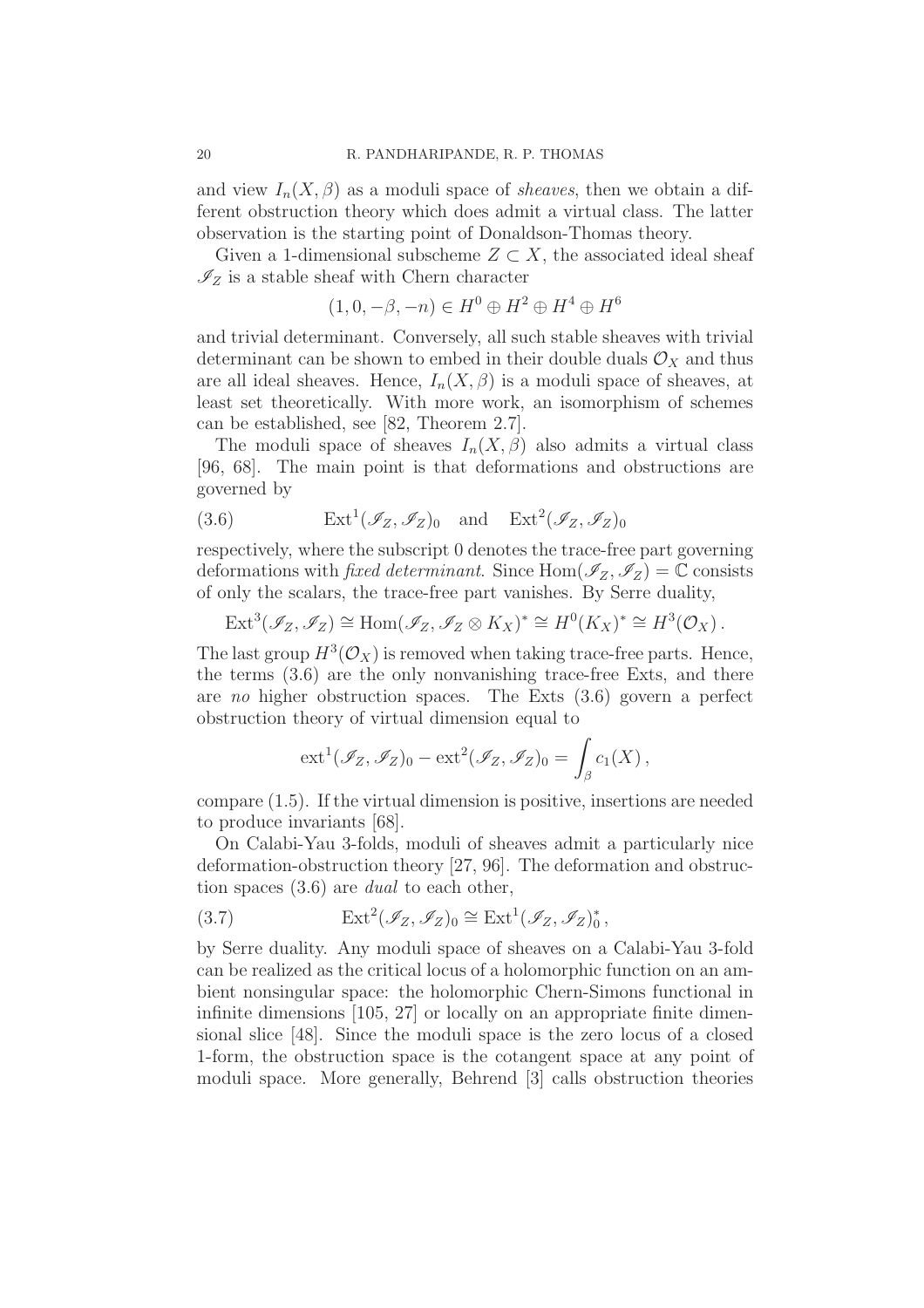satisfying the global version of  $(3.7)$  symmetric. The condition is equivalent to asking for the moduli space to be locally the zeros of an almost closed 1-form on a smooth ambient space — a 1-form with exterior derivative vanishing scheme theoretically on the moduli space.<sup>11</sup>

If the moduli space of sheaves is nonsingular (but of too high dimension), then the symmetric obstruction theory forces the obstruction bundle to be globally isomorphic to the cotangent bundle. The virtual class, here the top Chern class of the obstruction bundle, is then just the signed topological Euler characteristic of the moduli space

$$
(3.8) \qquad \qquad (-1)^{\dim I_n(X,\beta)}e(I_n(X,\beta))\,.
$$

Remarkably, Behrend shows that for any moduli space  $\mathcal M$  with a symmetric obstruction theory there is a constructible function

$$
\chi^B\colon \mathcal{M}\to \mathbb{Z}
$$

with respect to which the weighted Euler characteristic gives the integral of the virtual class [3]. Therefore, each point of the moduli space contributes in a local way to the global invariant, by  $(-1)^{\dim M}$  for a nonsingular point and by a complicated number taking multiplicities into account for singular points. When  $M$  is locally the critical locus of a function, the number is  $(-1)^{\dim M}(1-e(F))$  where F is the Milnor fibre of our point. Unfortunately, how to find a parallel approach to the virtual class when  $X$  is not Calabi-Yau is not currently known.

Integration against the virtual class of  $I_n(X, \beta)$  yields the Donaldson-Thomas invariants. In the Calabi-Yau case, no insertions are required:

$$
I_{n,\beta} = \int_{[I_n(X,\beta)]^{vir}} 1 = e(I_n(X,\beta), \chi^B).
$$

Since  $I_n(X, \beta)$  is a scheme (ideal sheaves have no automorphisms) and  $[I_n(X, \beta)]^{vir}$  is a cycle class with Z-coefficients, the invariants  $I_{n,\beta}$  are *integers*. Deformation invariance of  $I_{n,\beta}$  follows from properties of the virtual class.

§MNOP conjectures. A series of conjectures linking the Donaldson-Thomas theory of 3-folds to Gromov-Witten theory were advanced in [68, 69]. For simplicity, we restrict ourselves here to the Calabi-Yau case.

For fixed curve class  $\beta \in H_2(X, \mathbb{Z})$ , the Donaldson-Thomas partition function is

$$
\mathsf{Z}_{\beta}^{\mathsf{DT}}(q) = \sum_{n} I_{n,\beta} q^{n}.
$$

 $^{11}$ By [84], the condition is strictly weaker than asking for the moduli space to be locally the zeros of a closed 1-form.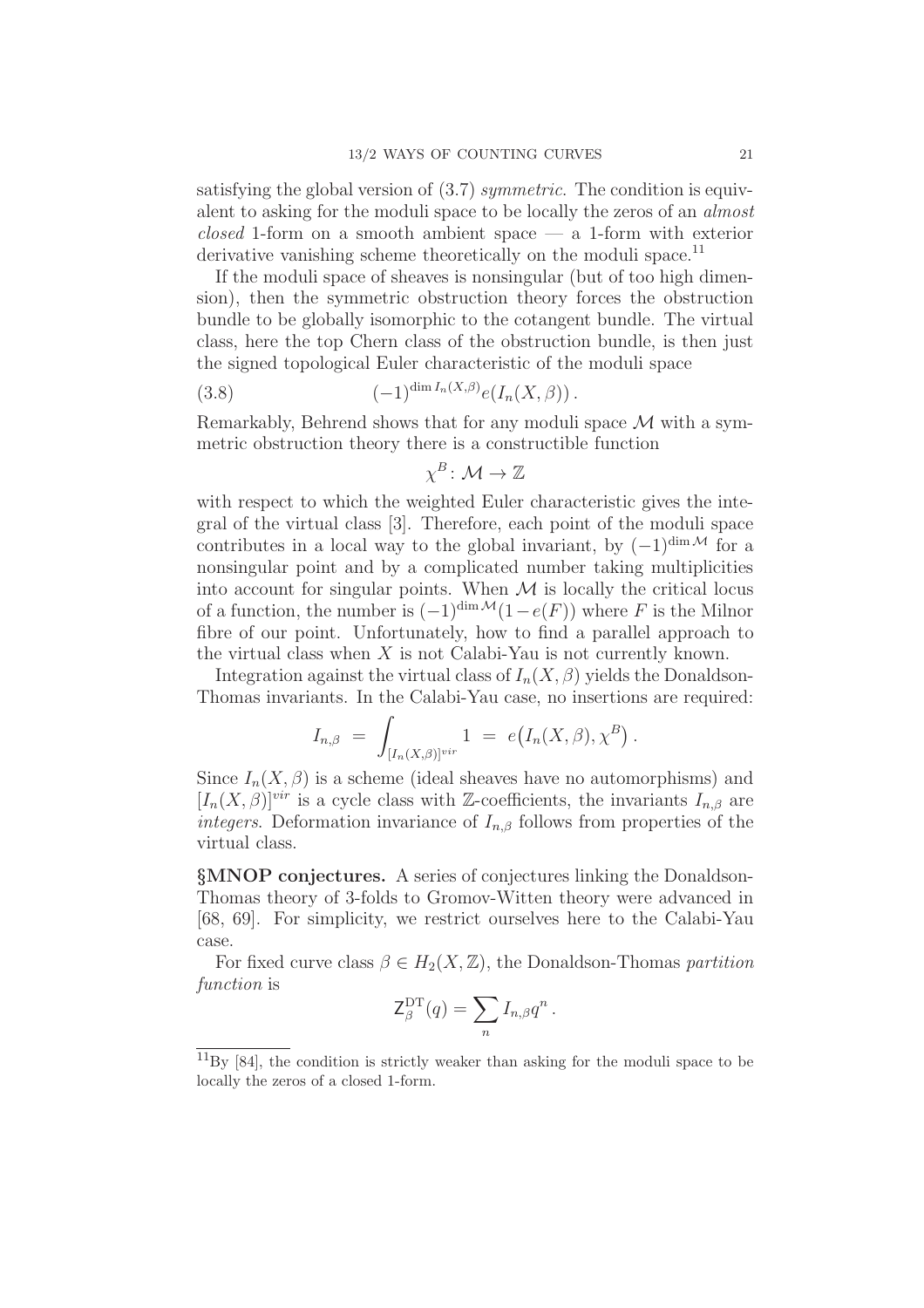Since  $I_n(X, \beta)$  is easily seen to be empty for *n* sufficiently negative, the partition function is a Laurent series in  $q$ . To count just curves, and not points and curves, MNOP form the reduced generating function [68] by dividing by the contribution of just points:

(3.9) 
$$
\mathsf{Z}_{\beta}^{\text{red}}(q) = \frac{\mathsf{Z}_{\beta}^{\text{DT}}(q)}{\mathsf{Z}_{0}^{\text{DT}}(q)}.
$$

MNOP first conjectured the degree  $\beta = 0$  contribution can be calculated as

$$
\mathsf{Z}_0^{\mathrm{DT}}(q) = M(-q)^{e(X)},
$$

where  $M$  is the MacMahon function,

$$
M(q) = \prod_{n \ge 1} (1 - q^n)^{-n},
$$

the generating function for 3d partitions. Proofs can now be found in [7, 63, 60]. Second, MNOP conjectured  $\mathsf{Z}_{\beta}^{\text{red}}(q)$  is the Laurent expansion of a *rational function* in q, invariant<sup>12</sup> under  $q \leftrightarrow q^{-1}$ . Therefore, we can substitute  $q = -e^{iu}$  and obtain a real-valued function of u. The main conjecture of MNOP in the Calabi-Yau case is the following.

# GW/DT Conjecture:  $Z_{\beta}^{\text{GW}}(u) = Z_{\beta}^{\text{red}}(-e^{iu}).$

The conjecture asserts a precise equivalence relating Gromov-Witten to Donaldson-Thomas theory. Here,

$$
Z_{\beta}^{\text{GW}}(u) = \sum_{g \ge 0} N_{g,\beta}^{\bullet} u^{2g-2}
$$

is the generating function of disconnected Gromov-Witten invariants  $N_{g,\beta}^{\bullet}$  defined just as in Section  $1\frac{1}{2}$  by relaxing the condition that the curves be connected, but excluding maps which contract connected components to points. Equivalently,  $Z_{\beta}^{\text{GW}}(u)$  is the exponential of the generating function of connected Gromov-Witten invariants  $N_{g,\beta}$ ,

$$
\sum_{\beta\neq 0} \mathsf{Z}^{\text{GW}}_{\beta}(u) v^\beta = \sum_{\beta\neq 0, \, g\geq 0} N_{g,\beta}^{\bullet}\ u^{2g-2} v^\beta = \exp\bigg(\sum_{\beta\neq 0, \, g\geq 0} N_{g,\beta}\, u^{2g-2} v^\beta\bigg).
$$

A version of the GW/DT correspondence with insertions for non Calabi-Yau 3-folds can be found in [69]. Various refinements, involving theories relative to a divisor, or equivariant with respect to a group action, are

<sup>&</sup>lt;sup>12</sup>The Laurent series itself need not be  $q \leftrightarrow q^{-1}$  invariant. For instance the rational function  $q(1+q)^{-2}$  is invariant, but the associated Laurent series  $q - 2q^2 + 3q^3 - \dots$ is not.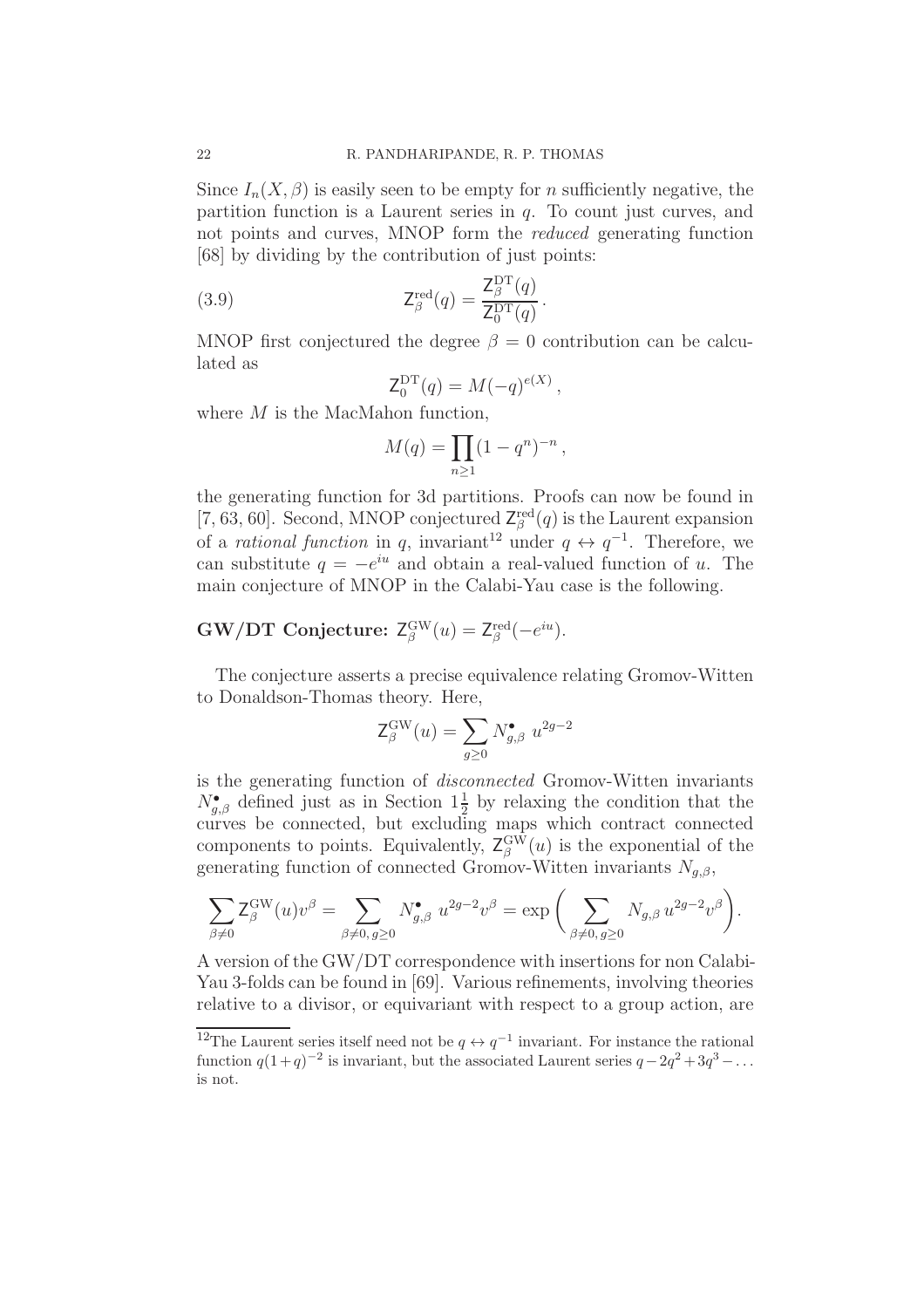also conjectured. All of these conjectures have been proved for toric 3-folds in [70].

The GW/DT conjecture should be viewed as involving an analytic continuation and series expansion about two different points  $(q = 0$  and  $q = -1$ , corresponding to  $u = 0$ ). Therefore, the conjecture cannot be understood term by term<sup>13</sup> — to determine a single invariant on one side of the conjecture, knowledge of all of the invariants on the other side is necessary.

The overall shape of the conjecture is clear: the two different ways of counting curves in a fixed class  $\beta$  are entirely equivalent, with *integers* determining the Gromov-Witten invariants of 3-folds. By [82, Theorem 3.20], the integrality prediction of the GW/DT correspondence is entirely equivalent to the integrality prediction of the Gopakumar-Vafa formula (2.4).

§Advantages. The integrality of the invariants is a significant advantage of using the Hilbert schemes  $I_n(X, \beta)$  to define a counting theory. Also, the virtual counting of subschemes, at least in the Calabi-Yau 3-fold case, fits into the larger context of counting higher rank bundles, sheaves, and objects of the derived category of  $X$ . The many recent developments in wall-crossing [48, 58] apply to this more general setting. We will see an example in the next section.

Behrend's constructible function sometimes makes computations (in the Calabi-Yau case at least) more feasible — we can use cut and paste techniques to reduce to more local calculations. See for instance [4].

§Drawbacks. The theory only works for nonsingular projective varieties of dimension at most 3. While the Hilbert scheme of curves is always well-defined, the deformation/obstruction theory fails to be 2-term in higher dimensions. By contrast, Gromov-Witten theory is well-defined in all dimensions and is proved to be a symplectic invariant. While we expect Donaldson-Thomas theory to have a fully symplectic approach, how to proceed is not known.

In Gromov-Witten theory, the genus expansion makes a connection to the moduli of curves (independent of  $X$ ). The Euler characteristic  $n$  plays a parallel role in Donaldson-Thomas theory, but is much less useful. While there are very good low genus results in Gromov-Witten theory, there are few analogues for the Hilbert scheme.

 $13$ When combined with the Gopakumar-Vafa formula (2.4) and the relationship to the stable pairs discussed below, the GW/DT conjecture will become rather more comprehensible, see (4.9).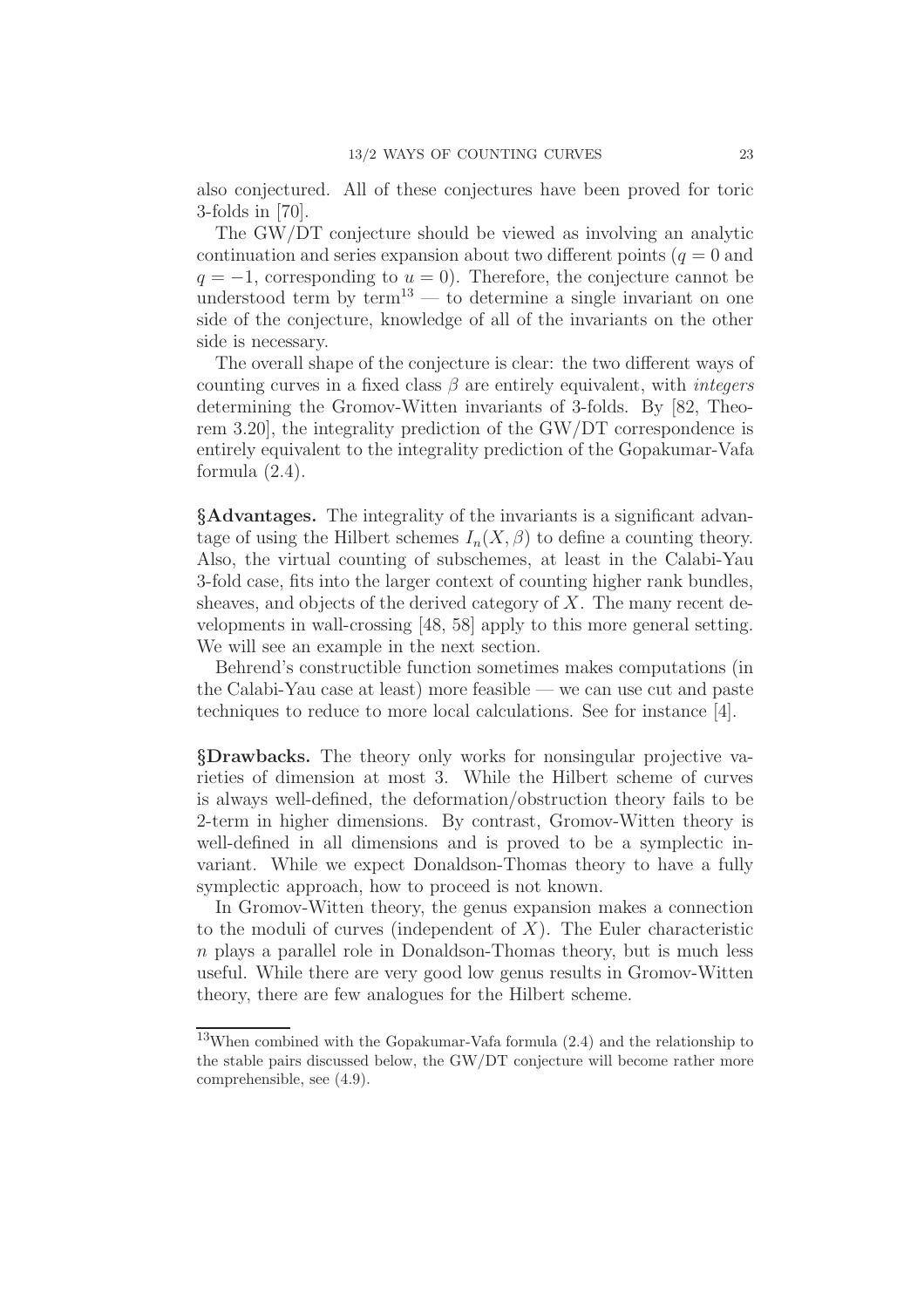Behrend's constructible function approach for the Calabi-Yau case is difficult to use. For example, the constructible functions even for toric Calabi-Yau 3-folds have not been determined.<sup>14</sup> So far, Behrend's theory has been useful mainly for formal properties related to motivic invariants and wall-crossing. For more concrete calculations involving Behrend's functions see [4, 5].

§Serious difficulties. For the GW/DT correspondence, the division by  $Z_0(q)$  confuses the geometric interpretation of the invariants. In fact, the subschemes of  $X$  with free points make the theory rather unpleasant to work with. This "compactification" of the space of embedded curves is much larger than the original space, adding enormous components with free points. In practice, the free points lead to constant technical headaches (which play little role in the main development of the invariants).

It is tempting to think of working with the closure of the "good components" of the Hilbert scheme instead, but such an approach would not have a reasonable deformation theory nor a virtual class. However, a certain birational modification of the idea does work and will be discussed in the next section.

#### $4\frac{1}{2}$  $\frac{1}{2}$ . Stable pairs

**§Limits revisited.** Consider again the family of Figure 2. For  $t \neq 0$ , denote the disjoint union (3.3) by

$$
C_t = C_t^1 \cup C_t^2.
$$

The ideal sheaf  $\mathcal{I}_{C_t}$ , central to the Hilbert scheme analysis, is just the kernel of the surjection

$$
(4.1) \t\t\t\t\t\mathcal{O}_X \to \mathcal{O}_{C_t^1} \oplus \mathcal{O}_{C_t^2}.
$$

For the moduli of stable pairs, the map itself (not just the kernel) will be fundamental. We will take a natural limit of the map given by

$$
(4.2) \qquad \qquad \mathcal{O}_X \to \mathcal{O}_{C_0^1} \oplus \mathcal{O}_{C_0^2}
$$

where the limits of the component curves are

$$
C_0^1 = \{x = 0 = z\}
$$
 and  $C_0^2 = \{y = 0 = z\}$ .

The result is a map which is *not* a surjection at the origin (where  $C_1$ ) and  $C_2$  intersect and the sheaf on the right has rank 2). In the limit, there is a nonzero cokernel, the structure sheaf of the origin  $\mathcal{O}_0$ , which

<sup>14</sup>Amazingly, we do not even know whether the constructible functions are nonconstant in the toric Calabi-Yau case!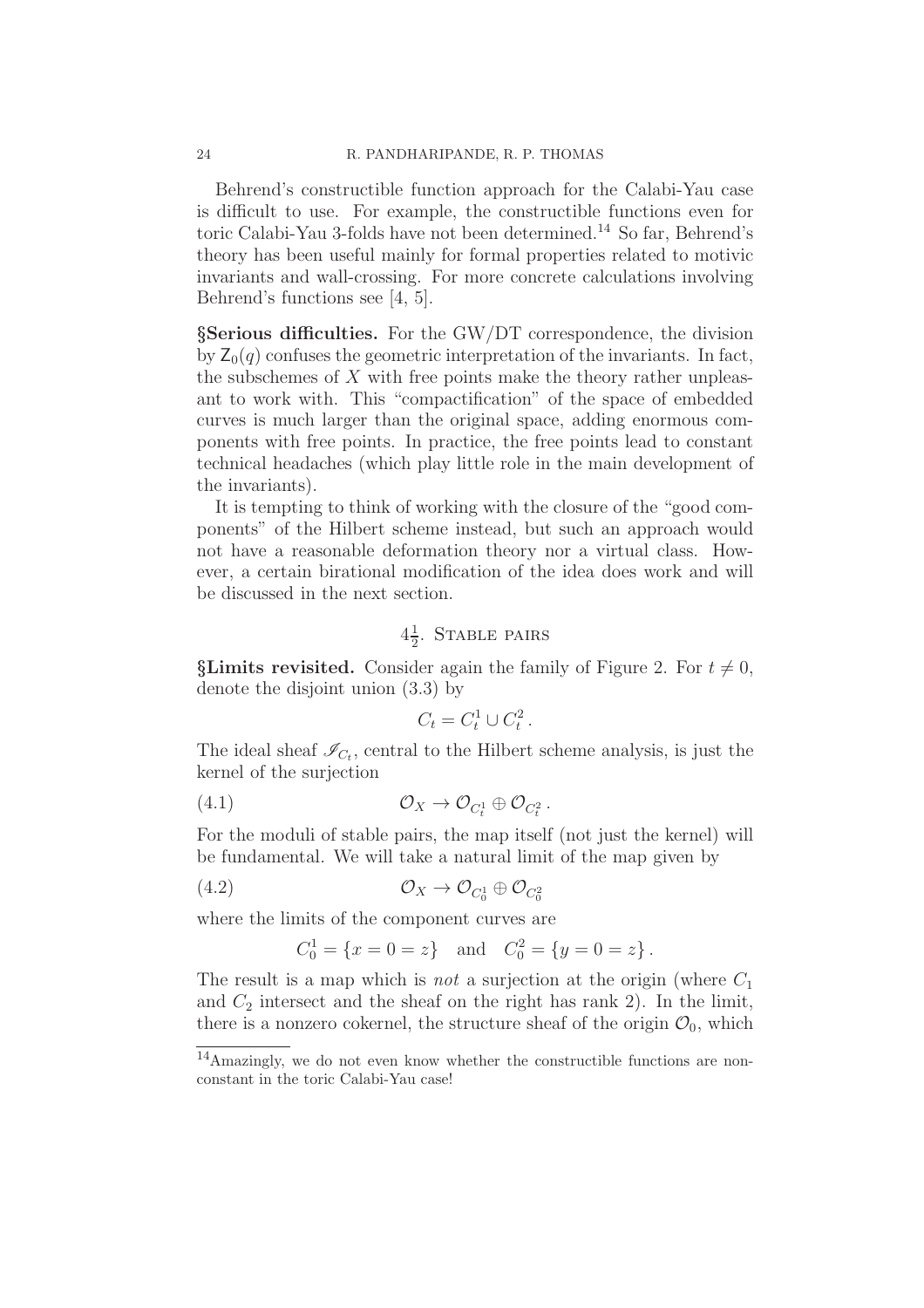accounts for the extra point lost in the intersection. Losing surjectivity replaces the embedded point arising in the limit of ideal sheaves (3.5).

The cokernels of the above maps  $(4.1)$  are not flat over  $t = 0$  even though the sheaves  $\mathcal{O}_{C_t^1} \oplus \mathcal{O}_{C_t^2}$  are flat. Similarly the kernels of the maps (4.1) are not flat over  $t = 0$ . In fact, at  $t = 0$ , we get the ideal  $(xy, z)$  of  $C_0^1 \cup C_0^2$  which we already saw in  $(3.5)$  is not the flat limit of the ideal sheaves of  $C_t$ .

§Moduli. The limit (4.2) is an example of a stable pair. The moduli of stable pairs provides a different sheaf-theoretic compactification of the space of embedded curves. The moduli space is intimately related to the Hilbert scheme, but is much more efficient.

Let X be a nonsingular projective 3-fold. A *stable pair*  $(F, s)$  is a coherent sheaf F with dimension 1 support in X and a section  $s \in$  $H<sup>0</sup>(X, F)$  satisfying the following stability condition:

- $F$  is pure, and
- the section s has zero dimensional cokernel.

Let  $C$  be the scheme-theoretic support of  $F$ . Condition (i) means all the irreducible components of  $C$  are of dimension 1 (no 0-dimensional components). By [82, Lemma 1.6], C has no embedded points. A stable pair

$$
\mathcal{O}_X \to F
$$

therefore defines a Cohen-Macaulay curve C via the kernel  $\mathscr{I}_C \subset \mathcal{O}_X$ and a 0-dimensional subscheme of  $C$  via the support of the cokernel<sup>15</sup>.

To a stable pair, we associate the Euler characteristic and the class of the support  $C$  of  $F$ ,

$$
\chi(F) = n \in \mathbb{Z}
$$
 and  $[C] = \beta \in H_2(X, \mathbb{Z})$ .

For fixed *n* and  $\beta$ , there is a projective moduli space of stable pairs  $P_n(X, \beta)$  [82, Lemma 1.3] by work of Le Potier [59]. While the Hilbert scheme  $I_n(X, \beta)$  is a moduli space of curves plus free and embedded points,  $P_n(X, \beta)$  should be thought of as a moduli space of curves plus points on the curve only. Even though points still play a role (as the example (3.3) shows), the moduli of stable pairs is much smaller than  $I_n(X,\beta)$ .

<sup>&</sup>lt;sup>15</sup>When C is Gorenstein (for instance if C lies in a nonsingular surface), stable pairs supported on  $C$  are in bijection with 0-dimensional subschemes of  $C$ . More precise scheme theoretic isomorphisms of moduli spaces are proved in [83, Appendix B].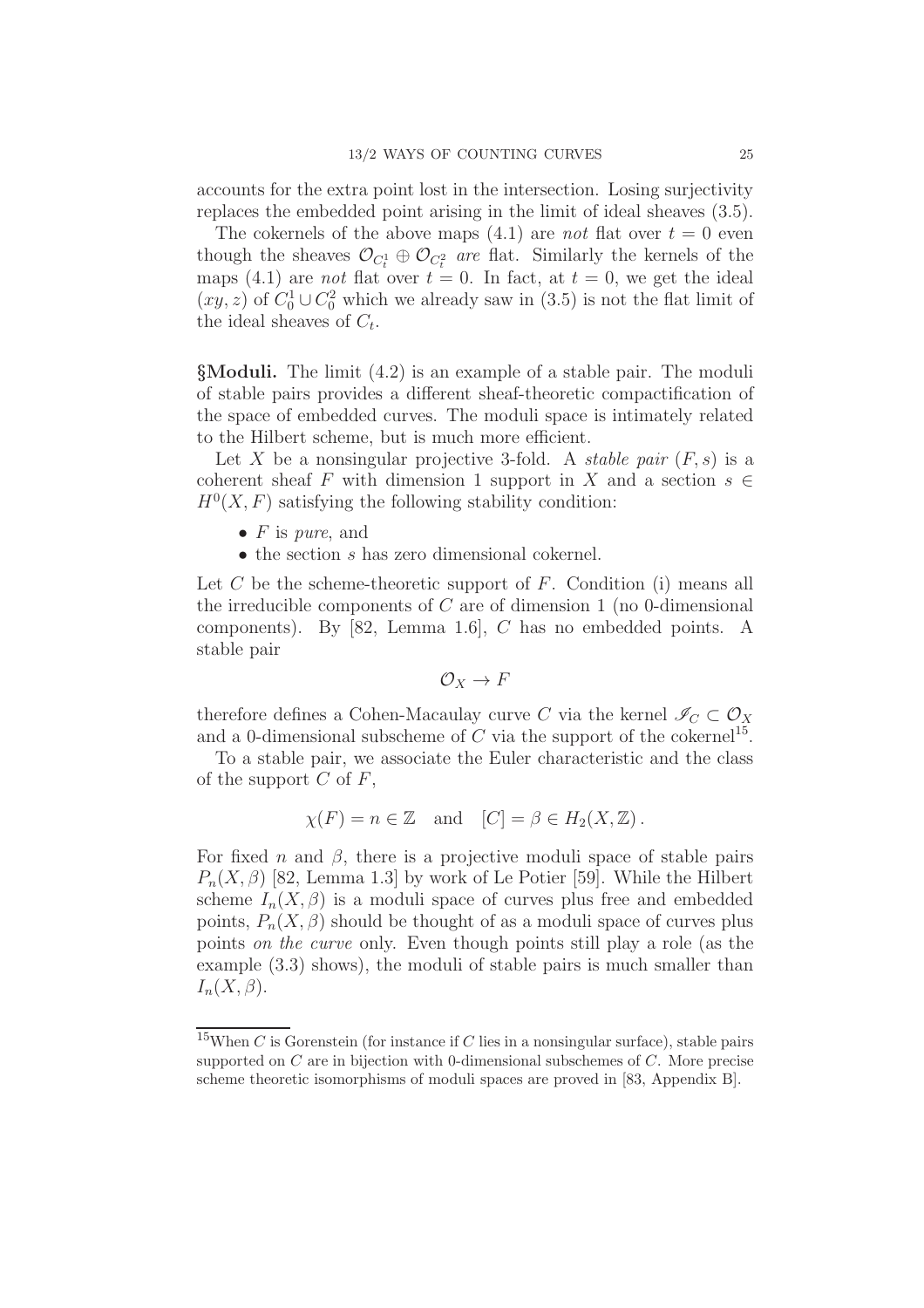§Deformation theory. To define a flexible counting theory, a compactification of the family of curves in  $X$  should admit a 2-term deformation/obstruction theory and a virtual class. As in the case of  $I_n(X, \beta)$ , the most immediate obstruction theory of  $P_n(X, \beta)$  does not admit such a structure. For  $I_n(X,\beta)$ , a solution was found by considering a subscheme C to be equivalent to a sheaf  $\mathscr{I}_C$  with trivial determinant. For  $P_n(X, \beta)$ , we consider a stable pair to define an object of  $D^b(X)$ , the quasi-isomorphism equivalence class of the complex

(4.3) 
$$
I^{\bullet} = \{ \mathcal{O}_X \xrightarrow{s} F \}.
$$

For X of dimension 3, the object  $I^{\bullet}$  determines the stable pair [82, Proposition 1.21, and the fixed-determinant deformations of  $I^{\bullet}$  in  $D^{b}(X)$  match those of the pair  $(F, s)$  to all orders [82, Theorem 2.7]. The latter property shows the scheme  $P_n(X, \beta)$  may be viewed as a moduli space of objects in the derived category.<sup>16</sup> We can then use the obstruction theory of the complex  $I^{\bullet}$  in place of the obstruction theory of the pair.

The deformation/obstruction theory for complexes is governed at  $[I^{\bullet}] \in P_n(X, \beta)$  by

(4.4) 
$$
\operatorname{Ext}^1(I^{\bullet}, I^{\bullet})_0 \quad \text{and} \quad \operatorname{Ext}^2(I^{\bullet}, I^{\bullet})_0.
$$

Formally, the outcome is parallel to (3.6). The obstruction theory (4.4) has all the attractive properties of the Hilbert scheme case: 2 terms, a virtual class of dimension  $\int_{\beta} c_1(X)$ , and a description via the  $\chi^B$ weighted Euler characteristics in the Calabi-Yau case.

**§Invariants.** After imposing incidence conditions (when  $\int_{\beta} c_1(X)$  is positive) and integrating against the virtual class, we obtain stable pairs invariants for 3-folds  $X$ . In the Calabi-Yau case, the invariant is the length of the virtual class:

$$
P_{n,\beta} = \int_{[P_n(X,\beta)]^{vir}} 1 = e(P_n(X,\beta), \chi^B).
$$

For fixed curve class  $\beta \in H_2(X, \mathbb{Z})$ , the stable pairs partition function is

$$
\mathsf{Z}_{\beta}^{\mathsf{P}}(q) = \sum_{n} P_{n,\beta} q^{n}.
$$

Again, elementary arguments show the moduli spaces  $P_n(X, \beta)$  are empty for sufficiently negative n, so  $Z_{\beta}^{\text{P}}$  is a Laurent series in q. Since

<sup>16</sup>Studying the moduli of objects in the derived category is a young subject. Usually, such constructions lead to Artin stacks. The space  $P_n(X, \beta)$  is a rare example where a component of the moduli of objects in the derived category is a scheme (uniformly for all 3-folds  $X$ ).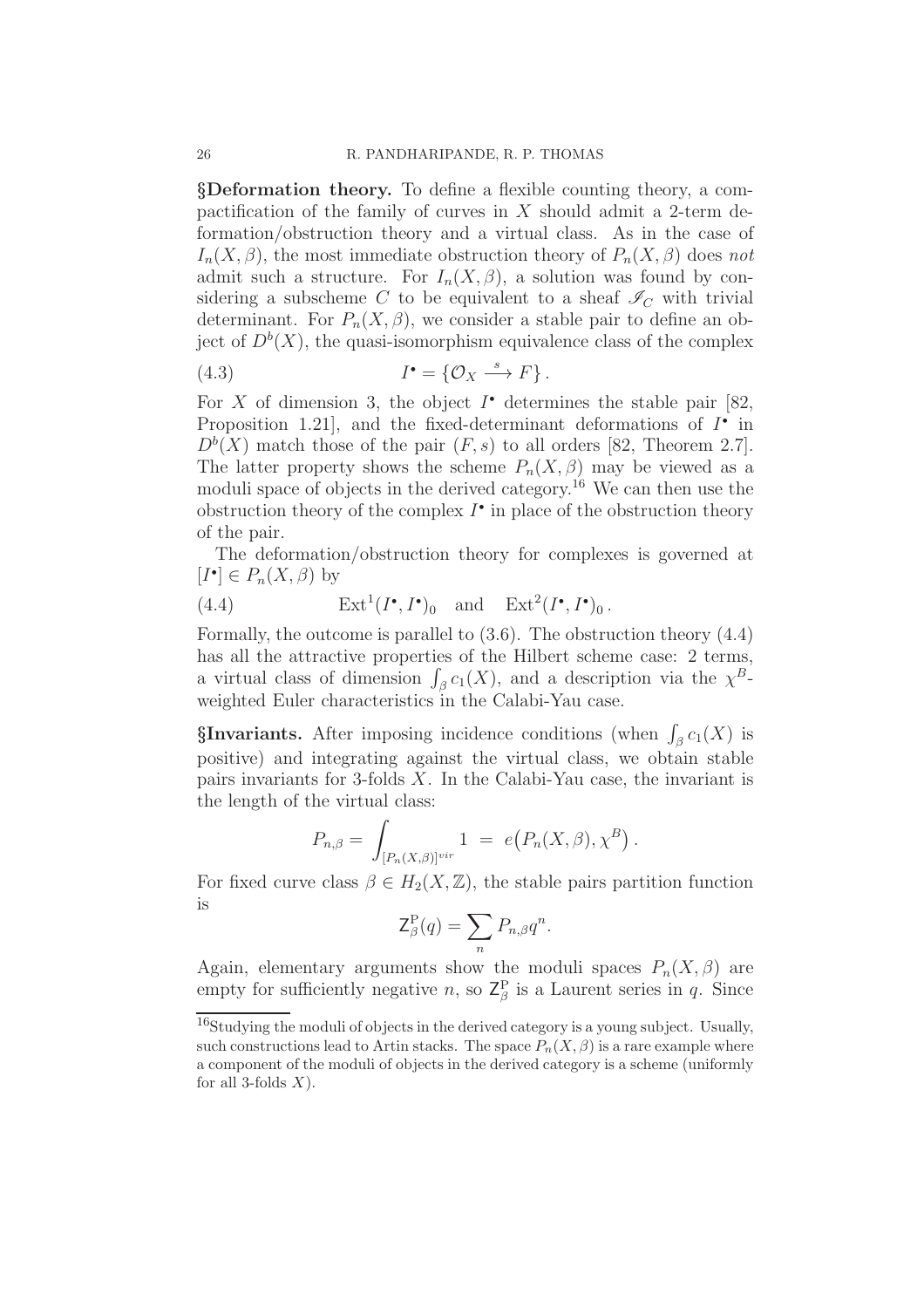the free points are now confined to the curve instead of roaming over X, we do not have to form a reduced series as in  $(3.9)$ . In fact, we conjecture [82, Conjecture 3.3] the partition function  $Z_{\beta}^{\text{P}}$  to be precisely the reduced theory of Section  $3\frac{1}{2}$ .

# DT/Pairs Conjecture:  $Z_{\beta}^{\text{P}}(q) = Z_{\beta}^{\text{red}}(q)$ .

The DT/Pairs correspondence is expected for all 3-folds  $X$  with the incidence conditions playing no significant role [69]. Using the definition  $Z_{\beta}^{\text{red}} = Z_{\beta}^{\text{DT}} / Z_{0}^{\text{DT}}$ , we find

(4.5) 
$$
\sum_{m} P_{n-m,\beta} \cdot I_{m,0} = I_{n,\beta}.
$$

Relation (4.5) should be interpreted as a wall-crossing formula for counting invariants in the derived category of coherent sheaves  $D^b(X)$ under a change of stability condition.

For invariants of Calabi-Yau 3-folds, wall-crossing has been studied intensively in recent years, and we give only the briefest of descriptions. Ideal sheaves parameterised by  $I_n(X, \beta)$  are Gieseker stable. We can imagine changing the stability condition<sup>17</sup> to destabilise the ideal shaves with free and embedded points. If  $Z$  is a 1-dimensional subscheme, then Z has a maximal pure dimension 1 subscheme C defining a sequence

$$
0 \to \mathscr{I}_Z \to \mathscr{I}_C \to Q \to 0\,,
$$

where Q is the maximal 0-dimensional subsheaf of  $\mathcal{O}_Z$ . In  $D^b(X)$ , we equivalently have the exact triangle

(4.6) 
$$
Q[-1] \to \mathscr{I}_Z \to \mathscr{I}_C.
$$

We can imagine the stability condition crossing a wall on which the phase (or slope) of  $Q[-1]$  equals that of  $\mathcal{I}_C$ . On the other side of the wall,  $\mathscr{I}_Z$  will be destabilised by (4.6). Meanwhile, extensions E in the opposite direction

$$
\mathcal{I}_C \to E \to Q[-1]
$$

will become stable. But stable pairs are just such extensions! The exact sequence

$$
0 \to \mathscr{I}_C \to \mathcal{O}_X \stackrel{s}{\to} F \to Q \to 0
$$

yields the exact triangle

$$
\mathscr{I}_C \to I^{\bullet} \to Q[-1] \, .
$$

 $17$ Ideally, we would work with Bridgeland stability conditions [9], but that is not currently possible. The above discussion can be made precise using the limiting stability conditions of [1, 98], or even Geometric Invariant Theory [94].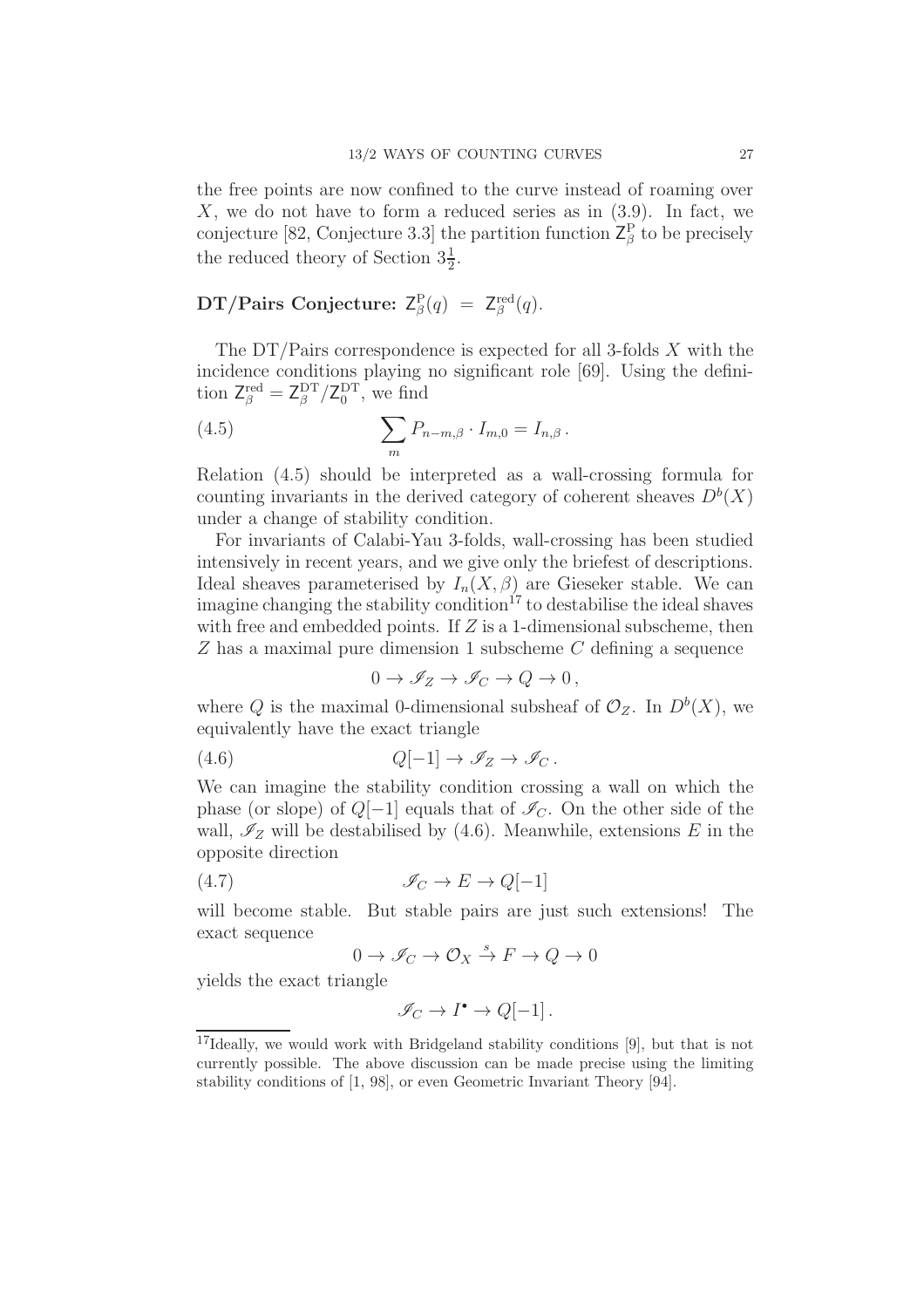The moduli space of pairs  $P_n(X, \beta)$  should give precisely the space of stable objects for the new stability condition.

The formula (4.5) for  $I_{n,\beta}-P_{n,\beta}$  should follow from the more general wall-crossing formulae of [48, 58]. The  $m^{th}$  term in (4.5) is the correction from subschemes Z whose maximal 0-dimensional subscheme (or total number of free and embedded points) is of length  $m$ . It involves both the space  $\mathbb{P}(\text{Ext}^1(\mathcal{I}_C, Q[-1]))$  of extensions (4.6) and the space  $\mathbb{P}(\text{Ext}^1(Q[-1], \mathscr{I}_C))$  of extensions (4.7). Though both are hard to control, they contribute to the wall-crossing formula through the difference in their Euler characteristics<sup>18</sup>, which is the topological number

$$
\chi(\mathscr{I}_C, Q) = \text{ length } (Q) = m.
$$

The above sketch has now been carried out at the level of (unweighted) Euler characteristics [99, 94] and for  $\chi^B$ -weighted Euler characteristics in [10] in the Calabi-Yau case. The upshot is the DT/Pairs conjecture is now proved for Calabi-Yau 3-folds. The rationality of  $\mathsf{Z}_{\beta}^{\text{red}}(q)$  and the symmetry under  $q \leftrightarrow q^{-1}$  is also proved [10].

§Example. Via the Behrend weighted Euler characteristic approach to the invariants of a Calabi-Yau 3-fold, we can talk about the contribution of a single curve  $C \subset X$  to the stable pairs generating function  $Z_{\beta}^{P}(q)$ . No such discussion is possible in Gromov-Witten theory.

If  $C$  is nonsingular of genus  $q$ , then the stable pairs supported on  $C$ with  $\chi = 1 - q + n$  are in bijection with  $\text{Sym}^n C$  via the map taking a stable pair to the support of the cokernel  $Q$ . Therefore,  $C$  contributes<sup>19</sup> (4.8)

$$
\mathsf{Z}_C^{\mathsf{P}}(q) \; = \; c \sum_{n} (-1)^{n-g} e(\text{Sym}^n C) q^{1-g+n} \; = \; (-1)^g c \, q^{1-g} (1+q)^{2g-2}.
$$

The rational function on the right is invariant under  $q \leftrightarrow q^{-1}$ . We view the symmetry as a manifestation of Serre duality (discussed below). Control of the free points in stable pair theory makes the geometry more transparent. The same calculation for  $Z_C^{\text{red}}(q)$  based on the Hilbert scheme is much less enlightening. The above calculation is closely related to the BPS conjecture for stable pairs.

<sup>&</sup>lt;sup>18</sup>Really, we need to weight by the restriction of the Behrend function  $\chi^B$ . To make the above analysis work then requires  $\chi^B$  to satisfy the identities of [48, 58]. In fact, the automorphisms of Q make the matter much more complicated than we have suggested.

<sup>&</sup>lt;sup>19</sup>The Behrend function restricted to  $\text{Sym}^n C$  can be shown [83, Lemma 3.4] to be the constant  $(-1)^{n-g}c$ , where  $c = \chi^B(\mathcal{O}_C)$  is the Behrend function of the moduli space of torsion sheaves evaluated at  $\mathcal{O}_C$ .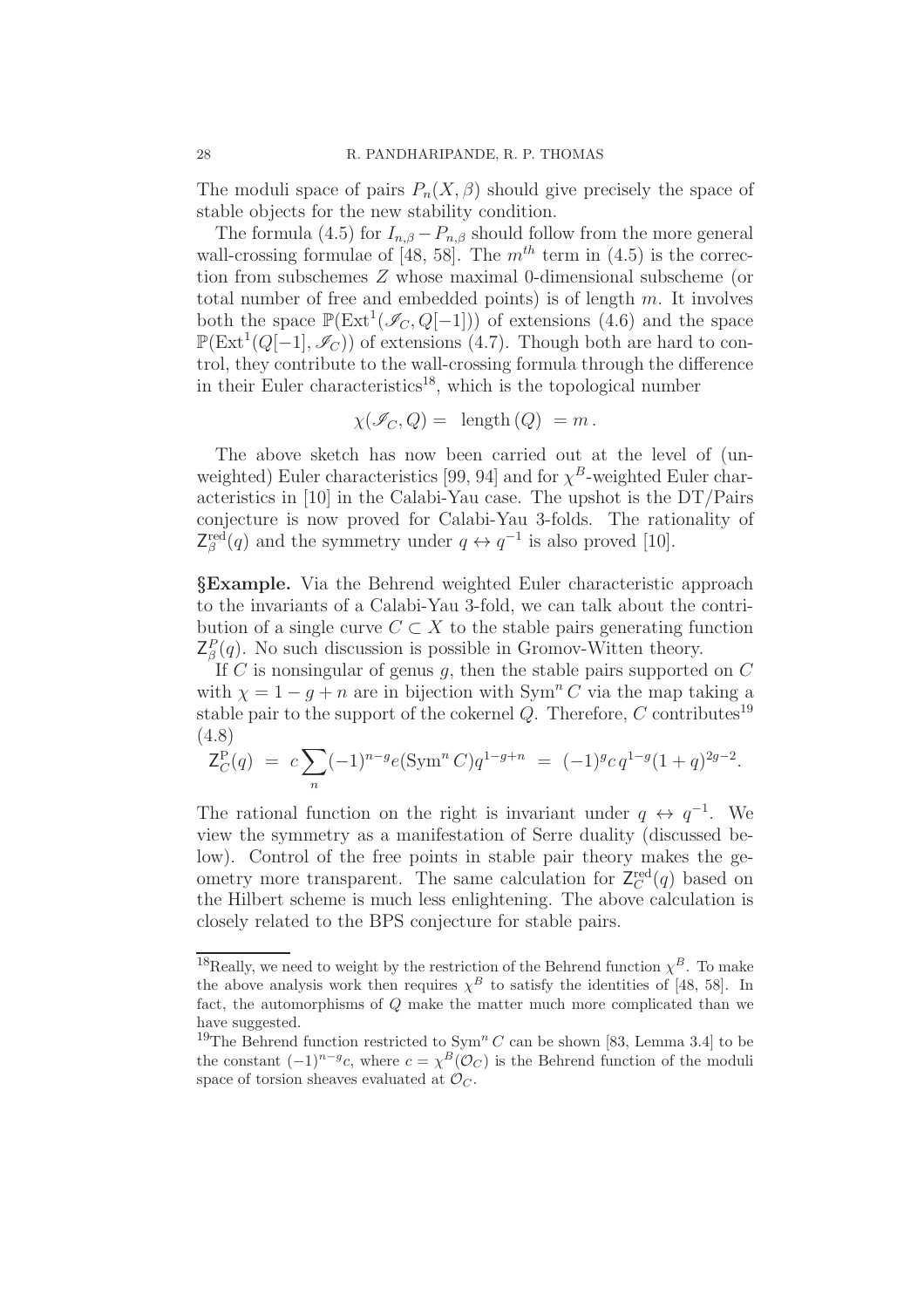§Stable pairs and BPS invariants. By a formal argument [82, Section 3.4], the stable pairs partition function can be written uniquely in the following special way:

$$
Z^{P}(q, v) := 1 + \sum_{\beta \neq 0} Z_{\beta}^{P}(q) v^{\beta}
$$
  
=  $\exp \left( \sum_{r} \sum_{\gamma \neq 0} \sum_{d \geq 1} \tilde{n}_{r, \gamma} \frac{(-1)^{(1-r)}}{d} (-q)^{d(1-r)} (1 - (-q)^{d})^{2r-2} v^{d\gamma} \right),$ 

where the  $\tilde{n}_{r,\gamma}$  are integers and vanish for fixed  $\gamma$  and r sufficiently large.

We can compose the various conjectures to link the BPS counts of Gopakumar and Vafa to the stable pairs invariants. The form we get from the conjectures is almost exactly as above:

$$
Z^{P}(q, v) = \exp \left( \sum_{r \geq 0} \sum_{\gamma \neq 0} \sum_{d \geq 1} n_{r, \gamma} \frac{(-1)^{(1-r)}}{d} (-q)^{d(1-r)} (1 - (-q)^d)^{2r - 2} v^{d\gamma} \right).
$$

The only difference is the restriction on the  $r$  summation. Hence, we can define the BPS state counts by stable pairs invariants via the  $\tilde{n}_{r,\gamma}$ !

**BPS conjecture II.** For the  $\tilde{n}_{r,\beta}$  defined via stable pairs theory, the vanishing

$$
\tilde{n}_{r<0,\beta}=0
$$

holds for  $r < 0$ .

By its construction, the approach to defining the BPS states counts via stable pairs satisfies the full integrality condition and half of the finiteness of BPS conjecture I. We therefore regard the stable pairs perspective as better than the path via Gromov-Witten theory. Still, a direct construction of the BPS invariants along the lines discussed in Section  $2\frac{1}{2}$  would be best of all.<sup>20</sup>

 $^{20}\!{\rm For}$  curves with only reduced plane curve singularities, both constructions of BPS numbers have been shown to coincide after making the  $\chi^B = (-1)^{\text{dim}}$  approximation to the virtual class [71, 72].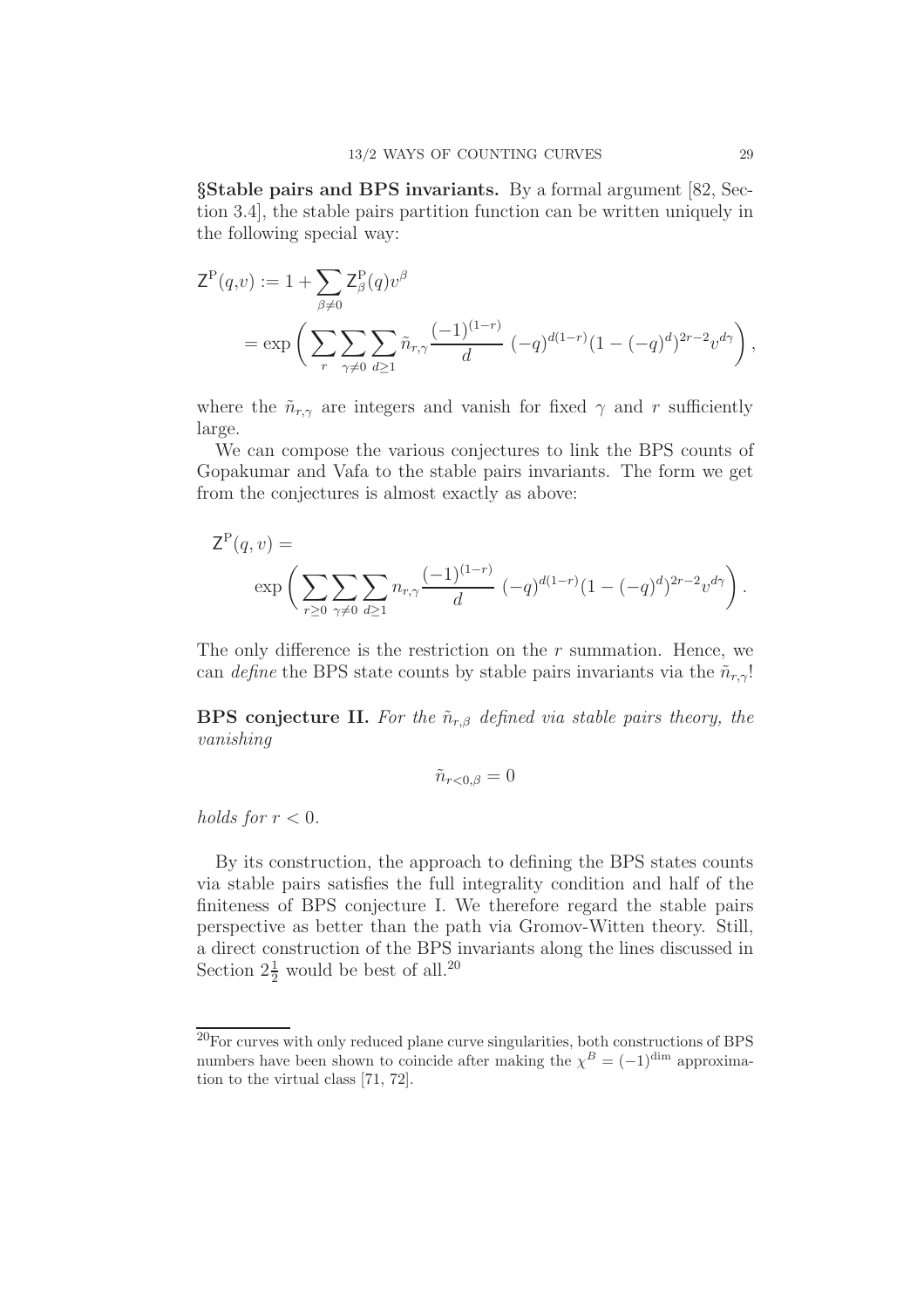For irreducible classes<sup>21</sup>, the BPS formula for the stable pairs invariants can be written as

(4.9) 
$$
\mathsf{Z}_{\beta}^{\mathrm{P}}(q) = \sum_{r\geq 0}^{g} n_{r,\beta} q^{1-r} (1+q)^{2r-2},
$$

with  $n_{r,\beta} = 0$  for all sufficiently large r. There is a beautiful interpretation of (4.9) in the light of (4.8): to the stable pairs invariants, the curves in class  $\beta$  look like a disjoint union of a finite number  $n_{r,\beta}$  of nonsingular curves of genus r.

We can prove directly that the partition function  $Z_{\beta}^{\text{P}}$  can be written in the form (4.9). For  $r \geq 1$ , the functions  $q^{1-r}(1+q)^{2r-2}$ ,

1, 
$$
q^{-1} + 2 + q
$$
,  $q^{-2} + 4q^{-1} + 6 + 4q + q^{2}$ ,  $q^{-3} + \dots$ 

form a natural Z-basis for the Laurent polynomials invariant under  $q \leftrightarrow q^{-1}$ . For  $r = 0$ , the coefficients of the Laurent series do not satisfy the same symmetry,

$$
q(1+q)^{-2} = q - 2q^2 + 3q^3 - 4q^4 + \dots = \sum_{n \ge 1} (-1)^{n-1} nq^n.
$$

To prove (4.9), it is therefore equivalent to show the coefficients  $P_{n,\beta}$ of the partition function satisfy not the  $q \leftrightarrow q^{-1}$  symmetry but

(4.10) 
$$
P_{n,\beta} = P_{-n,\beta} + c(-1)^{n-1}n
$$

for some constant c.

Relation (4.10) is a simple consequence of Serre duality for the fibres of the Abel-Jacobi map. By forgetting the section, we obtain a map from stable pairs to stable sheaves<sup>22</sup>,

$$
P_n(X, \beta) \longrightarrow \mathcal{M}_n(X, \beta),
$$
  
(F, s)  $\mapsto$  F.

The fibre of the map is  $\mathbb{P}(H^0(F))$  with weighted Euler characteristic<sup>23</sup>  $(-1)^{n-1}c \cdot h^0(F)$ . There is an isomorphism

$$
\mathcal{M}_n(X,\beta) \longrightarrow \mathcal{M}_{-n}(X,\beta),
$$
  
 $F \longrightarrow F^{\vee}.$ 

<sup>&</sup>lt;sup>21</sup>A class  $\beta \in H_2(X,\mathbb{Z})$  is irreducible if it cannot be written as a sum  $\alpha + \gamma$  of nonzero classes containing algebraic curves.

<sup>&</sup>lt;sup>22</sup>The irreducibility of β implies the sheaves with arise are stable since F has rank 1 on its irreducible support.

<sup>&</sup>lt;sup>23</sup>As proved in [83, Theorem 4], the Behrend function is constant on  $\mathbb{P}(H^0(F))$  with value  $(-1)^{n-1}c$  where  $c = \chi^B(\mathcal{O}_C)$ . On a first reading, the Behrend function can be safely ignored here.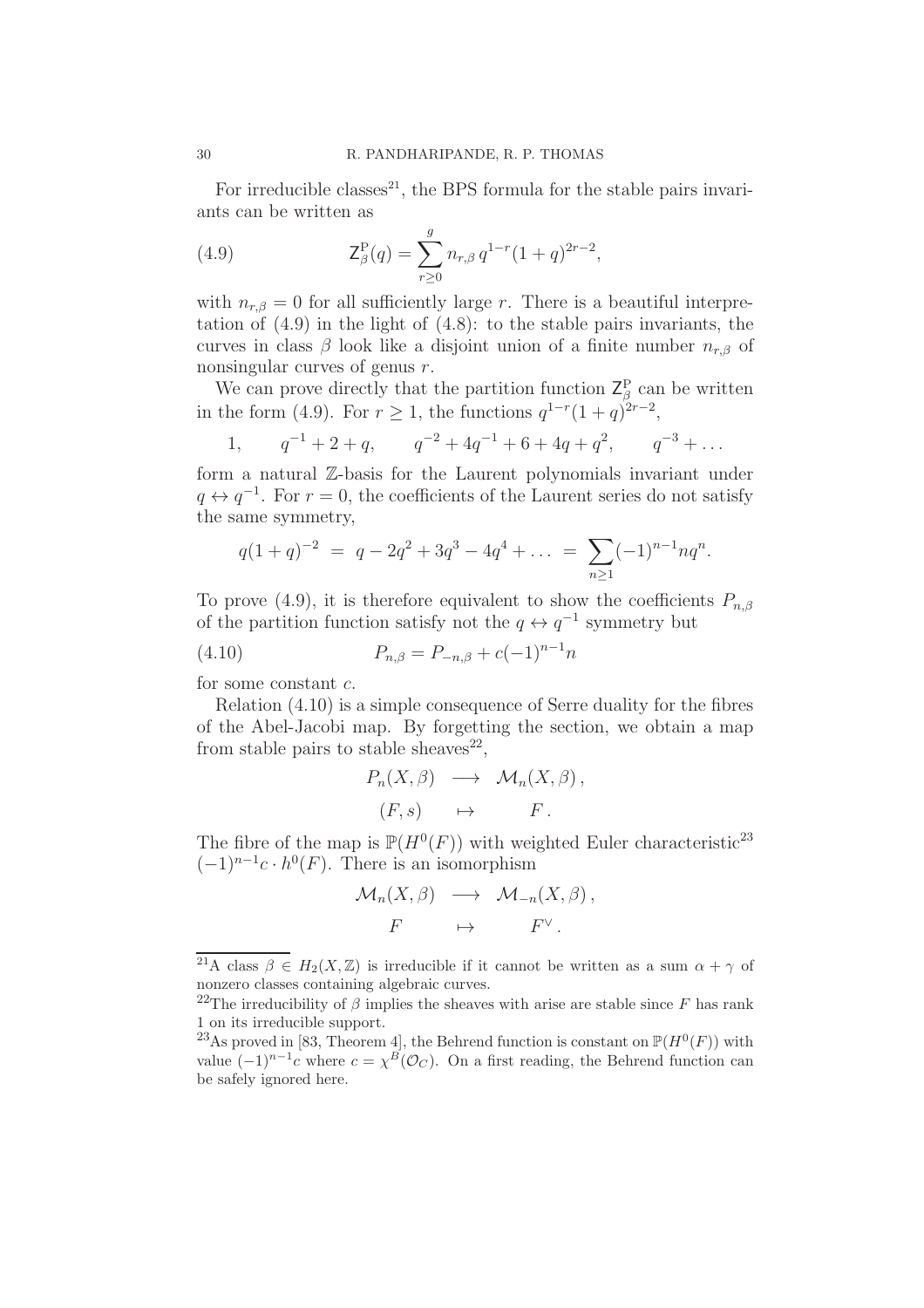where  $F^{\vee} = \mathscr{E}xt^2(F, K_X)$ . If F is the push-forward of a line bundle L from a nonsingular curve C, then  $F^{\vee}$  is the push-forward of  $L^* \otimes \omega_C$ , see [83] for details. The fibre  $\mathbb{P}(H^0(F^{\vee}))$  over  $F^{\vee}$  is  $\mathbb{P}(H^1(F)^*)$  by Serre duality, with weighted Euler characteristic  $(-1)^{-n-1}c \cdot h^{1}(F)$ .

To prove relation (4.10), we calculate the difference between the two above contributions:

$$
(-1)^{n-1}c(h^0(F) - h^1(F)) = (-1)^{n-1}c\chi(F) = (-1)^{n-1}cn.
$$

Summation over the space of stable sheaves (in the sense of Euler characteristics) yields the relation

(4.11) 
$$
P_{n,\beta} - P_{-n,\beta} = (-1)^{n-1} n e(M_n(X,\beta),c).
$$

The weighted Euler characteristics

(4.12) 
$$
e(\mathcal{M}_n(X,\beta),c) = e(\mathcal{M}_{n+1}(X,\beta),c)
$$

are independent of  $n$ : tensoring with a degree 1 line bundle relates sheaves supported on C with  $\chi = n$  to those with  $\chi = n + 1$ . We have proved the relation (4.10).

The above argument shows the coefficient  $n_{0,\beta}$  of  $q(1+q)^{-2}$  is the  $\chi^B$ -weighted Euler characteristic of  $\mathcal{M}_n(X,\beta)$ . In fact, Katz [49] had previously proposed the DT invariant of  $\mathcal{M}_1(X,\beta)$  as a good definition of  $n_{0,\beta}$  for any class  $\beta$ , not necessarily irreducible. Naively, Katz's definition sees only the rational curves because for a curve of higher genus the action of the Jacobian on the moduli space of sheaves forces the (weighted) Euler characteristic of the latter to be zero. Katz's proposal can be viewed as a weak analogue of the genus by genus methods in Gromov-Witten theory.

Identity (4.11) is easily seen to be another wall-crossing formula [1, 83, 98]. In [100], Toda has extended the above analysis to all curve classes by extending the methods of Joyce [48] and the ideas of Kontsevich-Soibelman [58] on BPS formulations of general sheaf counting. His main result reduces BPS conjecture II to an analogue of identity (4.12) for DT invariants for dimension 1 sheaves for all classes  $\beta$ <sup>24</sup>

§Advantages. The stable pair theory has the advantages of the ideal sheaf theory – integer invariants conjecturally equivalent to the rational Gromov-Witten invariants – but with the bonus of eliminating the free points on X. The geometry of the BPS conjectures is more clearly explained by stable pairs than any of the other approaches.

<sup>&</sup>lt;sup>24</sup>When  $\beta$  is not irreducible, sheaf stability issues change the definition of the DT invariant, see [100, Conjecture 6.3] for details.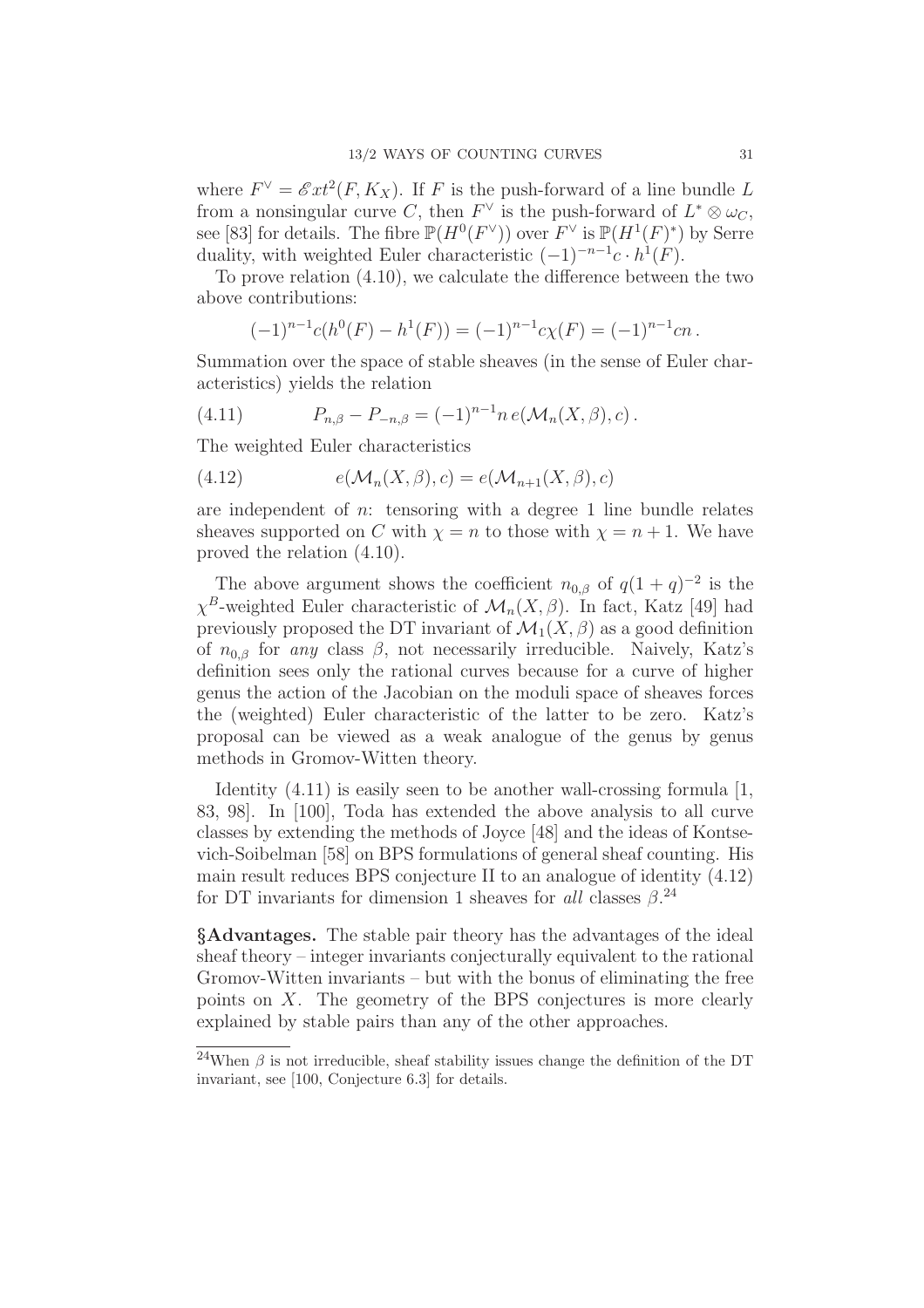

FIGURE 3. Conjectures connecting curve counting theories

If descendent insertions (coming from higher Chern classes of the tautological bundles) are considered, the theory of stable pairs behaves much better than the parallel constructions for the moduli of stable maps or the Hilbert scheme. For example, the descendent partition functions for stable pairs are rational in  $q$ . See [80] for proofs in toric cases and further discussion.

At least for 3-folds, stable pairs appears to be the best counting theory to consider at the moment. The main hope for a better approach lies in the direct geometric construction of the BPS counts.

§Drawbacks. Just as for the Donaldson-Thomas theory of ideal sheaves, the stable pairs invariants have only been constructed on nonsingular projective varieties of dimension at most 3. While we expect a parallel theory for symplectic invariants, how to proceed is not clear.

§Serious difficulties. In the theory of stable pairs, free points are allowed to move along the support curve  $C$ . The free points are necessary to probe the geometry of the curve (and the associated BPS contributions in all genera) but in a rather roundabout way. An alternative opened up by the Behrend function might be to work with open moduli spaces (on which the arithmetic genus does not jump), but deformation invariance then becomes problematic.

As we have said repeatedly, a rigorous and sheaf theoretic approach to BPS invariants (at least for 3-folds and possibly in higher dimensions as well) would be highly desirable.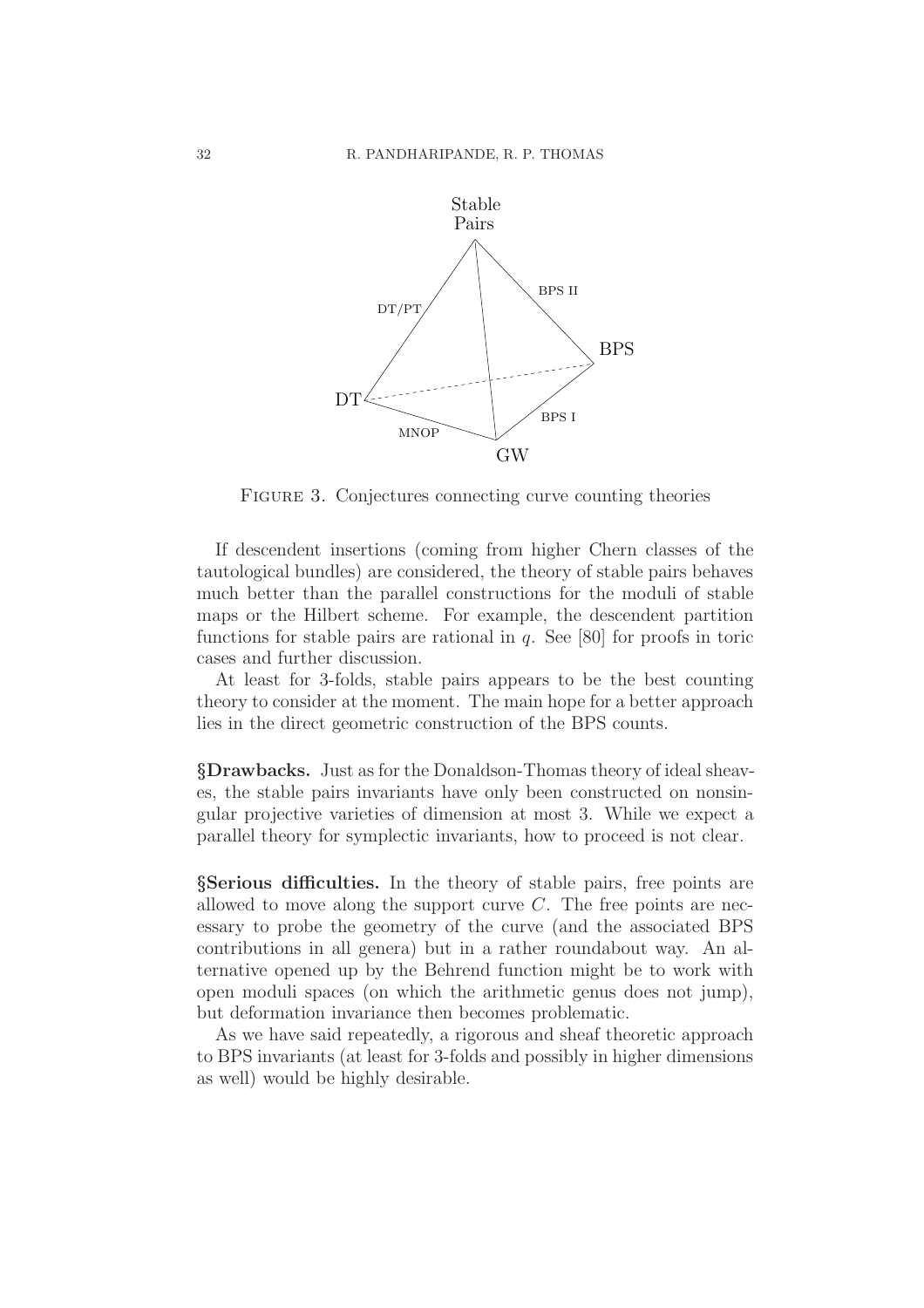## 13/2 WAYS OF COUNTING CURVES 33

#### $5\frac{1}{2}$  $\frac{1}{2}$ . STABLE UNRAMIFIED MAPS

§Singularities of maps. A difficulty which arises in Gromov-Witten theory is the abundance of collapsed components. In the moduli space of higher genus stable maps to  $\mathbb{P}^1$  of degree 1, the entire complexity comes from such collapsed components attached to a degree 1 map of a genus 0 curve to  $\mathbb{P}^1$ . Collapsed contributions have to be removed to arrive at the integer counts underlying Gromov-Witten theory.

A map f from a nodal curve C to a nonsingular variety X is unram*ified* at a nonsingular point  $p \in C$  if the differential

$$
df: T_{C,p} \to T_{X,f(p)}
$$

is injective. If f is unramified at p, the component of  $C$  on which p lies cannot be collapsed.

The idea of stable unramified maps, introduced by Kim, Kresch, and Oh [51], is to control both the domain (allowing only nodal curves) and the singularities of the maps (essentially unramified and with no collapsed components). The price for these properties is paid in the complexity of the target space  $X$ . The target cannot remain inert, but must be allowed to degenerate.

 $\S$ Degenerations. Let X be a nonsingular projective variety of dimension *n*. The Fulton-MacPherson [31] configuration space  $X[k]$  compactifies the moduli of k distinct labelled points on X. The Fulton-MacPherson compactification may be viewed as a higher dimensional analogue of the geometry of marked points on stable curves — when the points attempt to collide, the space  $X$  degenerates and the colliding points are separated in a bubble.

The possible degenerations of  $X$  which occur are easy to describe. We start with the trivial family

$$
\pi: X \times \triangle_0 \to \triangle_0,
$$

with fibre X over the disk  $\Delta_0$  with base point 0. Next, we allow an iterated sequence of finitely many blow-ups of the total space  $X \times \Delta_0$ at points which, at each stage,

- (i) lie over  $0 \in \Delta_0$  and
- (ii) lie in the smooth locus of the morphism to  $\Delta_0$ .

After the sequence of blow-ups is complete, we take the fibre  $\tilde{X}$  of the resulting total space  $\widetilde{X} \times \Delta_0$  over  $0 \in \Delta_0$ . The space  $\widetilde{X}$ , a Fulton-MacPherson degeneration of  $X$ , is a normal crossings divisor in the total space.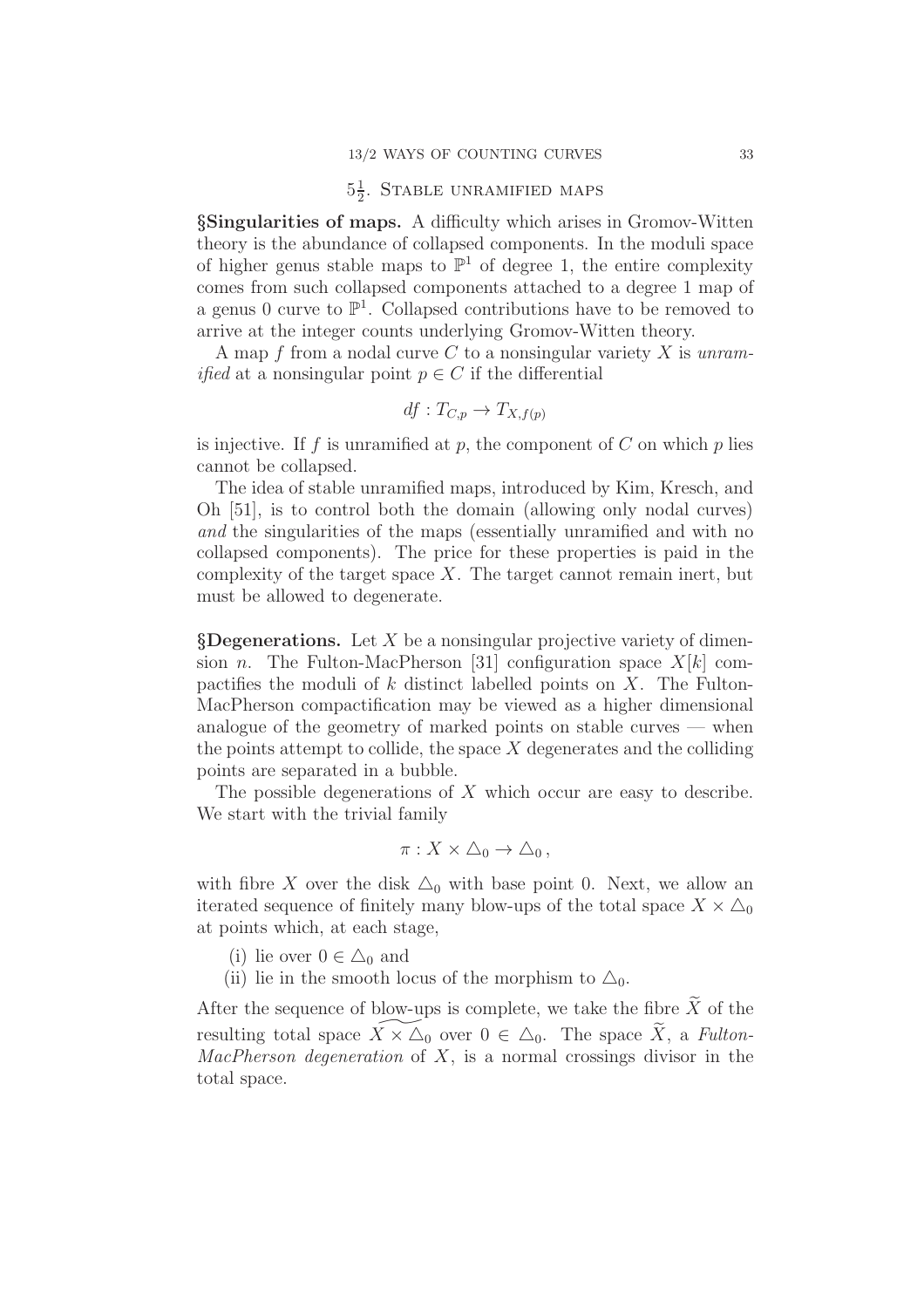The Fulton-MacPherson degeneration  $\widetilde{X}$  contains a distinguished component  $X_+$  which is a blow-up of the original X at distinct points. The other components of  $\overline{X}$  are simply blow-ups of  $\mathbb{P}^n$ . Of the latter, there are two special types

- (i) *ruled* components ( $\mathbb{P}^n$  blown-up at 1 point),
- (ii) end components ( $\mathbb{P}^n$  blown-up at 0 points).

The singularities of  $\widetilde{X}$  occur only in the intersections of the components. By construction, there is a canonical morphism

$$
\rho: \widetilde{X} \to X
$$

which blows-down  $X_+$  and contracts the other components of  $\widetilde{X}$ . The automorphisms of X which commute with  $\rho$  can only be non-trivial on the components of type (i) and (ii).

For the moduli of stable unramified maps, the target  $X$  is allowed to degenerate to any Fulton-MacPherson degeneration  $X$ .

 $\mathcal{S}_{\text{Moduli}}$ . Let X be a nonsingular projective variety of dimension n. The moduli space  $\mathcal{M}_q(X,\beta)$  of stable unramified maps to X parameterises the data

$$
C \stackrel{f}{\to} \widetilde{X} \stackrel{\rho}{\to} X
$$

satisfying the following conditions:

- (i) C is a connected nodal curve of arithmetic genus  $q$ ,
- (ii)  $\widetilde{X}$  is a Fulton-MacPherson degeneration of X with canonical contraction  $\rho$ .
- (iii)  $\rho_* f_*[C] = \beta \in H_2(X, \mathbb{Z}),$
- (iv) the nonsingular locus of  $\widetilde{X}$  pulls-back to exactly the nonsingular locus of C,

$$
f^{-1}(\widetilde{X}^{ns}) = C^{ns},
$$

- (v)  $f$  is unramified on  $C^{ns}$ ,
- (vi) at each node  $q \in C$ , the two incident branches  $B_1, B_2 \subset C$ map to two *different* components  $Y_1, Y_2 \subset X$  and meet the intersection divisor at  $q$  with equal multiplicities,

$$
[B_1 \cdot Y_1 \cap Y_2]_{Y_1,q} = [B_2 \cdot Y_1 \cap Y_2]_{Y_2,q},
$$

- (vii) for each ruled component  $R \subset \widetilde{X}$ , there is a component of C which is mapped by  $f$  to  $R$  with image not equal to a fibre of the ruling,
- (viii) for each end component  $E \subset \tilde{X}$ , there is a component of C which is mapped by  $f$  to  $E$  with image not equal to a straight line.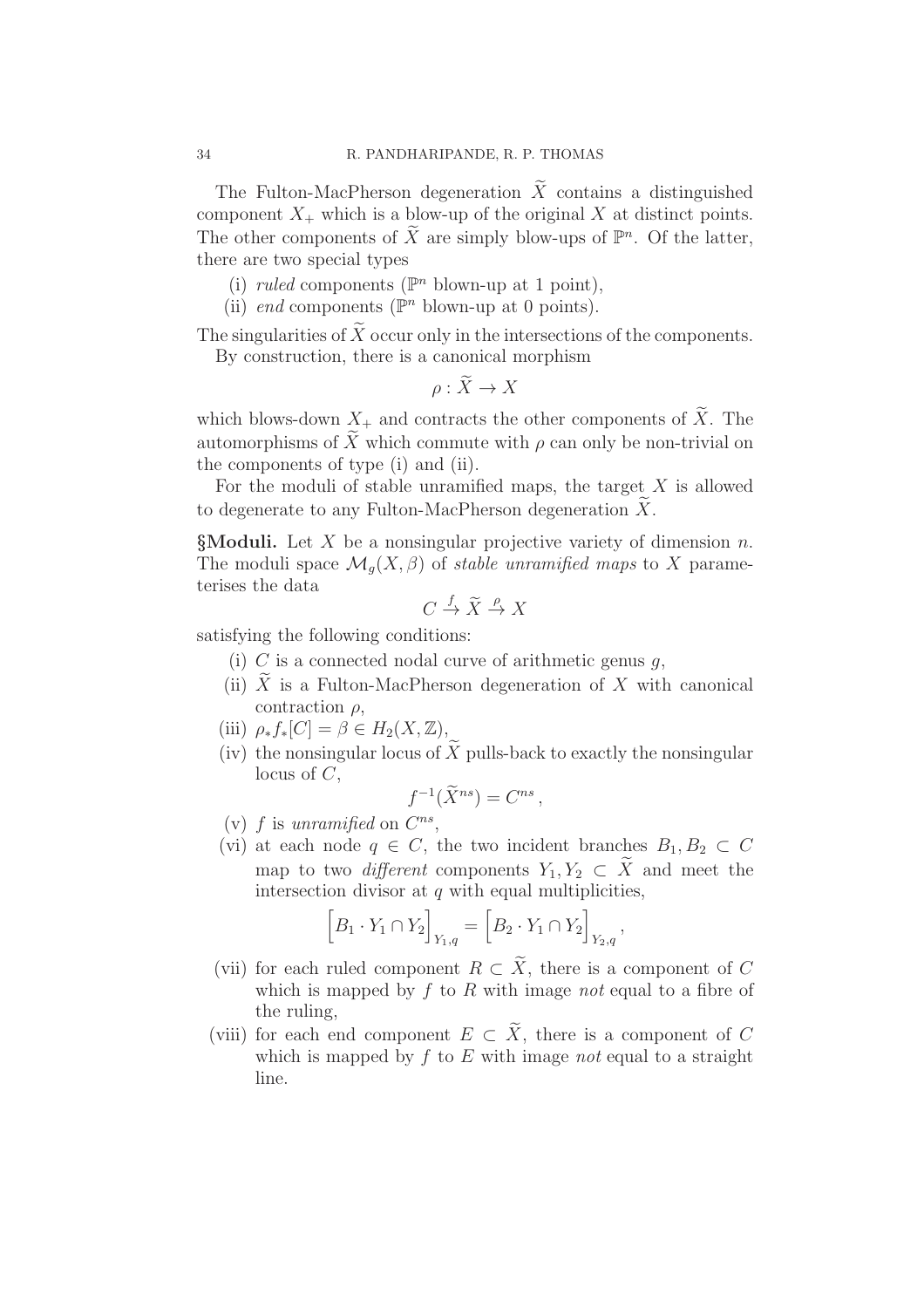By  $(v)$ , the map f is unramified everywhere except possibly at the nodes of C (which must map to the singular locus of  $X$ ). Constraint (vi) is the standard admissibility condition for infinitesimal smoothing which arises in relative Gromov-Witten theory [45, 61, 62]. Conditions (vii) and (viii) serve to stabilize the components of  $\tilde{X}$  with automorphisms over  $\rho$ .

The moduli space  $\mathcal{M}_q(X,\beta)$  of unramified maps is a proper Deligne-Mumford stack. The unramified map limits of our two simple examples of degenerations  $(3.1)$  and  $(3.3)$  are easily described. For  $(3.1)$ , the stable map limit is a double cover which is ramified over two branch points. In the unramified limit, we take the Fulton-MacPherson degeneration which blows up these points in  $X$  and adds projective space components. The proper transform of the double cover is then attached to nonsingular plane conics in the two added projective spaces. The conics are tangent to the intersection divisors at the points hit by the double cover. For (3.3), the limit is the same as in Gromov-Witten theory: the normalisation of the image (3.4) in the trivial Fulton-MacPherson degeneration of X.

A central result of [51] is the identification of the deformation/obstruction theory of an unramified map mixing the (unobstructed) deformation theory of Fulton-MacPherson degenerations with the usual deformation theory of maps to  $X$ . The deformation/obstruction theory is 2-term, and a virtual class is constructed on  $\mathcal{M}_q(X,\beta)$  of dimension

$$
\int_{\beta} c_1(X) + (\dim_{\mathbb{C}} X - 3)(1 - g)
$$

as in Gromov-Witten theory.

There is no difficulty to include marked points in the definition of unramified maps [51]. Via incidence conditions imposed at the markings, a full set of unramified invariants can be constructed for any X.

§Connections to BPS counts: CY case. How do the unramified invariants relate to all the other counting theories we have discussed? Since unramified invariants have been introduced very recently, not many calculations have been done. In the case of Calabi-Yau 3-folds  $X$ , an attempt [91] at finding the analogue of the Aspinwall-Morrison formula for multiple covers of an embedded  $\mathbb{P}^1 \subset X$  with normal bundle  $\mathcal{O}_{\mathbb{P}^1}(-1)\oplus \mathcal{O}_{\mathbb{P}^1}(-1)$  showed the invariant was different for double covers.

A full transformation relating the unramified theory to the other Calabi-Yau counts has not yet been proposed. Surely such a transformation exists and has an interesting form.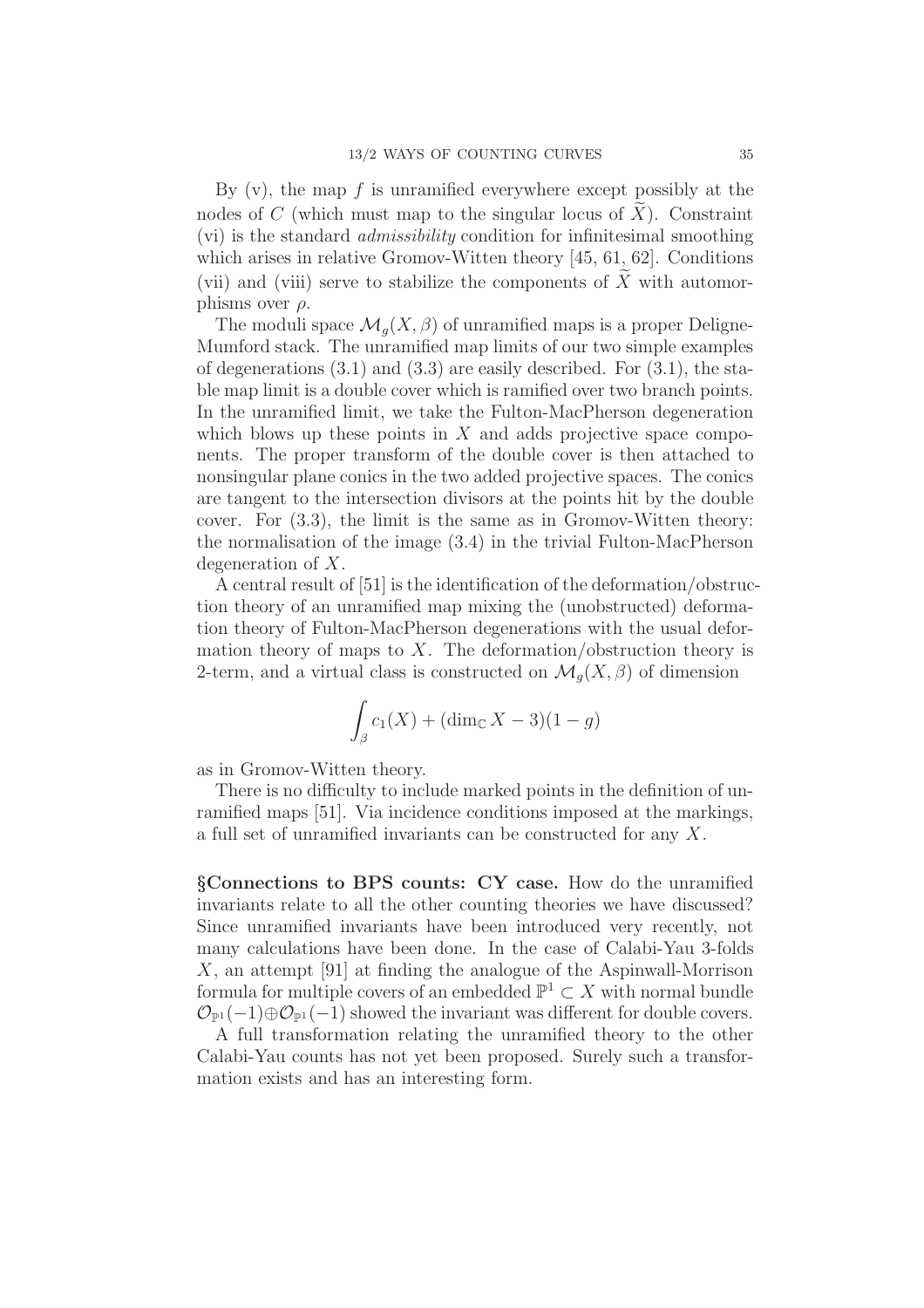Question: What is the relationship between unramified invariants and Gromov-Witten theory for the Calabi-Yau 3-folds?

 $\S$ Connections to BPS counts: positive case. Let X be a nonsingular projective 3-fold and let  $\beta \in H_2(X, \mathbb{Z})$  be a curve class satisfying

(5.1) 
$$
\int_{\beta} c_1(X) > 0.
$$

Let  $\gamma_1, \ldots, \gamma_n \in H^*(X, \mathbb{Z})$  be integral cohomology classes Poincaré dual to cycles in X defining incidence conditions for curves. We require the dimension constraint

$$
n + \int_{\beta} c_1(X) = \sum_{i=1}^{n} \operatorname{codim}_{\mathbb{C}}(\gamma_i)
$$

to be satisfied. Let

 $N_{g,\beta}^{\text{UR}}(\gamma_1,\ldots,\gamma_n) \in \mathbb{Q}$ 

be the corresponding genus  $q$  unramified invariant.

The BPS state counts of Gopakumar and Vafa were generalized from the Calabi-Yau to the positive case in [77, 76]. The BPS invariants  $n_{q,\beta}(\gamma_1,\ldots,\gamma_n)$  are *defined* via Gromov-Witten theory by:

$$
\sum_{g\geq 0} N_{g,\beta}^{\text{GW}}(\gamma_1, \dots, \gamma_n) u^{2g-2} =
$$
\n(5.2) 
$$
\sum_{g\geq 0} n_{g,\beta}(\gamma_1, \dots, \gamma_n) u^{2g-2} \left( \frac{\sin(u/2)}{u/2} \right)^{2g-2+f_\beta c_1(X)}.
$$

Zinger [108] proved the above definition yields  $integers n_{g,\beta}(\gamma_1,\ldots,\gamma_n)$ which vanish for sufficiently high g (depending upon  $\beta$ ) when the positivity  $(5.1)$  is satisfied. The following conjecture<sup>25</sup> connects the unramified theory to BPS counts.

## BPS conjecture III:  $N_{g,\beta}^{\text{UR}}(\gamma_1,\ldots,\gamma_n) = n_{g,\beta}(\gamma_1,\ldots,\gamma_n)$ .

The above simple BPS relation should be true because the moduli space of unramified maps avoids all collapsed contributions. If proved, unramified maps may be viewed as providing a direct construction of the BPS counts in the positive case.

<sup>25</sup>BPS conjecture III for unramified invariants was made by R.P. and appears in Section 5.2 of [51].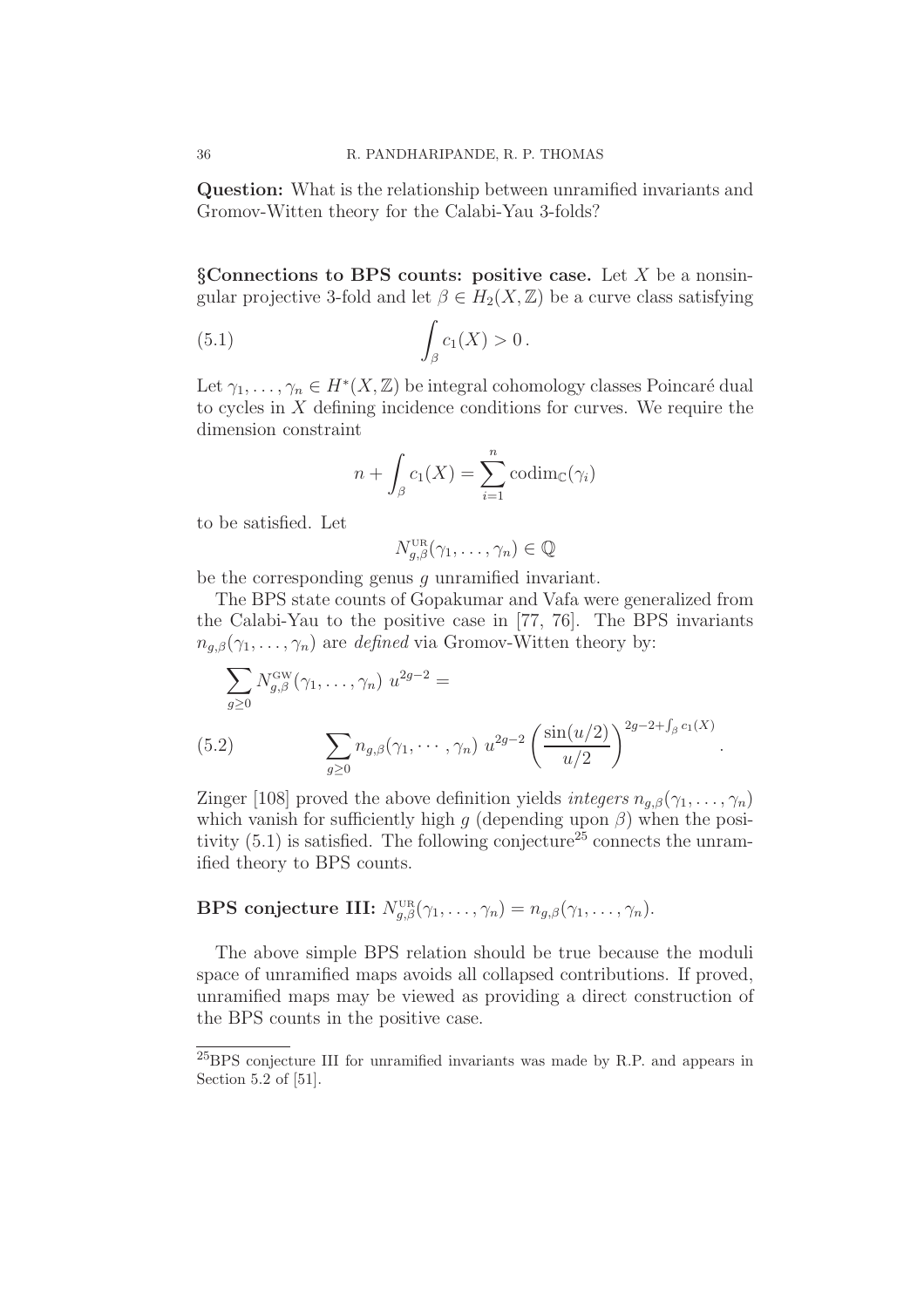§Advantages. The main advantage of the unramified theory is the simple form of the singularities of the maps. In particular, avoiding collapsed components leads to (the expectations of) much better behavior than Gromov-Witten theory.

The theory also enjoys many of the advantages of Gromov-Witten theory: definition in all dimensions, relationship to the moduli of curves, and connection with naive enumerative geometry for  $\mathbb{P}^2$  and  $\mathbb{P}^1 \times \mathbb{P}^1$ .

§Drawbacks. The Fulton-MacPherson degenerations add a great deal of complexity to calculations in the unramified theory. Even in modest geometries, a large number of components in the degenerations are necessary. In localization formulas, Hodge integrals on various Hurwitz/admissible cover moduli spaces occur (analogous to the standard Hodge integrals on the moduli space of curves appearing in Gromov-Witten theory). While the latter have been studied for a long time, the structure of the former has not been so carefully understood.

Unramified maps remove the degenerate contributions of Gromov-Witten theory, but keep the multiple covers. For Calabi-Yau 3-folds, the invariants are rational numbers. The BPS invariants are expected to underlie the theory, but how is not yet understood.

The unramified theory is expected to be symplectic, but the details have not been worked out yet.

§Serious difficulties. The theory has been studied for only a short time. Whether the complexity of the degenerating target is too difficult to handle remains to be seen.

#### $6\frac{1}{2}$  $\frac{1}{2}$ . Stable quotients

§Sheaves on curves. We have seen compactifications of the family of curves on  $X$  via maps of nodal curves to  $X$  and via sheaves on  $X$ . The counting theory obtained from the moduli space of stable quotients [67], involving sheaves on nodal curves, takes a hybrid approach. The stable quotients invariants are directly connected to Gromov-Witten theory in many basic cases. However, the main application of stable quotients to date has been to the geometry of the moduli space of curves.

**§Moduli.** Let  $(C, p_1, \ldots, p_n)$  be a connected nodal curve with nonsingular marked points. Let  $q$  be a quotient of the rank  $N$  trivial bundle  $C,$ 

 $\mathbb{C}^N \otimes \mathcal{O}_C \stackrel{q}{\to} Q \to 0$ .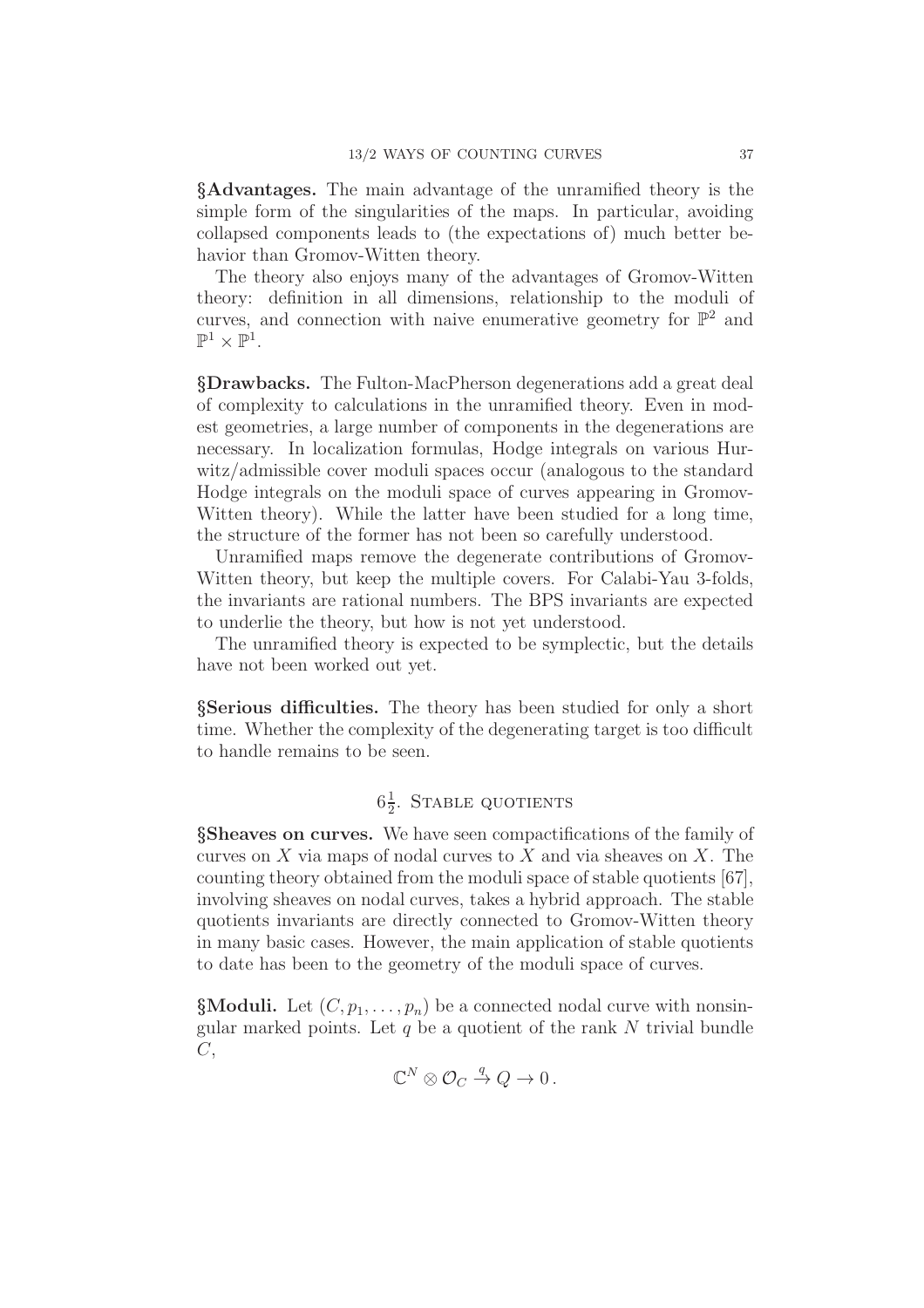If the quotient sheaf  $Q$  is locally free at the nodes of  $C$ , then  $q$  is a quasi-stable quotient. Quasi-stability of  $q$  implies the associated kernel,

$$
0 \to S \to \mathbb{C}^N \otimes \mathcal{O}_C \stackrel{q}{\to} Q \to 0\,,
$$

is a locally free sheaf on  $C$ . Let  $r$  denote the rank of  $S$ .

Let  $C$  be a curve equipped with a quasi-stable quotient  $q$ . The data  $(C, q)$  determine a *stable quotient* if the Q-line bundle

(6.1) 
$$
\omega_C(p_1 + \ldots + p_n) \otimes (\wedge^r S^*)^{\otimes \epsilon}
$$

is ample on C for every strictly positive  $\epsilon \in \mathbb{Q}$ . Quotient stability implies  $2q - 2 + n \geq 0$ .

Viewed in concrete terms, no amount of positivity of  $S^*$  can stabilize a genus 0 component

$$
\mathbb{P}^1 \stackrel{\sim}{=} P \subset C
$$

unless  $P$  contains at least 2 nodes or markings. If  $P$  contains exactly 2 nodes or markings, then  $S^*$  must have positive degree.

§Isomorphism. Two quasi-stable quotients on a fixed curve C

(6.2) 
$$
\mathbb{C}^N \otimes \mathcal{O}_C \xrightarrow{q} Q \to 0, \qquad \mathbb{C}^N \otimes \mathcal{O}_C \xrightarrow{q'} Q' \to 0
$$

are strongly isomorphic if the associated kernels

$$
S, S' \subset \mathbb{C}^N \otimes \mathcal{O}_C
$$

are equal.

An isomorphism of quasi-stable quotients

$$
\phi : (C, q) \to (C', q)
$$

is an isomorphism of curves

$$
\phi:C\stackrel{\sim}{\rightarrow} C'
$$

with respect to which the quotients q and  $\phi^*(q')$  are strongly isomorphic. Quasi-stable quotients  $(6.2)$  on the same curve C may be isomorphic without being strongly isomorphic.

The moduli space of stable quotients  $\overline{Q}_q(G(r, N), d)$  parameterising the data

$$
(C, 0 \to S \to \mathbb{C}^N \otimes \mathcal{O}_C \stackrel{q}{\to} Q \to 0),
$$

with  $rank(S) = r$  and  $deg(S) = -d$ , is a proper Deligne-Mumford stack of finite type over C. A proof, by Quot scheme methods, is given in [67].

Every stable quotient  $(C, q)$  yields a rational map from the underlying curve C to the Grassmannian  $\mathbb{G}(r, N)$ . If the quotient sheaf Q is locally free on all of C, then the stable quotient yields a regular map from C to the Grassmannian. Hence, we may view stable quotients as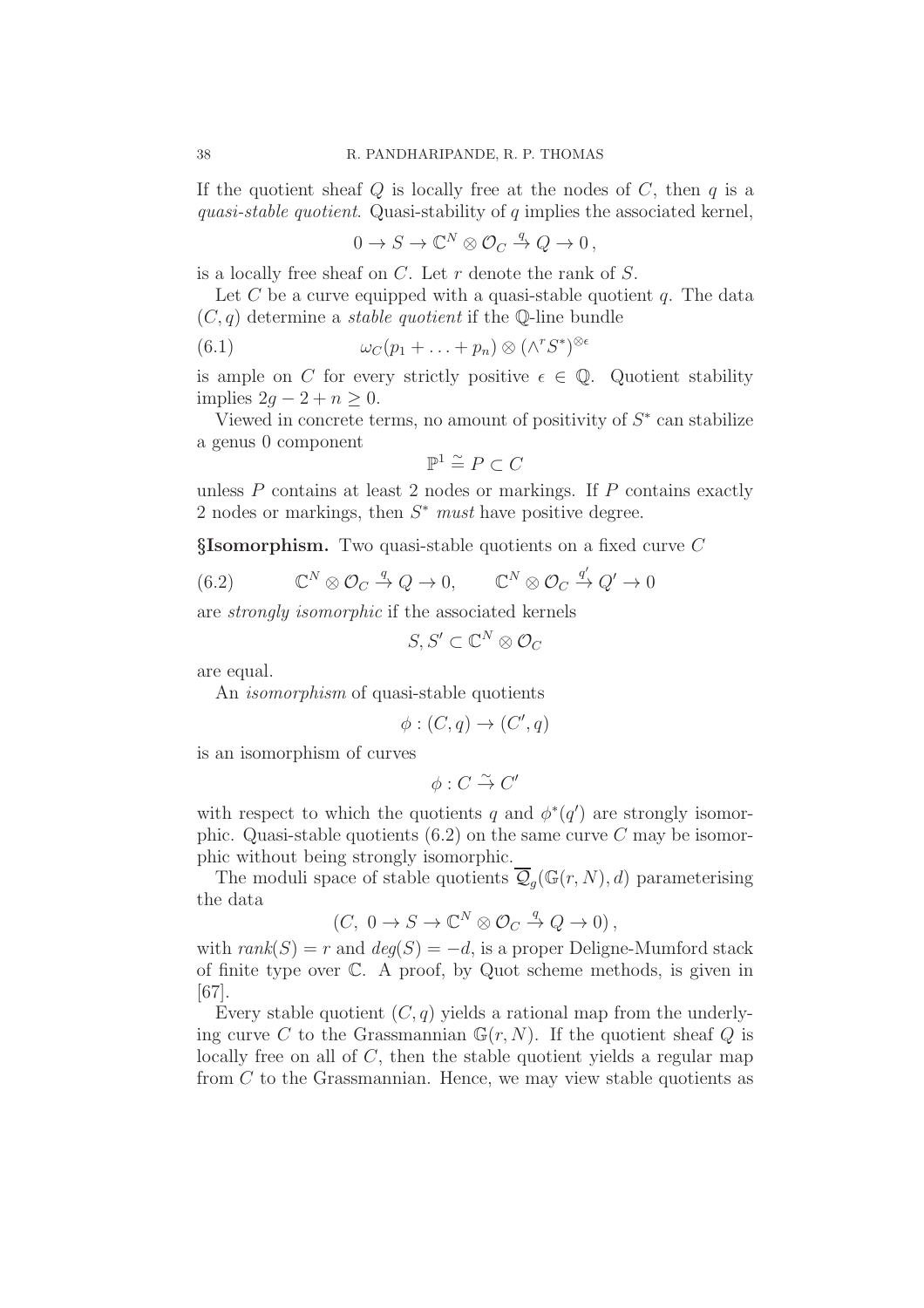compactifying the space of maps of genus  $q$  curves to Grassmannians of class d times a line.

§Deformation theory. The moduli of stable quotients maps to the Artin stack of pointed domain curves

$$
\nu^A: \overline{\mathcal{Q}}_g(\mathbb{G}(r,N),d) \to \mathfrak{M}_{g,n}.
$$

The moduli of stable quotients with fixed underlying curve

$$
[C] \in \mathfrak{M}_{g,n}
$$

is simply an open set of the Quot scheme of C. The deformation theory of the Quot scheme determines a 2-term obstruction theory on  $\overline{\mathcal{Q}}_g(\mathbb{G}(r,N),d)$  relative to  $\nu^A$  given by  $(R\operatorname{Hom}(S,Q))^{\vee}$ .

More concretely, for the stable quotient,

$$
0 \to S \to \mathbb{C}^N \otimes \mathcal{O}_C \stackrel{q}{\to} Q \to 0 \,,
$$

the deformation and obstruction spaces relative to  $\nu^A$  are  $\text{Hom}(S, Q)$ and  $Ext<sup>1</sup>(S, Q)$  respectively. Since S is locally free and C is a curve, the higher obstructions

$$
Extk(S, Q) = Hk(C, S^* \otimes Q) = 0, \quad k > 1
$$

vanish.

A quick calculation shows the virtual dimension of the moduli of stable quotients equals the virtual dimension of the moduli of stable maps to  $\mathbb{G}(r, N)$ .

§Invariants. There is no difficultly in adding marked points to the moduli of stable quotients, see [67]. Therefore, we can define a theory of stable quotients invariants for Grassmannians. Similar targets such as flag varieties for  $SL_n$  admit a parallel development. An enumerative theory of stable quotients was sketched in [67] for complete intersections in such spaces. Hence, there is a stable quotients theory for the Calabi-Yau quintic in  $\mathbb{P}^4$ .

Since [67], the construction of stable quotient invariants has been extended to toric varieties [20] and appropriate GIT quotients [21]. The associated counting theories (well-defined with 2-term deformation/obstruction theories) should be regarded as depending not only on the target space, but also on the quotient presentation. The direction is related to the young subject of gauged Gromov-Witten theory (and in particular to the rapidly developing study of theories of Landau-Ginzburg type [17, 24]).

Question: What is the relationship between stable quotient invariants and Gromov-Witten theory for varieties?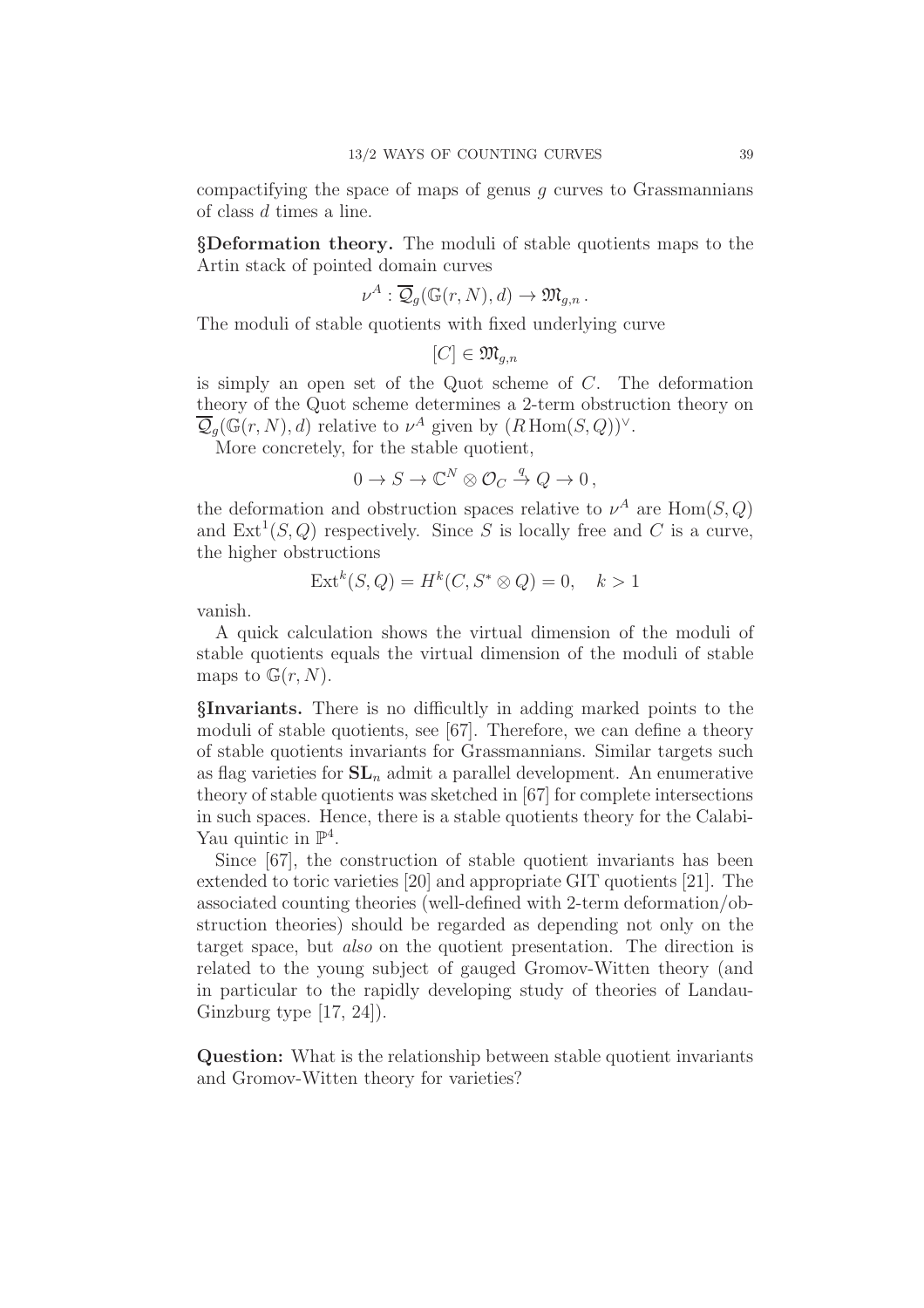For all flag varieties for  $SL_n$ , the above question has a simple answer: the counting by stable quotients and Gromov-Witten theory agree exactly [67]. Perhaps exact agreement also holds for Fano toric varieties, see the conjectures in [20]. But in the non-Fano cases, and certainly for the Calabi-Yau quintic, the stable quotient theory is very different. There should be a wall-crossing understanding [101] of the transformations, but much work remains to be done.

§Advantages. Stable quotients provide a more efficient compactification than Gromov-Witten theory. In the case of projective space, there is a blow-down morphism

$$
\overline{\mathcal{M}}_g(\mathbb{P}^{N-1},d) \to \overline{\mathcal{Q}}_g(\mathbb{G}(1,N),d)
$$

which pushes-forward the virtual class of the moduli of stable curves to the virtual class of the moduli of stable quotients [67]. A principal use of the moduli of stable quotients has been to explore the tautological rings of the moduli of curves  $[81]$  — and in particular to prove the Faber-Zagier conjecture for relations among the  $\kappa$  classes on  $\mathcal{M}_q$  [79]. The efficiency of the boundary plays a crucial role in the analysis.

The difference between stable maps and stable quotients can be seen already for elliptic curves in projective space. For stable maps, the associated moduli space is singular with multiple components. A desingularization, by blowing-up, is described in [102] and applied to calculate the genus 1 Gromov-Witten invariants of the quintic Calabi-Yau in [109]. On the other hand, the moduli of stable quotients related to such elliptic curves is a nonsingular *blow-down* of the stable maps space [67]. The stable quotients moduli here is a much smaller compactification.<sup>26</sup> A parallel application to the genus 1 stable quotients invariants of the quintic Calabi-Yau is a very natural direction to pursue.

§Drawbacks. The stable quotients approach to the enumeration of curves, while valid for different dimensions, appears to require more structure on  $X$  (embedding, toric, or quotient presentations). The method is therefore not as flexible as Gromov-Witten theory.

Also, unlike Gromov-Witten theory, there is not yet a symplectic development. However, the connections with gauged Gromov-Witten theory may soon provide a fully symplectic path to stable quotients.

§Serious difficulties. The theory has been studied for only a short time. The real obstacles, beyond those discussed above, remain to be encountered.

<sup>26</sup>A geometric investigation by Cooper of the stable quotients spaces in genus 1 for projective spaces can be found in [22].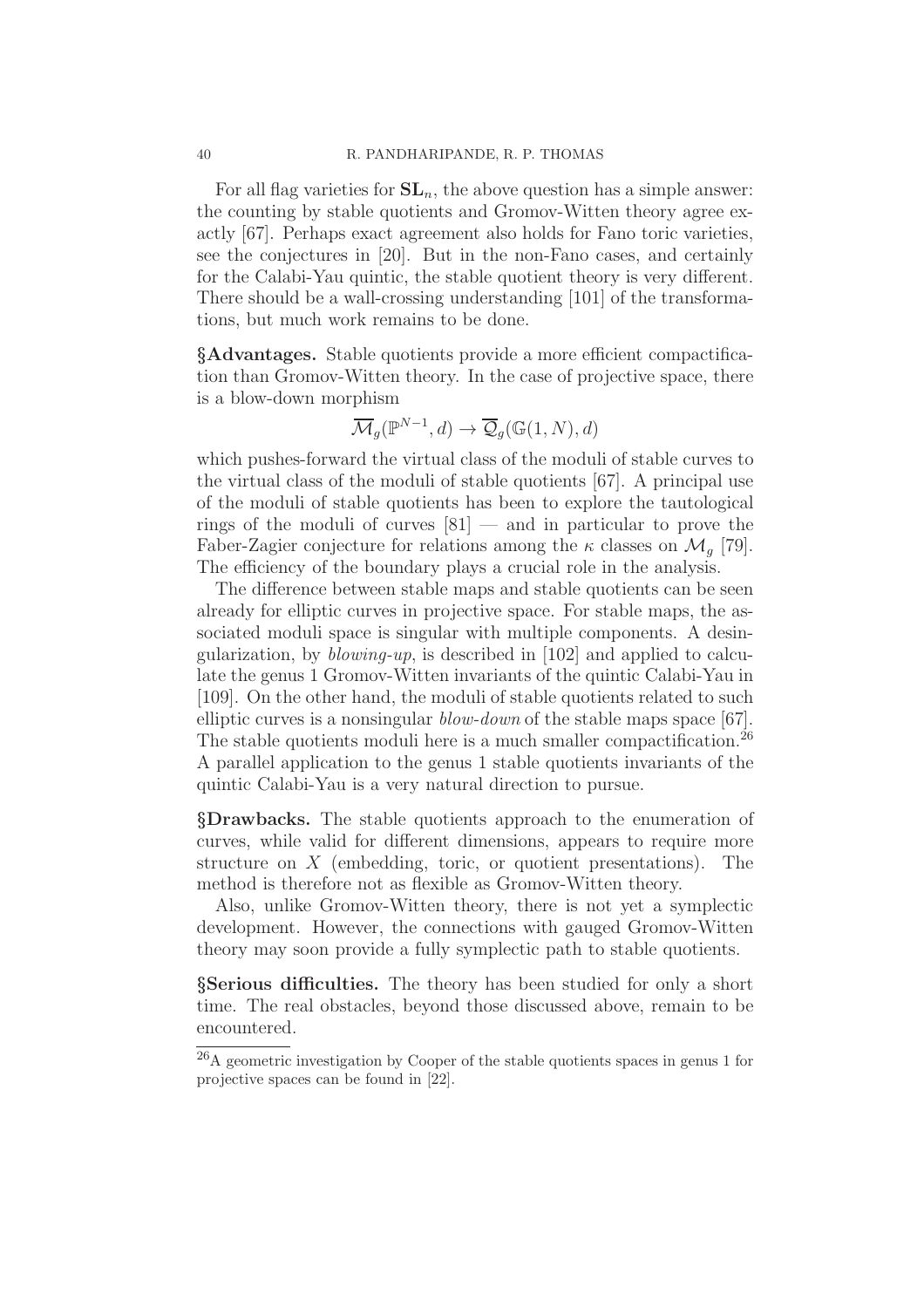

Figure 4. Conjectures relating curve counting theories

## Appendix: Virtual classes

§Physical motivation. There are countless ways to compactify the spaces of curves in a projective variety  $X$ . What distinguishes the 6 main approaches we have described is the presence in each case of a virtual fundamental class.

Moduli spaces arising in physics should naturally carry virtual classes when cut out by a section (the derivative of an action functional) of a vector bundle over a nonsingular ambient space (the space of fields). While both the space and bundle are usually infinite dimensional, the derivative of the section is often Fredholm, so we can make sense of the difference in the dimensions. The difference is the virtual dimension of the moduli space – the number of equations minus the number of unknowns. The question, though, of what geometric objects to place in the boundary is often not so clearly specified in the physical theory.

As an example, the space of  $C^{\infty}$ -maps from a Riemann surface C to  $X$ , modulo diffeomorphisms of  $C$ , is naturally an infinite dimensional orbifold away from the maps with infinite automorphisms. Taking  $\partial$  of such a map gives a Fredholm section of the infinite rank bundle with fibre  $\Gamma(\Omega_C^{0,1}(\tilde{f}^*T_X))$  over the map f. The zeros of the section are the holomorphic maps

$$
f\colon C\to X.
$$

However, to arrive at the definition of a stable map requires further insights about nodal curves.

The Fredholm property allows us to take slices to reduce locally to the following finite dimensional model of the moduli problem.

§Basic model. Consider a nonsingular ambient variety A of dimension n. Let E be a rank r bundle on A with section  $s \in \Gamma(E)$  with zero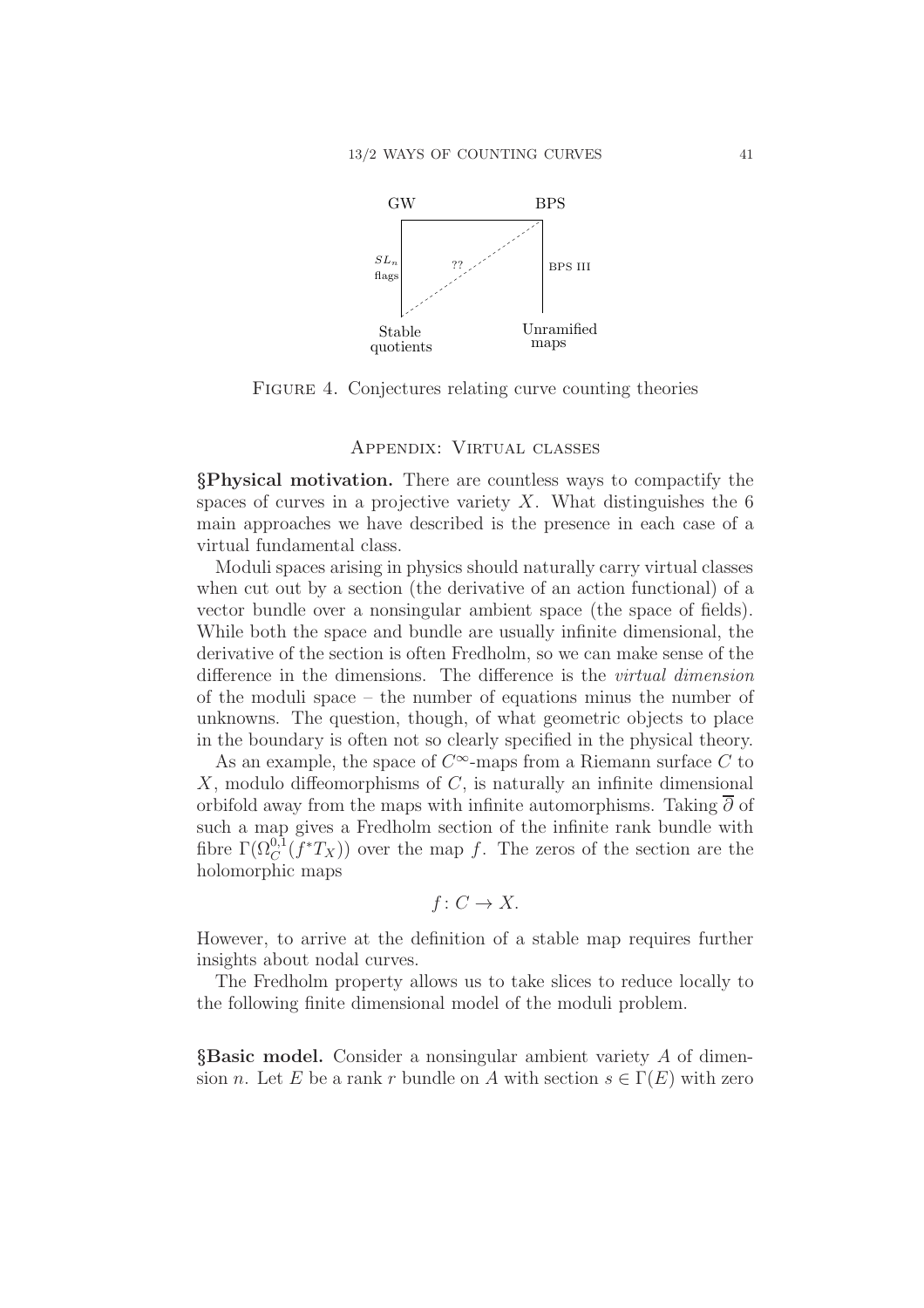locus  $\mathcal{M}$ :

(7.3) 
$$
\begin{array}{c}\nE \\
\downarrow \\
\mathcal{M} = Z(s) \subset A\n\end{array}
$$

Certainly, M has dimension  $\geq n-r$ . We define

$$
vdim(\mathcal{M}) = n - r
$$

to be the virtual dimension of M.

The easiest case to understand is when  $s$  takes values in a rank  $r'$ subbundle

$$
E'\subset E
$$

and is transverse to the zero section in  $E'$ . Then,  $\mathcal M$  is nonsingular of dimension

$$
n - r' = \text{vdim}(M) + (r - r').
$$

If E splits as  $E = E' \oplus E/E'$ , we can write  $s = (s', 0)$ . We can then perturb s to the section

$$
s_\epsilon = (s',\epsilon)
$$

with new zero locus given by

$$
Z(\epsilon)\subset \mathcal{M}.
$$

In particular, if  $\epsilon$  can be chosen to be transverse to the zero section of  $E/E'$ , we obtain a smooth moduli space  $Z(\epsilon)$  of the "correct" dimension vdim(M) cut out by a transverse section  $s_{\epsilon}$  of E. The fundamental class is

$$
[Z(\epsilon)] = c_r(E)
$$

in the (co)homology of A. If we work in the  $C^{\infty}$  category, we can always split E and pick such a transverse  $C^{\infty}$ -section.

Even when  $E/E'$  has no algebraic sections (for instance if  $E/E'$ is negative), the fundamental class of  $Z(\epsilon)$  is clearly  $c_{r-r'}(E/E')$  in the (co)homology of  $M$ . The "correct" moduli space, obtained when sufficiently generic perturbations of s exist or when we use  $C^{\infty}$  sections, has fundamental class given by the push-forward to A of the top Chern class of  $E/E'$ . The result is called the *virtual fundamental class*:

$$
[\mathcal{M}]^{vir} = c_{r-r'}(E/E') \in A_{\text{vdim}}(\mathcal{M}) \to H_{2\text{vdim}}(\mathcal{M}).
$$

Here,  $E/E'$ , the cokernel of the derivative of the defining equations s, is called the *obstruction bundle* of the moduli space  $M$ , for reasons we explain below.

More generally s need not be transverse to the zero section of any subbundle of  $E$ , and we must use the excess intersection theory of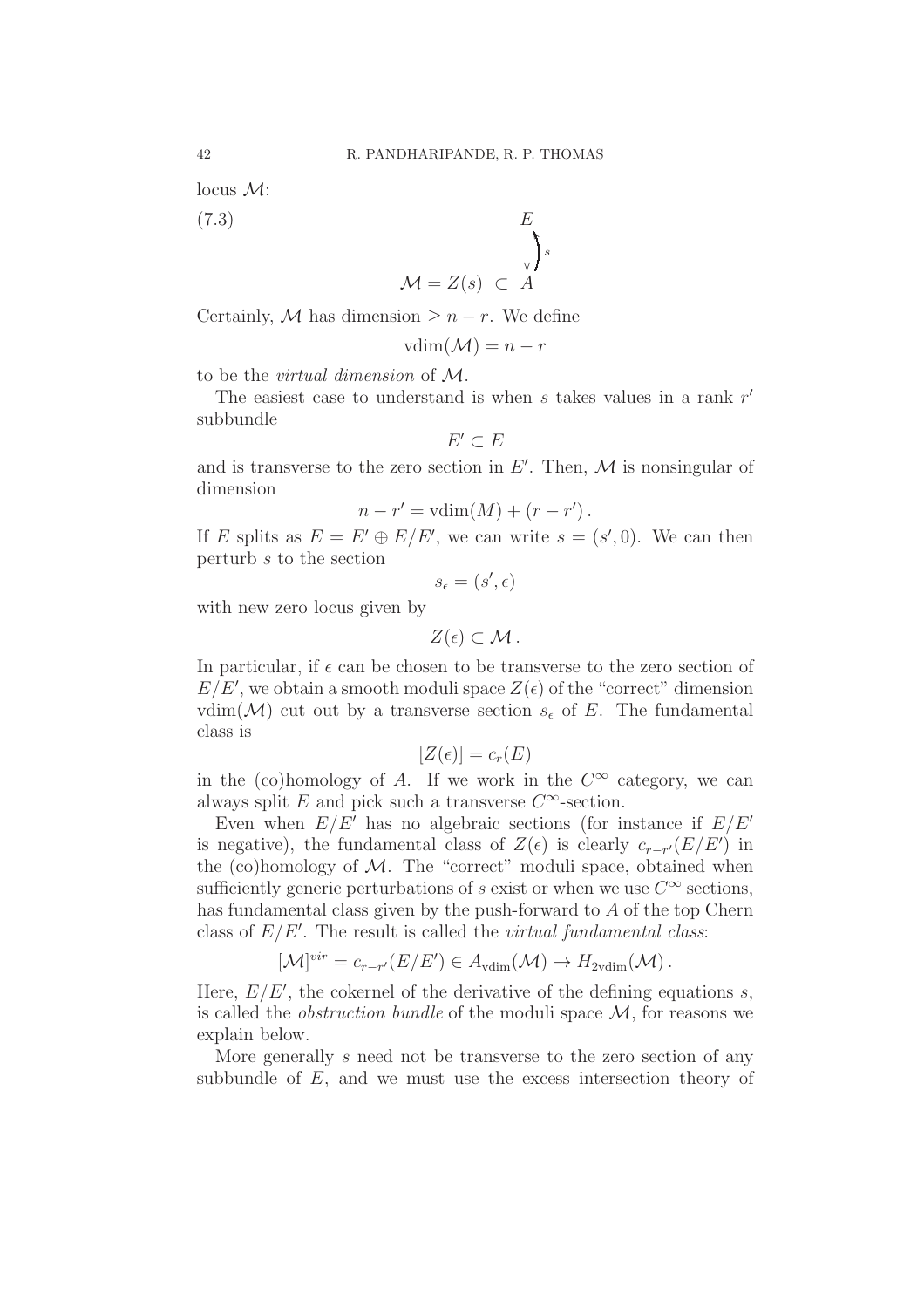Fulton-MacPherson [30]. The limit as  $t \to \infty$  of the graph of ts defines a cone

$$
C_s \subset E|_{\mathcal{M}}.
$$

We define the virtual class to be the refined intersection of  $C_s$  with the zero section  $0_E: \mathcal{M} \hookrightarrow E$  inside the total space of E:

(7.4) 
$$
[\mathcal{M}]^{vir} = 0_E^! [C_s] \in A_{\text{vdim}}(\mathcal{M}) \to H_{\text{2vdim}}(\mathcal{M}).
$$

The result can also be expressed in terms of  $c(E)s(C_s)$ , where c is the total Chern class, and s is the Segre class.

In the easy split case with  $s = (s', 0)$  discussed,  $C_s$  is precisely E'. We recover the top Chern class  $c_{r-r'}(E/E')$  of the obstruction bundle for the virtual class.

§Deformation theory. While the basic model  $(7.3)$  for M rarely exists in practice (except in infinite dimensions), an infinitesimal version can be found when the moduli space admits a 2-term deformation/obstruction theory. The excess intersection formula (7.4) uses data only on M (rather than a neighbourhood of  $\mathcal{M} \subset A$ ) and can be used in the infinitesimal context.

At a point  $p \in \mathcal{M}$ , the basic model (7.3) yields the following exact sequence of Zariski tangent spaces

(7.5) 
$$
0 \to T_p \mathcal{M} \to T_p A \xrightarrow{ds} E_p \to \text{Ob}_p \to 0.
$$

So to first order, at the level of the Zariski tangent space, the moduli space looks like ker ds near  $p \in \mathcal{M}$ . Higher order neighbourhoods of  $p \in \mathcal{M}$  are described by the implicit function theorem by the zeros of the nonlinear map  $\pi(s)$ , where  $\pi$  is the projection from  $E_p$  to  $\mathrm{Ob}_p$ . The obstruction to prolonging a first order deformation of  $p$  inside  $\mathcal M$  to higher order lies in  $\mathrm{Ob}_{p}^{27}$ .

The deformation and obstruction spaces,  $T_p\mathcal{M}$  and  $\mathrm{Ob}_p$ , have dimensions differing by the virtual dimension

$$
vdim = \dim A - \operatorname{rank} E
$$

and are the cohomology of a complex of *vector* bundles<sup>28</sup>

$$
B_0 \to B_1
$$

<sup>&</sup>lt;sup>27</sup>The obstruction space is not unique. Analogously, a choice of generators for the ideal of a subscheme  $\mathcal{M} \subset A$  is not unique. For instance in our basic model we could have taken the obstruction bundle to be  $E/E'$  or zero. In each of the six approaches to curve counting, a natural choice of an obstruction theory is made.  $^{28}B_0 = TA$  and  $B_1 = E$  are vector bundles since A is smooth and E is a bundle.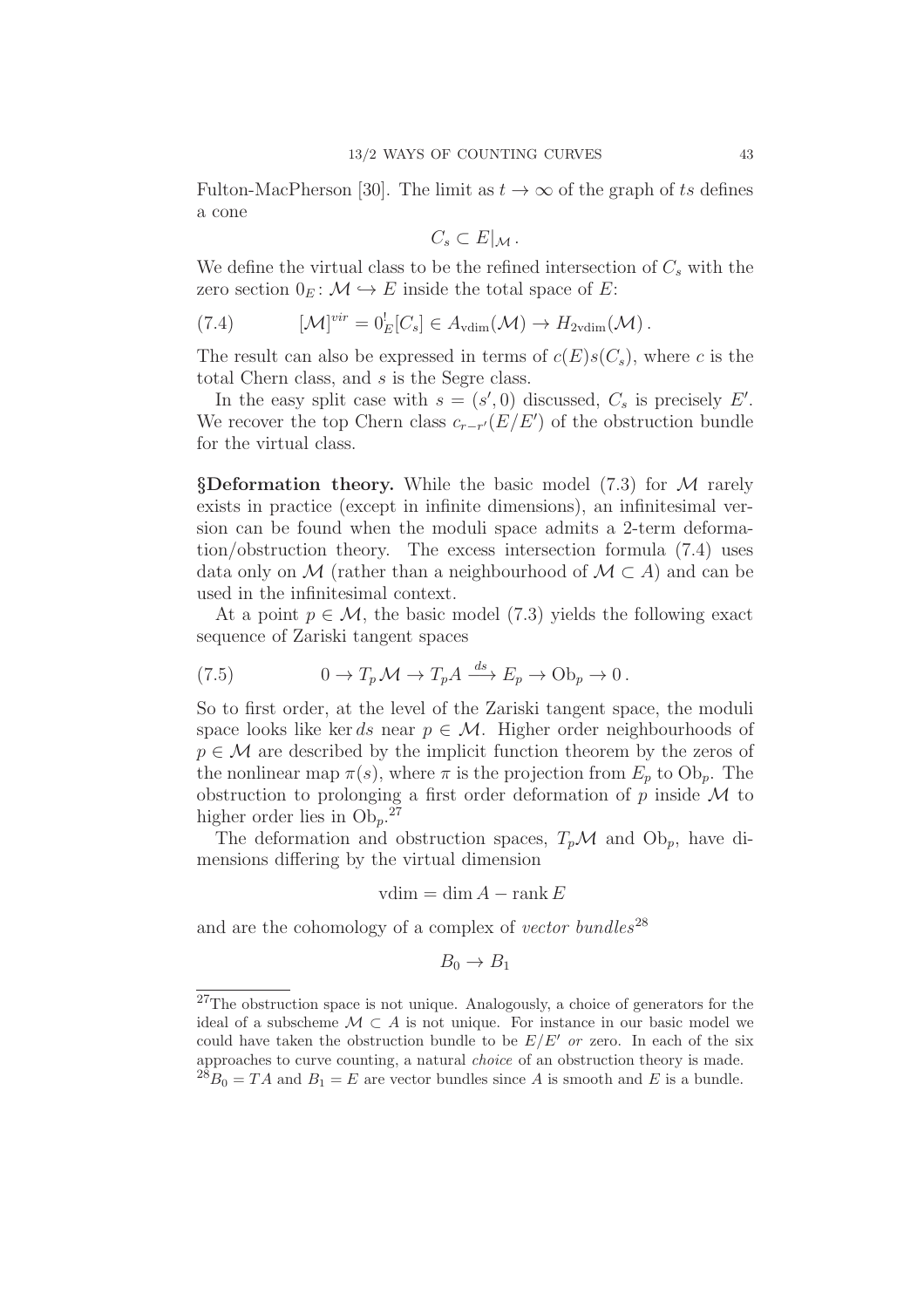over M restricted to p. The resolution of  $T_p\mathcal{M}$  and  $\mathrm{Ob}_p$  is the local infinitesimal method to express that  $\mathcal M$  is cut out of a nonsingular ambient space by a section of a vector bundle.

Li and Tian [65] have developed an approach to handling deformation/obstruction theories over M. If a global resolution  $B_0 \rightarrow B_1$ exists, Li and Tian construct a cone  $C_s \subset E_1$  and intersect with the zero cycle as in  $(7.4)$  to define a virtual class on M. Due to base change issues, the technique is difficult to state briefly, but the upshot is that if the deformation and obstruction spaces of a moduli problem have a difference in dimension which is *constant* over  $M$  we can (almost always) expect a virtual cycle of the expected dimension.

§Behrend-Fantechi. We briefly describe a construction of the virtual class proposed by Behrend-Fantechi [6] which is equivalent and also more concise.

Dualising and globalising (7.5), we obtain the exact sequence of sheaves

$$
E^*|_{\mathcal{M}} \xrightarrow{ds} \Omega_A|_{\mathcal{M}} \to \Omega_{\mathcal{M}} \to 0,
$$

where the kernel of the leftmost map contains information about the obstructions. The sequence factors as

$$
E^*|_{\mathcal{M}} \xrightarrow{ds} \Omega_A|_{\mathcal{M}}
$$
  
\n
$$
\downarrow^s \qquad \|
$$
  
\n
$$
I/I^2 \xrightarrow{d} \Omega_A|_{\mathcal{M}} \longrightarrow \Omega_{\mathcal{M}} \to 0,
$$

where I is the ideal of  $\mathcal{M} \subset A$  and the bottom row is the associated exact sequence of Kähler differentials. We write  $E^*|_{\mathcal{M}} \stackrel{ds}{\longrightarrow} \Omega_A|_{\mathcal{M}}$  as

$$
B^{-1} \to B^0,
$$

a 2-term complex of vector bundles because A is nonsingular and  $E$  is a bundle. The complex

$$
\{I/I^2 \to \Omega_A|_{\mathcal{M}}\}
$$

is (quasi-isomorphic to) the *truncated cotangent complex*  $\mathbb{L}_{\mathcal{M}}$  of M. Our data is what Behrend-Fantechi call a perfect obstruction theory: a morphism of complexes

 $B^{\bullet} \to \mathbb{L}_\mathcal{M}$ 

which is an isomorphism on  $h^0$  (the identity map  $\Omega_M \to \Omega_M$ ) and a surjection on  $h^{-1}$  (because  $E^* \to I/I^2$  is onto). The definition can also be interpreted in terms of classical deformation theory [6, Theorem 4.5].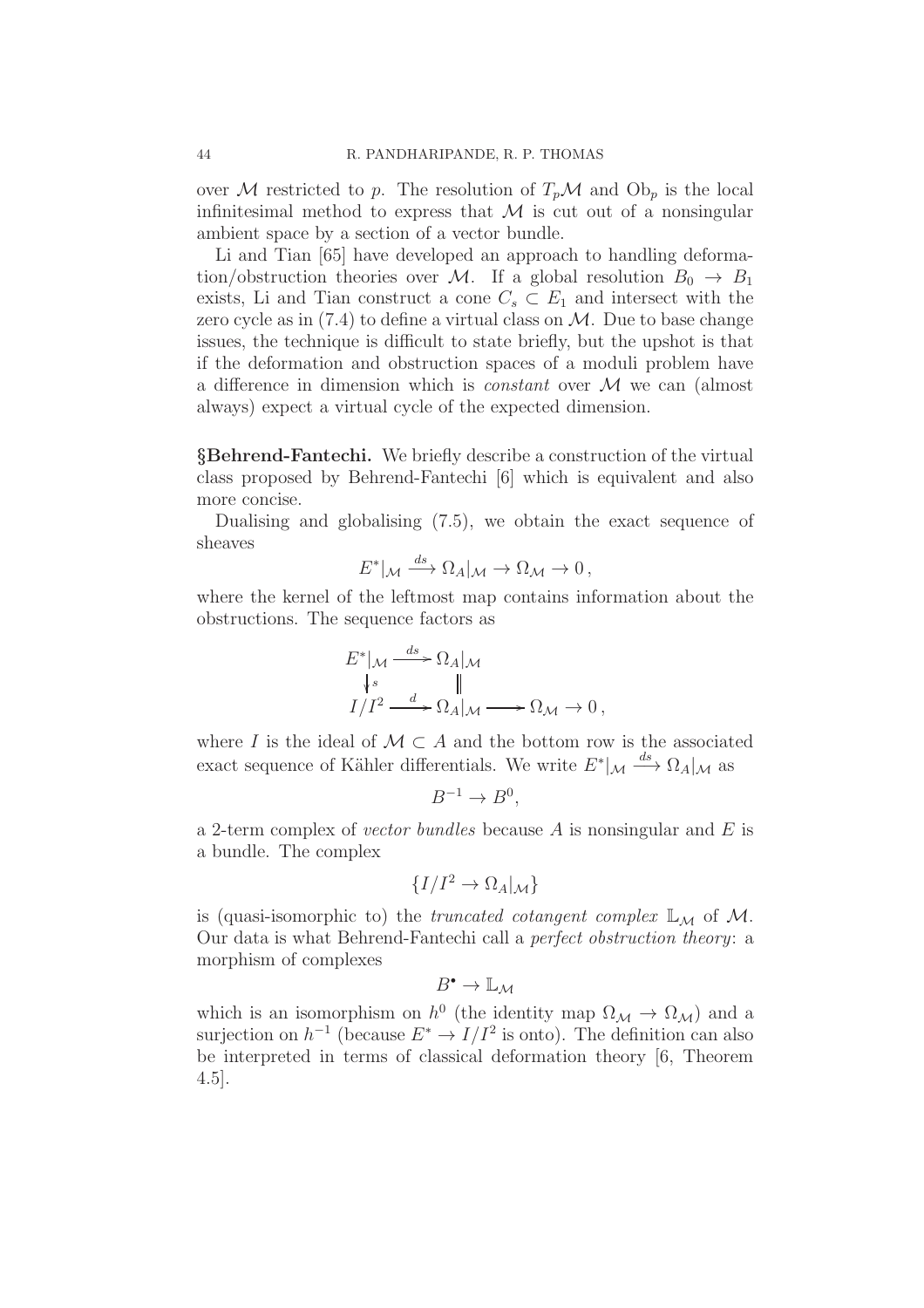Behrend-Fantechi show how a perfect obstruction theory leads to a cone in  $B_1 = (B^{-1})^*$  which can be intersected with the zero section to give a virtual class of dimension

$$
vdim = \operatorname{rank} B^0 - \operatorname{rank} B^{-1}.
$$

The virtual class is the usual fundamental class when the moduli space has the correct dimension and is the top Chern class of the obstruction bundle when  $\mathcal M$  is nonsingular. The virtual class is also deformation invariant in an appropriate sense that would take too long to describe here.

## **REFERENCES**

- [1] A. Bayer, Polynomial Bridgeland stability conditions and the large volume limit, Geom. Topol. 13, 2389-2425, 2009. arXiv:0712.1083.
- [2] A. Beauville, Counting rational curves on K3 surfaces, Duke Math. J. 97, 99–108, 1999. alg-geom/9701019.
- [3] K. Behrend, Donaldson-Thomas invariants via microlocal geometry, Ann. of Math. 170, 1307–1338, 2009. math.AG/0507523.
- [4] K. Behrend and J. Bryan. Super-rigid Donaldson-Thomas invariants, Math. Res. Lett. 14, 559–571, 2007. math.AG/0601203.
- [5] K. Behrend, J. Bryan. and B. Szendrői. Motivic degree zero Donaldson-Thomas invariants, arXiv:0909.5088.
- [6] K. Behrend and B. Fantechi, The intrinsic normal cone, Invent. Math., 128, 45–88, 1997. alg-geom/9601010.
- [7] K. Behrend and B. Fantechi. Symmetric obstruction theories and Hilbert schemes of points on threefolds, Algebra Number Theory 2, 313–345, 2008. math.AG/0512556.
- [8] P. Belorousski and R. Pandharipande, A descendent relation in genus 2, Ann. Scuola Norm. Sup. Pisa 29, 171–191, 2000. math.AG/9803072.
- [9] T. Bridgeland. Stability conditions on triangulated categories, Ann. of Math. 166, 317–345, 2007. math.AG/0212237.
- [10] T. Bridgeland. Hall algebras and curve-counting invariants, Jour. AMS 24, 969–998, 2011. arXiv:1002.4374.
- [11] J. Bryan and C. Leung, The enumerative geometry of K3 surfaces and modular forms, Jour. AMS, 13, 371–410, 2000. math.AG/0009025.
- [12] J. Bryan and R. Pandharipande, BPS states of curves in Calabi-Yau 3-folds, Geom. Topol. 5, 287–318, 2001. math.AG/0306316.
- [13] J. Bryan and R. Pandharipande, Curves in Calabi-Yau threefolds and TQFT, Duke J. Math. 126, 369–396, 2005.
- [14] J. Bryan and R. Pandharipande, On the rigidity of stable maps to Calabi-Yau threefolds, in The interaction of finite-type and Gromov-Witten invariants (BIRS 2003), Geom. Top. Monogr. 8, 97–104, 2006. math.AG/0405204.
- [15] P. Candelas, X. de la Ossa, P. Green, and L. Parks, A pair of Calabi-Yau manifolds as an exactly soluble superconformal field theory, Nucl. Phys. **B359** (1991), 21–74.
- [16] L. Caporaso and J. Harris, *Counting plane curves of any genus*, Invent. Math. 131 (1998), 345–392. alg-geom/9608025.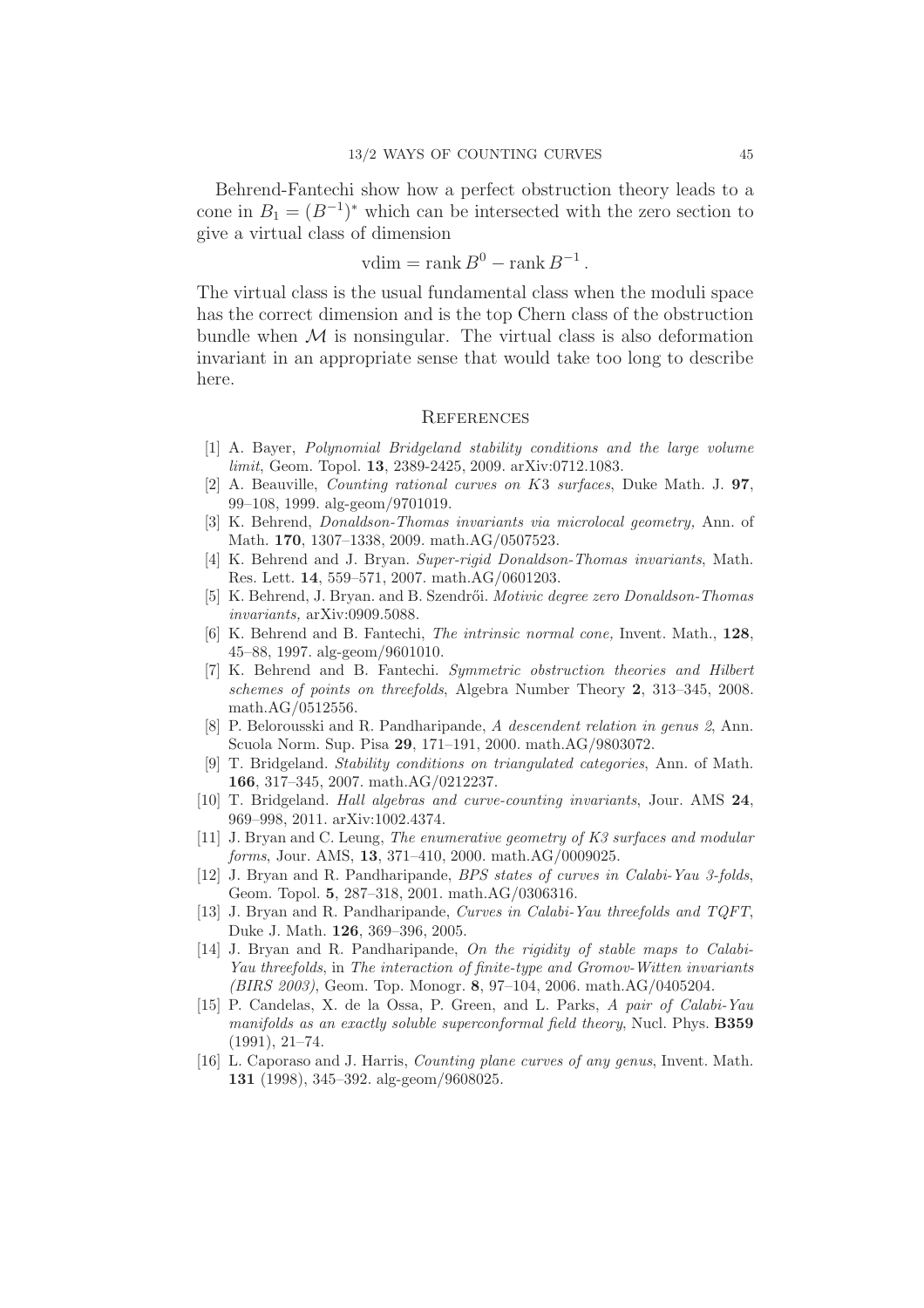- [17] H.-L. Chang and J. Li, Gromov-Witten invariants of stable maps with fields, arXiv:1101.0914.
- [18] X. Chen, Rational curves on K3 surfaces, J. Alg. Geom. 8, 245-278, 1999. math/9804075.
- [19] W.-Y. Chuang, D.-E. Diaconescu and G. Pan, BPS states, Donaldson-Thomas invariants and Hitchin pairs, preprint.
- [20] I. Ciocan-Fontanine and B. Kim, *Moduli stacks of stable toric quasimaps*, Adv. in Math. 225, 3022–3051, 2010. arXiv:0908.4446.
- [21] I. Ciocan-Fontanine, B. Kim and D. Maulik, Stable quasimaps to GIT quotients, arXiv:1106.3724.
- [22] Y. Cooper, The geometry of stable quotients in genus one, arXiv:1109.0331.
- [23] D. Cox and S. Katz, Mirror symmetry and algebraic geometry. Mathematical Surveys and Monographs, 68. AMS, Providence, RI, 1999.
- [24] H.-J. Fan, T. J. Jarvis, and Y. Ruan, The Witten equation and its virtual fundamental cycle, arXiv:0712.4025.
- [25] P. Di Francesco, C. Itzykson, Quantum intersection rings. in The moduli space of curves, R. Dijkgraaf, C. Faber, and G. van der Geer, eds., Birkhauser, 81 – 148, 1995.
- [26] R. Dijkgraff, E. Verlinde, and H. Verlinde, *Topological strings in*  $d < 1$ , Nucl. Phys. B352 59-86, 1991.
- [27] S. K. Donaldson and R. P. Thomas. Gauge theory in higher dimensions. In The geometric universe (Oxford, 1996), 31–47. Oxford Univ. Press, Oxford, 1998.
- [28] A. Douady and J.-L. Verdier, Séminaire de géometrie analytique à ENS 1974/1975, Astérisque 36-37, 1976.
- [29] C. Faber and R. Pandharipande. Hodge integrals and Gromov-Witten theory, Invent. Math., 139, 173–199, 2000. math.AG/9810173.
- [30] W. Fulton, *Intersection theory*. Springer-Verlag, Berlin, 1984.
- [31] W. Fulton and R. MacPherson, A compactification of configuration spaces, Ann. of Math. 139, 183-225, 1994.
- [32] W. Fulton and R. Pandharipande, Notes on stable maps and quantum cohomology, Algebraic geometry (Santa Cruz 1995), 45-96, Proc. Sympos. Pure Math. 62, Part 2, Amer. Math. Soc., Providence, RI, 1997. alg-geom/9608011.
- [33] E. Getzler, Intersection theory on  $\overline{M}_{1,4}$  and elliptic Gromov-Witten invariants, Jour. AMS 10, 973–998, 1997. alg-geom/9612004.
- [34] A. Givental, Equivariant Gromov-Witten invariants, Internat. Math. Res. Notices 13, 613–663, 1996. alg-geom/9603021.
- [35] R. Gopakumar and C. Vafa, M-theory and topological strings–I, hepth/9809187.
- [36] R. Gopakumar and C. Vafa, M-theory and topological strings–II, hepth/9812127.
- [37] L. Göttsche, A conjectural generating function for numbers of curves on surfaces, Comm. Math. Phys. 196, 523–533, 1998.
- [38] L. Göttsche and R. Pandharipande, The quantum cohomology of blow-ups of  $\mathbb{P}^2$  and enumerative geometry, Jour. Diff. Geom. 48, 61-90, 1998. alggeom/9611012.
- [39] M. Gromov, Pseudo holomorphic curves in symplectic manifolds, Invent. Math. 82, 307–347, 1985.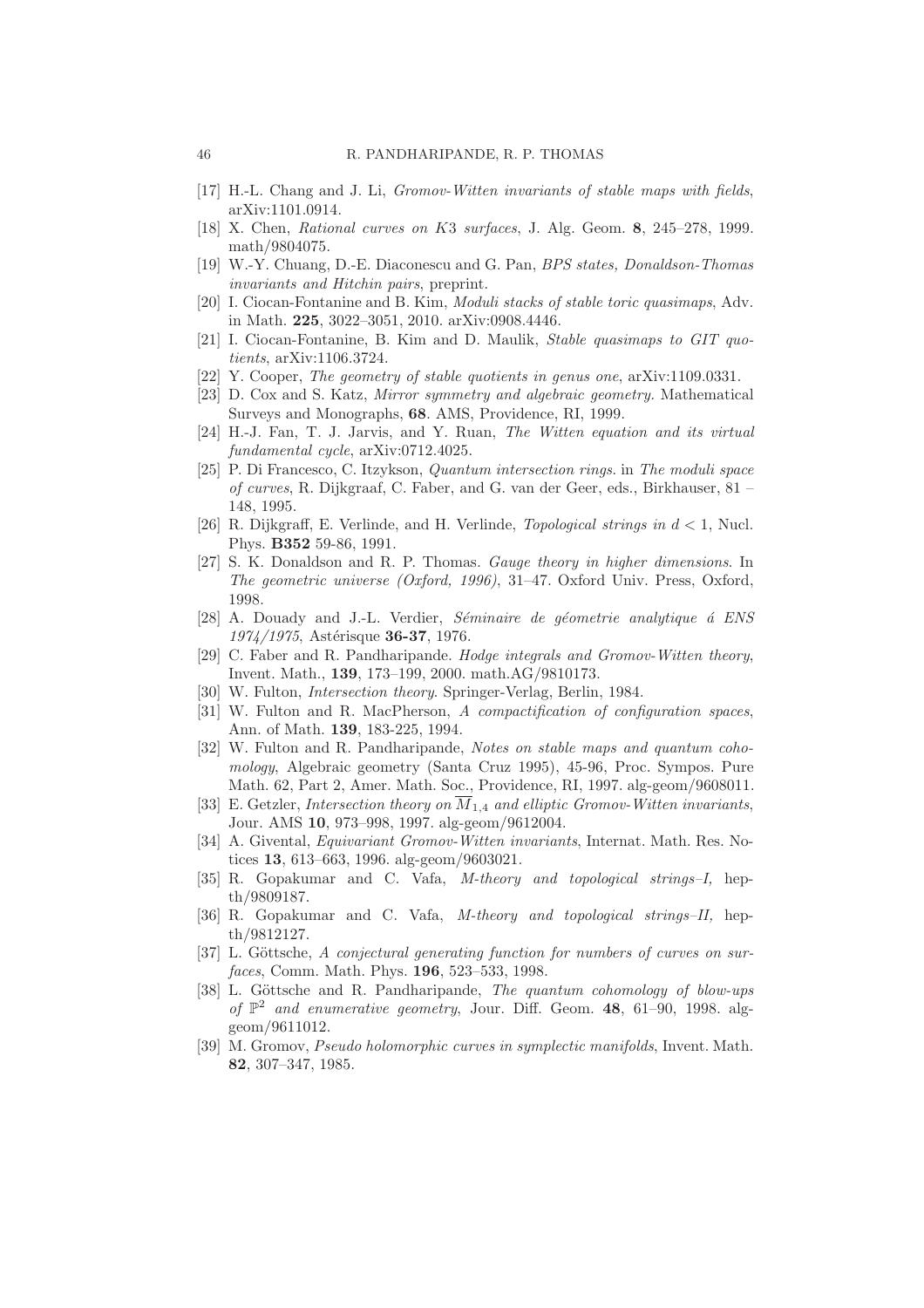- [40] M. Gross, *Tropical geometry and mirror symmetry*, AMS, 2011.
- [41] M. Gross, R. Pandharipande, B. Siebert, The tropical vertex. Duke Math. J. 153, 297–362, 2010. arXiv:0902.0779.
- [42] M. Gross and B. Siebert, From real affine geometry to complex geometry, Ann. of Math. 174, 13011428, 2011. math.AG/0703822.
- [43] K. Hori, S. Katz, A. Klemm, R. Pandharipande, R. Thomas, C. Vafa, R. Vakil, and E. Zaslow, Mirror Symmetry, AMS: Providence, R.I., 2003.
- [44] S. Hosono, M. Saito, and A. Takahashi, Relative Lefschetz action and BPS state counting, Internat. Math. Res. Notices, 15, 783–816, 2001. math.AG/0105148.
- [45] E.-N. Ionel and T. Parker, Relative Gromov-Witten Invariants. Ann. of Math. 157, 45–96, 2003. math.SG/9907155.
- [46] I. Itenberg, G. Mikhalkin, and E. Shustin, Tropical algebraic geometry. Oberwolfach Seminars, 35. Birkhuser Verlag, Basel, 2007.
- [47] D. Joyce, Kuranishi homology and Kuranishi cohomology. arXiv:0707.3572.
- [48] D. Joyce and Y. Song, A theory of generalized DonaldsonThomas invariants, to appear in Memoirs of the AMS, 2011. arXiv:0810.5645.
- [49] S. Katz, Genus zero Gopakumar-Vafa invariants of contractible curves, Jour. Diff. Geom. 79, 185–195, 2008. math.AG/0601193.
- [50] S. Katz, A. Klemm, and C. Vafa, M-theory, topological strings and spinning black holes, Adv. Theor. Math. Phys., 3, 1445–1537, 1999. hep-th/9910181.
- [51] B. Kim, A. Kresch and Y-G. Oh, A compactification of the space of maps from curves, arXiv:1105.6143.
- [52] A. Klemm, D. Maulik, R. Pandharipande and E. Scheidegger, Noether-Leftschetz theory and the Yau-Zaslow conjecture J. AMS 23, 1013–1040, 2010. arXiv:0807.2477.
- [53] A. Klemm and R. Pandharipande, Enumerative geometry of Calabi-Yau 4 folds. Comm. Math. Phys. 281, 621–653, 2008. math.AG/0702189.
- [54] J. Kollár, Rational curves on algebraic varieties, Springer-Verlag: Berlin, 1999.
- [55] M. Kontsevich, Intersection theory on the moduli space of curves and the matrix Airy function. Comm. Math. Phys. 147, 1-23, 1992.
- [56] M. Kontsevich, Enumeration of rational curves via torus actions, in The moduli space of curves, R. Dijkgraaf, C. Faber, and G. van der Geer, eds., Birkhauser, 335–368, 1995. hep-th/9405035.
- [57] M. Kontsevich and Yu. Manin, Gromov-Witten classes, quantum cohomology, and enumerative geometry, Comm. Math. Phys. 164, 525–562, 1994. hepth/9402147.
- [58] M. Kontsevich and Y. Soibelman, Stability structures, motivic Donaldson-Thomas invariants and cluster transformations, arXiv:0811.2435.
- [59] J. Le Potier, Systèmes cohérents et structures de niveau, Astérisque, 214, 143, 1993.
- [60] M. Levine and R. Pandharipande, Algebraic cobordism revisited, Invent. Math. 176, 63–130, 2009. math.AG/0605196.
- [61] A-M. Li, and Y. Ruan, Symplectic surgery and Gromov-Witten invariants of Calabi-Yau 3-folds I, Invent. Math. 145, 151-218, 2001. math.AG/9803036.
- [62] J. Li, Stable morphisms to singular schemes and relative stable morphisms, J. Diff. Geom. 57, 509–578, 2001. math.AG/0009097.
- [63] J. Li. Zero dimensional Donaldson-Thomas invariants of threefolds, Geom. Topol. 10, 2117–2171, 2006. math.AG/0604490.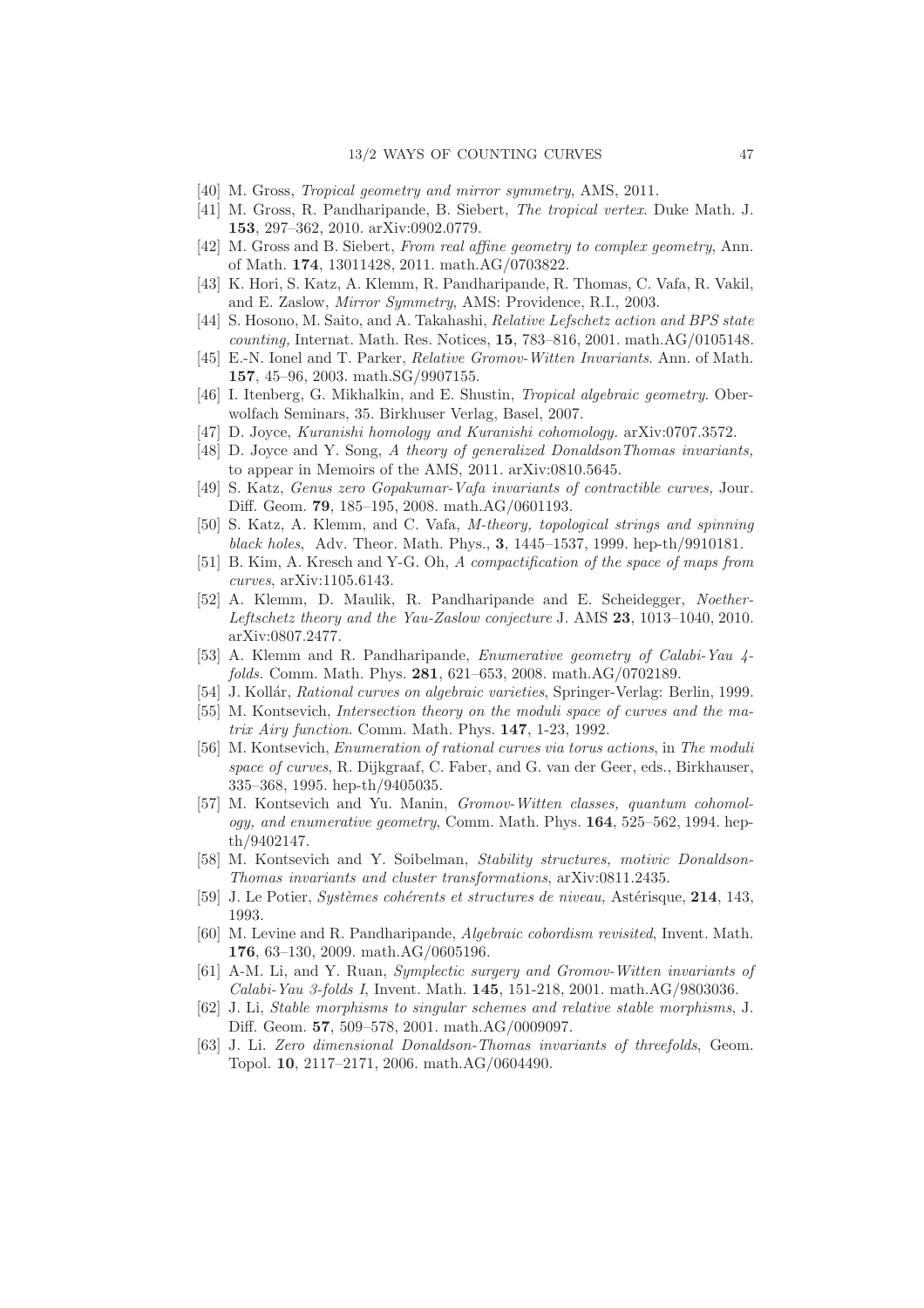- [64] J. Li. Recent progress in GW-invariants of Calabi-Yau threefolds, In Current Developments in Mathematics, 2007, International Press, 2009.
- [65] J. Li and G. Tian, Virtual moduli cycles and Gromov-Witten invariants of algebraic varieties, Jour. AMS, 11, 119–174, 1998. alg-geom/9602007.
- [66] B. Lian, K. Liu, and S.-T. Yau, Mirror principle I, Asian J. Math. 4, 729–763, 1997. alg-geom/9712011.
- [67] A. Marian, D. Oprea and R. Pandharipande, The moduli space of stable quotients, Geom. Topol. 15, 1651-1706, 2011. arXiv:0904.2992.
- [68] D. Maulik, N. Nekrasov, A. Okounkov, and R. Pandharipande, Gromov-Witten theory and Donaldson-Thomas theory. I, Compos. Math., 142, 1263–1285, 2006. math.AG/0312059.
- [69] D. Maulik, N. Nekrasov, A. Okounkov, and R. Pandharipande. Gromov-Witten theory and Donaldson-Thomas theory. II, Compos. Math., 142, 1286–1304, 2006. math.AG/0406092.
- [70] D. Maulik, A. Oblomkov, A. Okounkov, and R. Pandharipande. Gromov-Witten/Donaldson-Thomas correspondence for toric 3-folds, Invent. Math. 186, 435–479, 2011. arXiv:0809.3976.
- [71] D. Maulik and Z. Yun, Macdonald formula for curves with planar singularities. arXiv:1107.2175
- [72] L. Migliorini and V. Shende, A support theorem for Hilbert schemes of planar curves. arXiv:1107.2355.
- [73] G. Mikhalkin, *Enumerative tropical algebraic geometry in*  $\mathbb{R}^2$ . Jour. AMS. 18, 313–377, 2005. math/0312530.
- [74] A. Okounkov and R. Pandharipande, Gromov-Witten theory, Hurwitz numbers, and matrix models. Algebraic geometry, Seattle 2005. Proc. Sympos. Pure Math., 80, Part 1, 325-414. math.AG/0101147.
- [75] A. Okounkov and R. Pandharipande, Gromov-Witten theory, Hurwitz theory, and completed cycles. Ann. of Math. 163, 517-560, 2006. math.AG/0204305.
- [76] R. Pandharipande, Hodge integrals and degenerate contributions, Comm. Math. Phys. 208, 489–506, 1999. math/9811140.
- [77] R. Pandharipande. Three questions in Gromov-Witten theory. In Proceedings of the International Congress of Mathematicians, Vol. II (Beijing, 2002) 503– 512, Beijing, 2002. Higher Ed. Press. math.AG/0302077.
- [78] R. Pandharipande, Maps, sheaves, and K3 surfaces, arXiv:0808.0253.
- [79] R. Pandharipande, The kappa ring of the moduli of curves of compact type, to appear in Acta. Math. arXiv:0906.2657 and arXiv:0906.2658.
- [80] R. Pandharipande and A. Pixton, Descendent theory for stable pairs on toric 3-folds, arXiv:1011.4054.
- [81] R. Pandharipande and A. Pixton, Relations in the tautological ring, arXiv:1101.2236.
- [82] R. Pandharipande and R. P. Thomas, Curve counting via stable pairs in the derived category, Invent. Math. 178, 407–447, 2009. arXiv:0707.2348.
- [83] R. Pandharipande and R. P. Thomas, Stable pairs and BPS invariants, Jour. AMS. 23, 267–297, 2010. arXiv:0711.3899.
- [84] R. Pandharipande and R. P. Thomas, Almost closed 1-forms, arXiv:1204.3958.
- [85] R. Pandharipande and A. Zinger, Enumerative geometry of Calabi-Yau 5-folds, New Developments in Algebraic Geometry, Integrable Systems and Mirror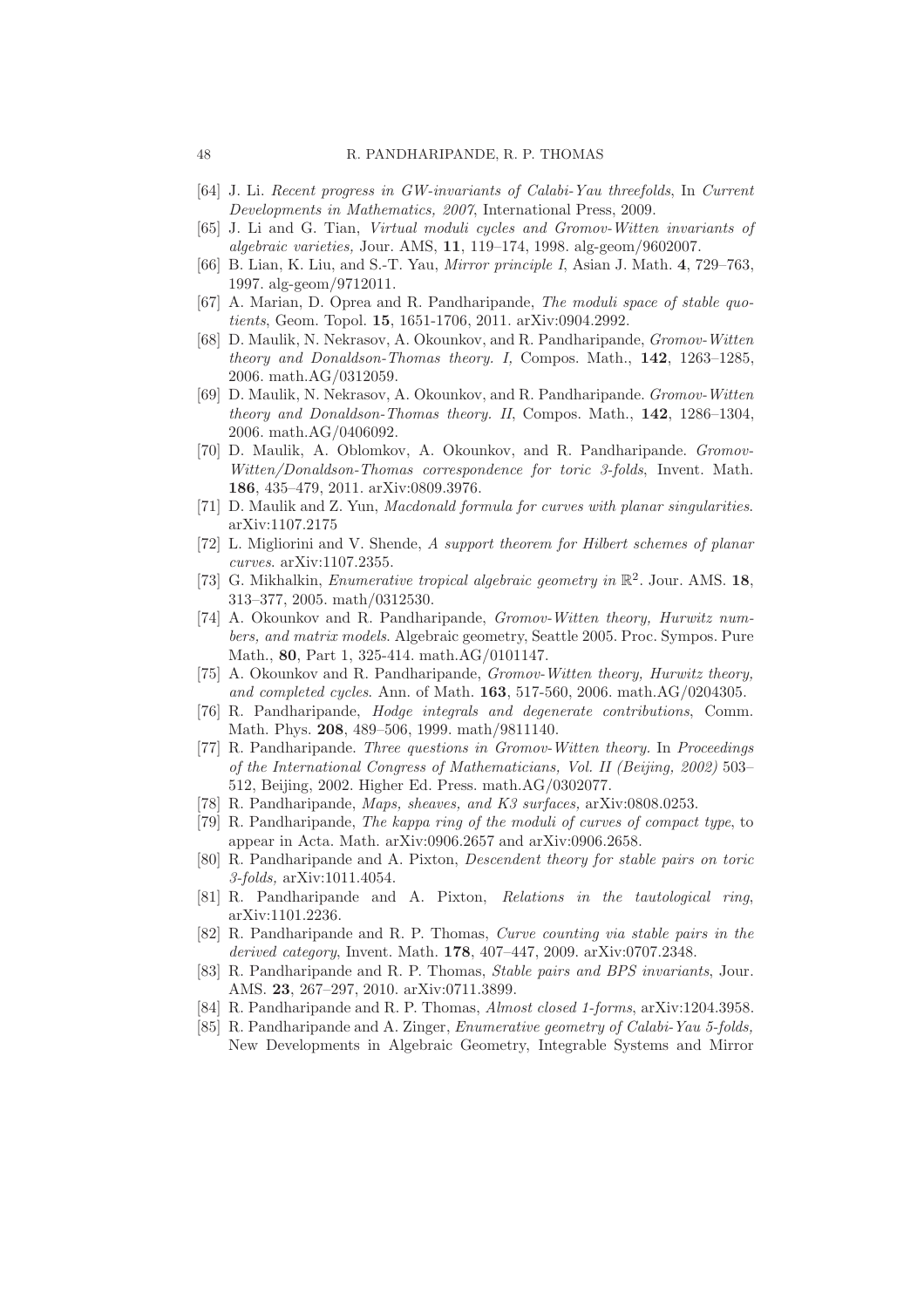Symmetry (RIMS, Kyoto, 2008), 239-288, Adv. Stud. Pure Math., 59, Math. Soc. Japan, Tokyo, 2010. arXiv:0802.1640.

- [86] R. Piene and M. Schlessinger On the Hilbert scheme compactification of the space of twisted cubics. Amer. J. Math. 107, 761-774, 1985.
- [87] Z. Ran, The degree of a Severi Variety, Bull. AMS, 125–128, 1997.
- [88] Y. Ruan, Topological sigma model and Donaldson type invariants in Gromov theory, Duke Math. J. 83, 461–500, 1996.
- [89] Y. Ruan and G. Tian, A mathematical theory of quantum cohomology, Math. Res. Let. 1, 269–278, 1994.
- [90] H. Schubert, Kalkül der abzählenden Geometrie, B. G. Teubner, Leipzig, 1879.
- [91] I. Setayesh, unpublished.
- [92] V. Shende, Hilbert schemes of points on a locally planar curve and the Severi strata of its versal deformation, to appear in Compositio Math. arXiv:1009.0914.
- [93] W. Stevens, Thirteen ways of looking at a blackbird, Ateliers Leblanc, 1997.
- [94] J. Stoppa and R. P. Thomas, Hilbert schemes and stable pairs: GIT and derived category wall crossings. To appear in Bull. SMF., 2011. arXiv:0903.1444.
- [95] C. H. Taubes, SW  $\Rightarrow$  Gr: from the Seiberg-Witten equations to pseudoholomorphic curves. Jour. AMS. 9, 845-918, 1996.
- [96] R. P. Thomas, A holomorphic Casson invariant for Calabi-Yau 3-folds, and bundles on K3 fibrations, J. Differential Geom., 54, 367–438, 2000. math.AG/9806111.
- [97] Y. Toda. Birational Calabi-Yau 3-folds and BPS state counting, Comm. Number Theory Phys. 2, 63–112, 2008. math.AG/07071643.
- [98] Y. Toda, Limit stable objects on Calabi-Yau 3-folds, Duke Math. Jour. 149, 157–208, 2009. arXiv:0803.2356.
- [99] Y. Toda, Curve counting theories via stable objects I: DT/PT correspondence. Jour. AMS., 23, 1119-1157, 2010. arXiv:0902.4371.
- [100] Y. Toda, Stability conditions and curve counting invariants on Calabi-Yau 3-folds, arXiv:1103.4229.
- [101] Y. Toda, Moduli spaces of stable quotients and wall-crossing phenomena, Compositio Math. 147 1479–1518, 2011. arXiv:1005.3743.
- [102] R. Vakil and A. Zinger, A desingularization of the main component of the moduli space of genus-one stable maps into  $\mathbb{P}^n$ , Geom. & Top. 12, 1-95, 2008. math.AG/0603353.
- [103] E. Witten, On the structure of the topological phase of two-dimensional gravity, Nucl. Phys. B340, 281–332, 1990.
- [104] E. Witten, Two dimensional gravity and intersection theory on moduli space, Surveys in Diff. Geom. 1, 243–310, 1991.
- [105] E. Witten, Chern-Simons gauge theory as a string theory. In The Floer memorial volume, Progr. Math., 133, 637-678. Birkhuser, Basel, 1995. hepth/9207094.
- [106] S.-T. Yau and E. Zaslow, BPS states, string duality, and nodal curves on K3, Nucl. Phys. B457, 484–512, 1995. hep-th/9512121.
- [107] H. G. Zeuthen Lehrbuch der abzählenden methoden der geometrie, Teubner, Leipzig, 1914.
- [108] A. Zinger, A comparison theorem for GromovWitten invariants in the symplectic category, Adv. in Math. 228, 535–574, 2011. arXiv:0807.0805.